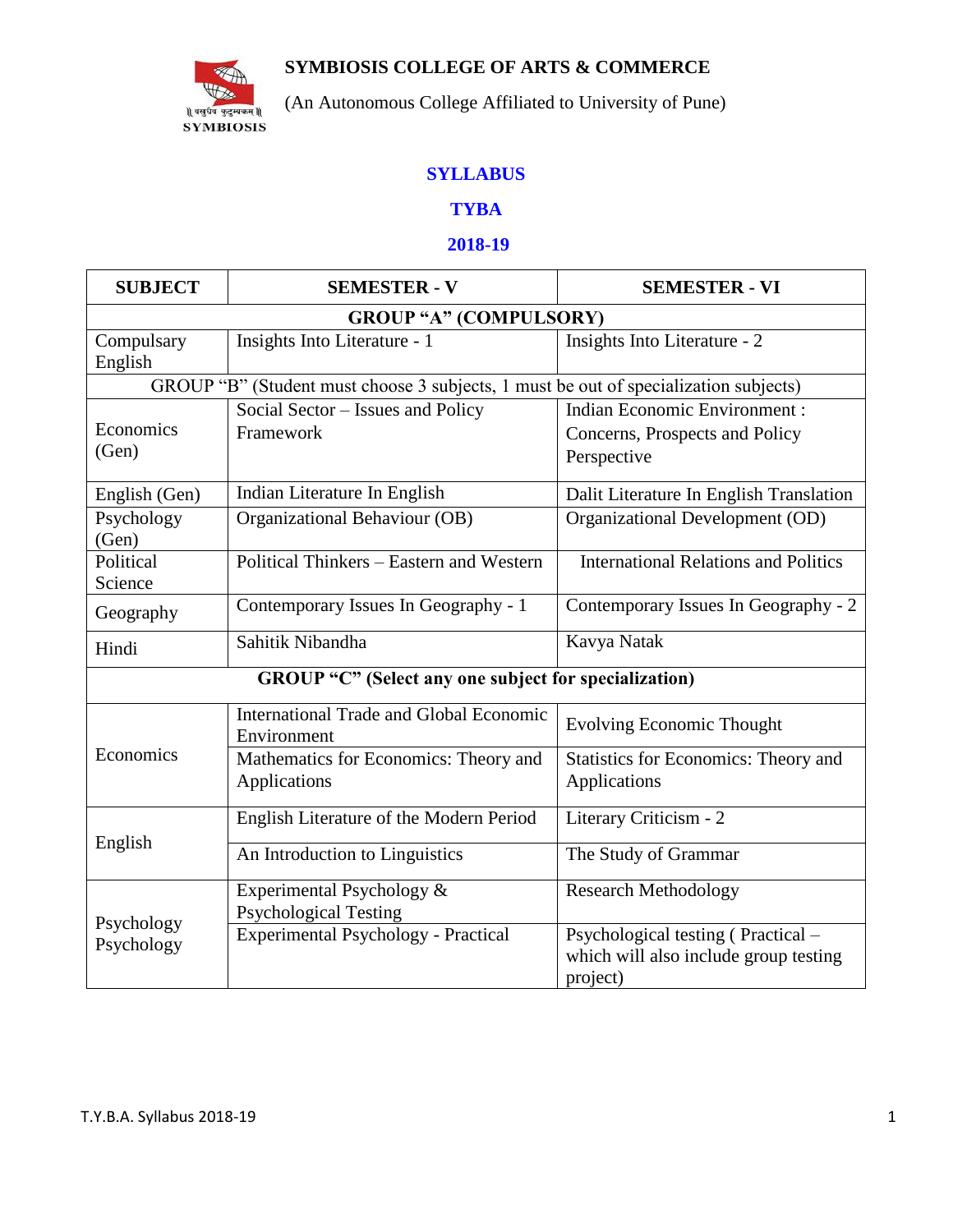|                                                                                                                                                       |                                      | <b>Number</b>   |
|-------------------------------------------------------------------------------------------------------------------------------------------------------|--------------------------------------|-----------------|
| Unit                                                                                                                                                  | <b>Contents</b>                      | <sub>of</sub>   |
|                                                                                                                                                       |                                      | <b>Lectures</b> |
|                                                                                                                                                       | Introduction                         | $\overline{2}$  |
| $\mathbf{1}$                                                                                                                                          | Henrik Ibsen<br>A Doll's House       | 28              |
| $\overline{2}$                                                                                                                                        | O'Henry<br>The Last Leaf             | $\overline{4}$  |
| 3                                                                                                                                                     | Saadat Hasan Manto<br>Ten Rupees     | $\overline{4}$  |
| $\overline{\mathbf{4}}$                                                                                                                               | <b>Gulzar</b><br>Michelangelo        | $\overline{4}$  |
| 5                                                                                                                                                     | <b>Herman Hesse</b><br>The Poet      | $\overline{4}$  |
|                                                                                                                                                       | <b>Assignments and Presentations</b> | 8               |
|                                                                                                                                                       | <b>Total</b>                         | 54              |
| <b>Suggested Reading:</b>                                                                                                                             |                                      |                 |
| Ferguson, Robert. Henrik Ibsen: A New Biography. Dorset Press. 2001                                                                                   |                                      |                 |
| O' Henry. The Trimmed Lamp and Other Stories. Adamant Media Corporation. 2000                                                                         |                                      |                 |
| Gulzar. Michelangelo and Other Stories. Rupa Publications. 2002.<br>Manto, Saadat Hasan. Bombay Stories. Matt Reeck (Trans.) Random House India. 2012 |                                      |                 |
| Hesse, Herman. Strange News from Another Stars and Other Stories. Penguin. 1976                                                                       |                                      |                 |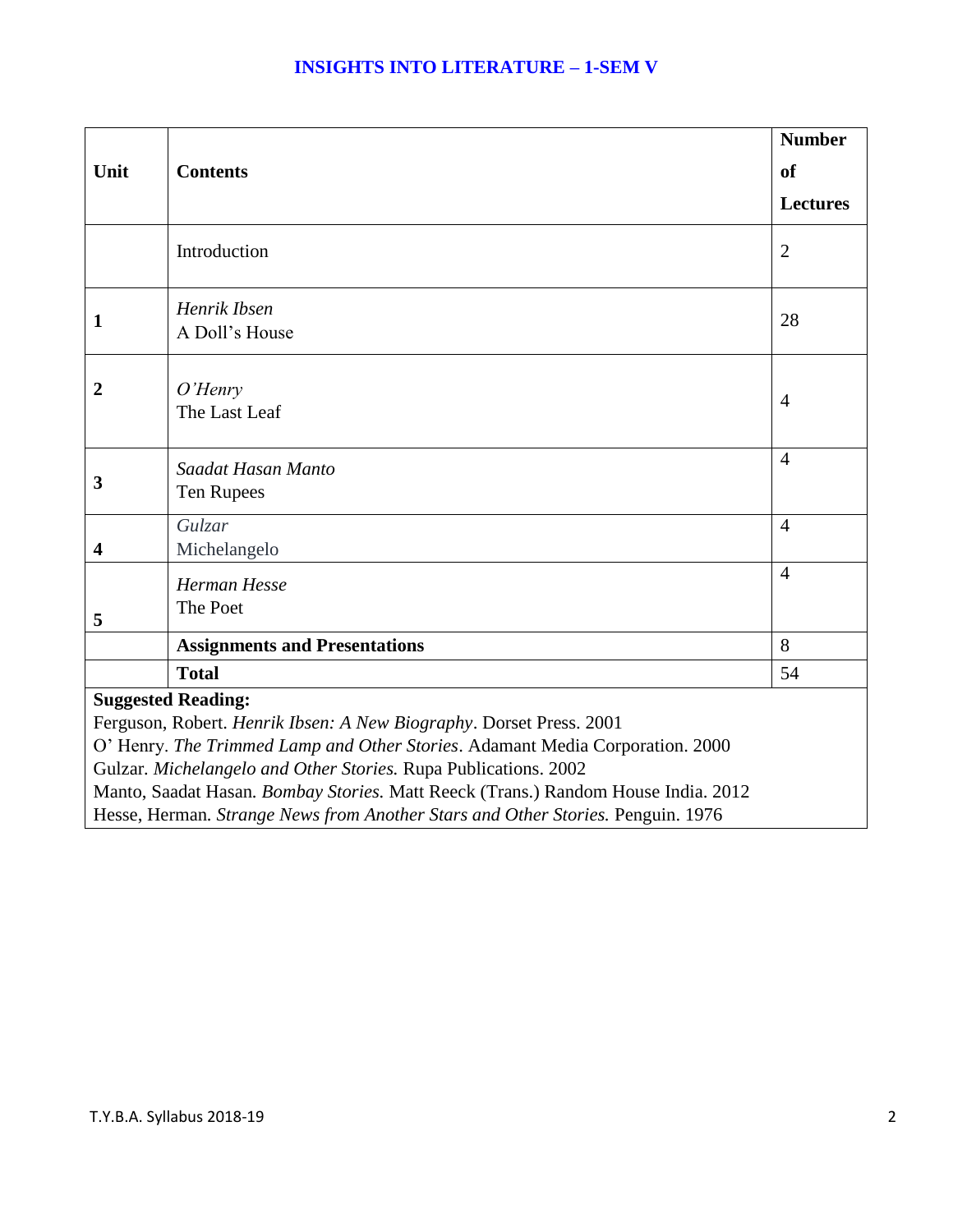## **INSIGHTS INTO LITERATURE – 2 – SEM VI**

| Unit                                                                                                                       | <b>Contents</b>                                                    | <b>Number of Lectures</b> |
|----------------------------------------------------------------------------------------------------------------------------|--------------------------------------------------------------------|---------------------------|
|                                                                                                                            | Introduction                                                       | $\overline{2}$            |
| 1                                                                                                                          | R.K. Narayana<br>The Guide                                         | 30                        |
| $\overline{2}$                                                                                                             | Maya Angelo<br>A Plagued Journey                                   | 3                         |
| 3                                                                                                                          | Margaret Atwood<br>A Sad Child                                     | 3                         |
| $\overline{\mathbf{4}}$                                                                                                    | Wole Soyinka<br>In Small Hours                                     | 3                         |
| 5                                                                                                                          | <b>Mohammed Darwish</b><br>In Jerusalem                            | 3                         |
|                                                                                                                            | <b>Assignments and Presentations</b>                               | 10                        |
|                                                                                                                            | <b>Total</b>                                                       | 54                        |
| <b>Suggested Reading:</b>                                                                                                  |                                                                    |                           |
| Pousse, Michael. R. K. Narayan: A Painter of Modern India, Vol. 4. Lang, Peter Publishing. 1995                            |                                                                    |                           |
| Angelou, Maya. Shaker, Why Don't You Sing? Penguin Random House. 1983                                                      |                                                                    |                           |
| Darwish, Mahmoud. The Butterfly's Burden. Copper Canyon Press. 2008<br>Soyinka, Wole. Poems from Prison. R. Collings. 1969 |                                                                    |                           |
|                                                                                                                            | Atwood, Margaret. Morning in the Burned House. Mariner Books. 1996 |                           |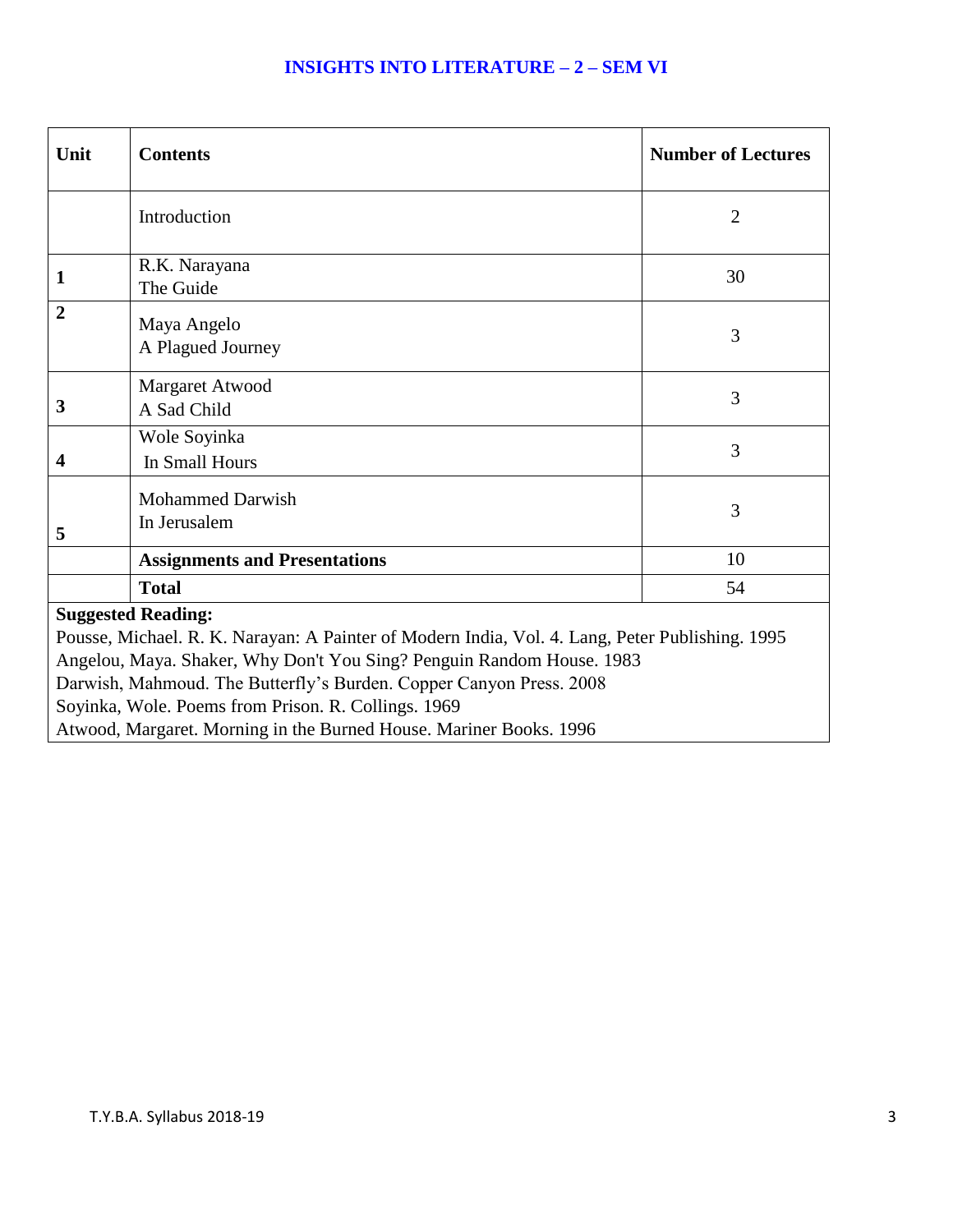## **SOCIAL SECTOR – ISSUES AND POLICY FRAMEWORK SEM V**

| Unit           | <b>Contents of the syllabus</b>                                   | <b>Number of Lectures</b> |
|----------------|-------------------------------------------------------------------|---------------------------|
| $\mathbf{1}$   | 1. Title of The Topic: Introduction                               | 12                        |
|                | 1.1 Concept of Social Sector & Social Infrastructure              |                           |
|                | 1.2 Importance of Social Sector in Economic Development           |                           |
|                | 1.3 Trends in Social Sector Expenditure                           |                           |
| $\overline{2}$ | 2. Title of The Topic: Human Development in India                 | 12                        |
|                | 2.1 Human Development: Concept and Approaches                     |                           |
|                | 2.1.1 Mahbub ul Haq and Amartya Sen as main architects of Human   |                           |
|                | Development                                                       |                           |
|                | 2.2 Component and Measures of Human Development                   |                           |
|                | 2.3 Millennium Development Goals and Sustainable                  |                           |
|                | <b>Development Goals</b>                                          |                           |
|                | 2.4 Role of UNDP and NITI AAYOG in Sustainable Development        |                           |
|                | <b>Goals</b>                                                      |                           |
| 3.             | 3. Title of The Topic: Health and Economic Development            | 15                        |
|                | 3.1 Conceptual Background of Health                               |                           |
|                | 3.2 Determinants and Indicators of Health                         |                           |
|                | 3.3 Economic Implications of Health                               |                           |
|                | 3.4 Issues and Challenges in Health Sector                        |                           |
|                | 3.5 Policy Initiatives for Health Sector in India (Initiatives by |                           |
|                | <b>Department of Health and Family welfare)</b>                   |                           |
|                | 35.1 National Health Mission                                      |                           |
|                | 3.5.2Maternal and adolescent                                      |                           |
|                | 3.5.3 Child Health Programme                                      |                           |
| 4.             | 4. Title of the Topic: Education and Development                  | 15                        |
|                | 4.1 Overview of Higher Education in India                         |                           |
|                | 4.2 Issues and Challenges in Higher Education                     |                           |
|                | 4.3 Policy Initiatives for Higher Education Sector(Initiatives by |                           |
|                | <b>Ministry of Human Resource Development)</b>                    |                           |
|                | 4.4 Analyse and Study All India Survey on Higher Education        |                           |
|                | <b>Total No. of Lectures</b>                                      | 54                        |

### **Suggested References**

1.Berman, P. (Ed.) (1995): Health Sector Reform in Developing Countries: Making Health Development Sustainable, Boston: Harvard series on population and International Health.

2.K.Seeta Prabhu(2001): Economic Reform and Social Sector Development,( Sage Publications)

3. K.Seeta Prabhu & R. Sudarshan(2002):Reforming India's Social Sector,(N. Delhi: Social Science Press)

4.Tewatia, Kumtakar Sarojini, Roy, Prodipto (1999). Mother- Child Health: The Impact of Women's Work. New Delhi: Uppal Publishing House.

5.Deneullin, S. (2009), An Introduction to the Human Development and Capability Approach: Freedom

and Agency, Routledge.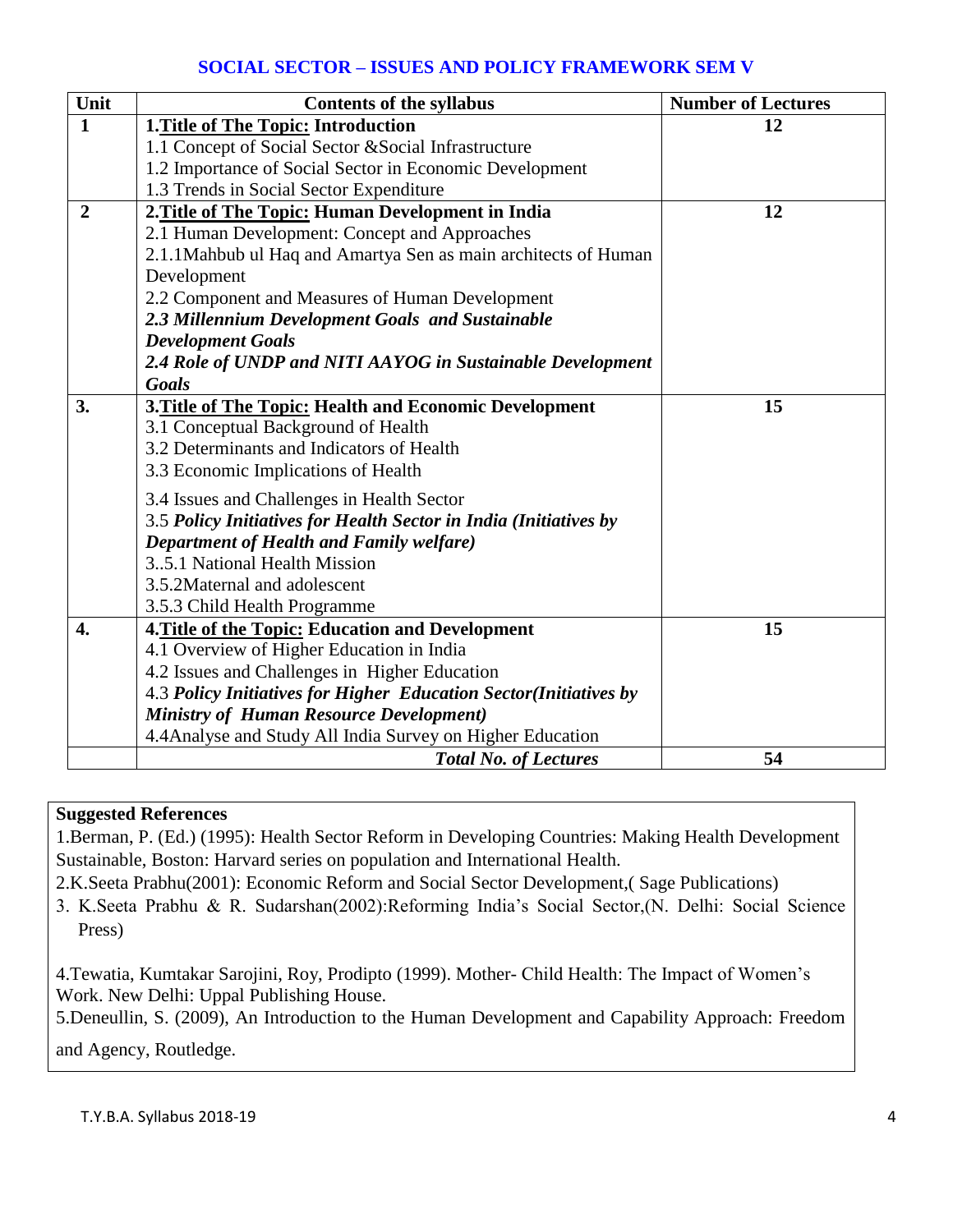6.Balakrishnan, Rajiv (2007). Participatory Pathways: People's Participation in Development Initiatives. New Delhi: Pearson Longman.

7.Johnson S.A. 2010, Challenges in Health and Development: From Global to Community Perspectives,

Springer.

8.Edited by Yvonne Raley and Gerhard Preyer (2010) Philosophy of Education in the Era of Globalization ,Routledge.

9. Nanda, Satyajeet (ed.) (2011). Healthcare Communication and Services for Mother and Child. New Delhi: Konark Publishers

- 10.Edited by Imrana Qadeer (2014): India Social Development Report (Oxford University Press)
- 11.Edited by Asha Hans and Kalpana Kannabiran (2016) India Social Development Report,( Oxford University Press )
- 12.Edited by R. Govinda and Mona Sedwal (2017) India Education Report (Oxford University Press)
- 13. Edited by S. Mahendra Dev(2017) India Development Report 2017 (Oxford University Press)

## **Reports**

Human Development Report 2016 India Social Development Report 2016 India Development Report 2017 India Education Report 2017 Annual Reports (Ministry of Health and Family Welfare) Annual Reports (Ministry of Human Resource Development) All India Survey on Higher Education (2016-17)

## **Web sites :**

- *indiabudget.nic.in*
- *[www.in.undp.org/](http://www.in.undp.org/)*
- *[https://mohfw.gov.in](https://mohfw.gov.in/)*
- *www.asercentre.org*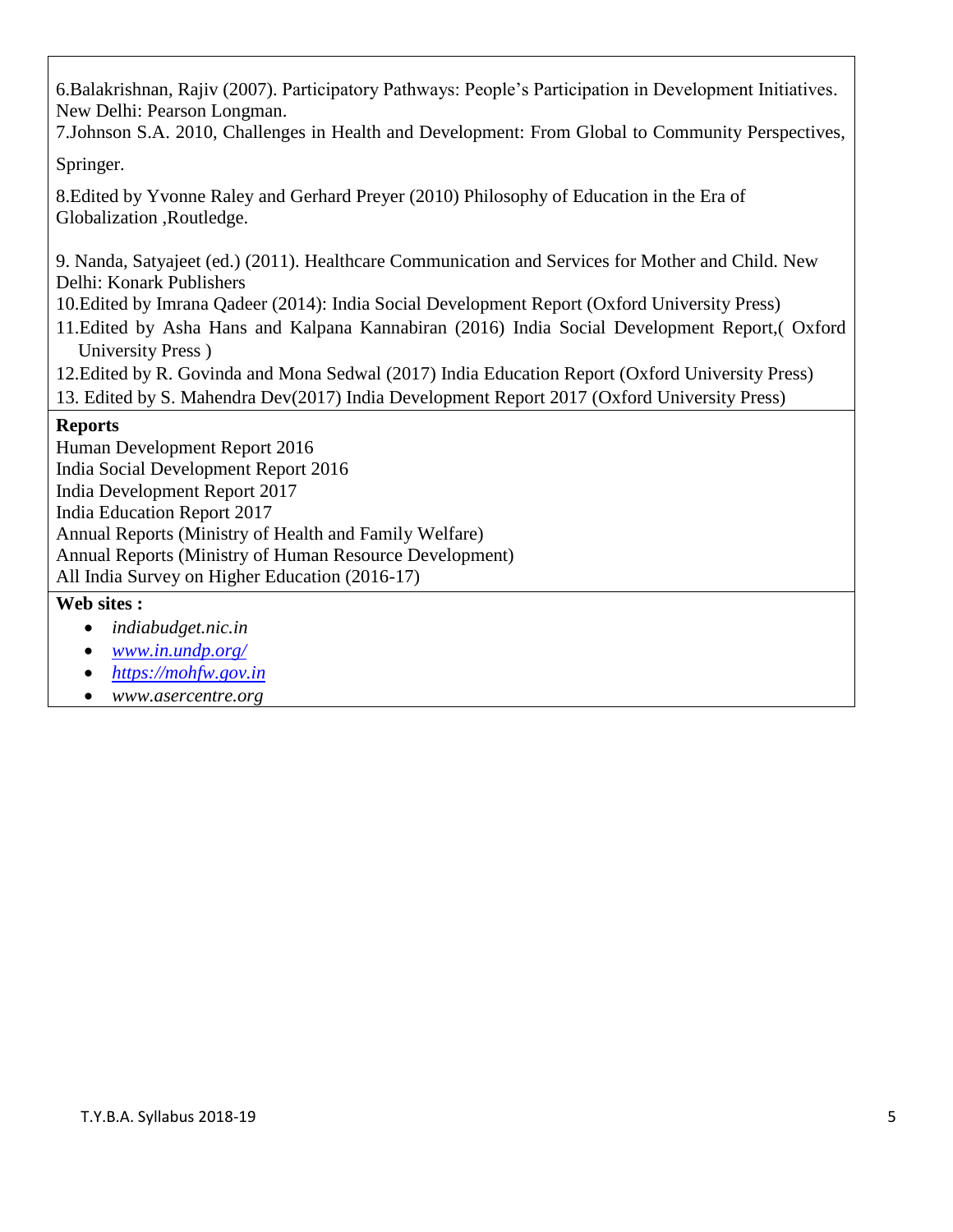## **INDIAN ECONOMIC ENVIRONMENT: CONCERNS, PROSPECTS AND POLICY PERSPECTIVE SEM VI**

| <b>Detailed syllabus</b> |                                                                               |                                                   |
|--------------------------|-------------------------------------------------------------------------------|---------------------------------------------------|
| Unit                     | <b>Contents of the syllabus</b>                                               | <b>Number</b><br><sub>of</sub><br><b>Lectures</b> |
| $\mathbf{1}$             | <b>1. Title of the topic:</b> Introduction                                    |                                                   |
|                          | <b>Contents:</b>                                                              |                                                   |
|                          | 1.1 State of the Economy (Assessment and Prospects)                           | <b>10</b>                                         |
|                          | 1.2 Macro-Economic Indicators                                                 |                                                   |
|                          | 1.3 An Analytical Overview and Outlook                                        |                                                   |
| $\overline{2}$           | 2. Title of the topic: State of Indian Agriculture                            |                                                   |
|                          | <b>Contents:</b>                                                              |                                                   |
|                          | 2.1 Area, Production and Yield of Agriculture                                 |                                                   |
|                          | 2.2 Food Management                                                           | 10                                                |
|                          | 2.3 Agriculture Credit and Marketing (Agriculture Produce Marketing           |                                                   |
|                          | Committee)                                                                    |                                                   |
|                          | 2.4 Agriculture Pricing (Minimum Support Prices and Effectiveness of          |                                                   |
|                          | <b>Minimum Support Prices)</b>                                                |                                                   |
| 3                        | 3. Title of the topic Industrial Sector                                       |                                                   |
|                          | <b>Contents:</b>                                                              |                                                   |
|                          | <b>3.1</b> Introduction (Sectoral & Use Based classification)                 |                                                   |
|                          | 3.2 Core Industries & Corporate Sector                                        |                                                   |
|                          | 3.3 Initiatives for Industrial Sector (Ease of Doing Business, Startups, Make |                                                   |
|                          | in India)                                                                     |                                                   |
|                          | 3.4 Industry Associations- (Federation of Indian Chambers of Commerce and     | 12                                                |
|                          | industry, Associated Chambers of Commerce & Industry of India, Mahratta       |                                                   |
|                          | Chamber of Commerce Industry and Agriculture)                                 |                                                   |
|                          | 3.5 Sector wise Issues and Performance                                        |                                                   |
|                          | 3.5.1 Micro, Small and Medium Enterprises (Role, Performance and Recent       |                                                   |
|                          | Policy Initiatives)                                                           |                                                   |
|                          | 3.5.2 Public Sector Enterprises (Problems, Autonomy. Corporate Governance     |                                                   |
|                          | & Professionalization and Performance)                                        |                                                   |
| 4                        | 4. Title of the topic: Services Sector                                        |                                                   |
|                          | <b>Contents:</b>                                                              |                                                   |
|                          | 4.1 Growth of India's Services Sector                                         |                                                   |
|                          | <b>4.2 Emerging Service Sectors</b>                                           | 12                                                |
|                          | 4.3 FDI and Trade in India's Services Sector                                  |                                                   |
|                          | 4.4 Major Services: Sector-wise performance and Recent Policies               |                                                   |
|                          | 5. Title of the topic. Foreign Trade: Trends, Problems and Policy Measures    |                                                   |
| 5.                       | Contents:                                                                     | 10                                                |
|                          | 5.1 Trends in Composition and Direction of Trade                              |                                                   |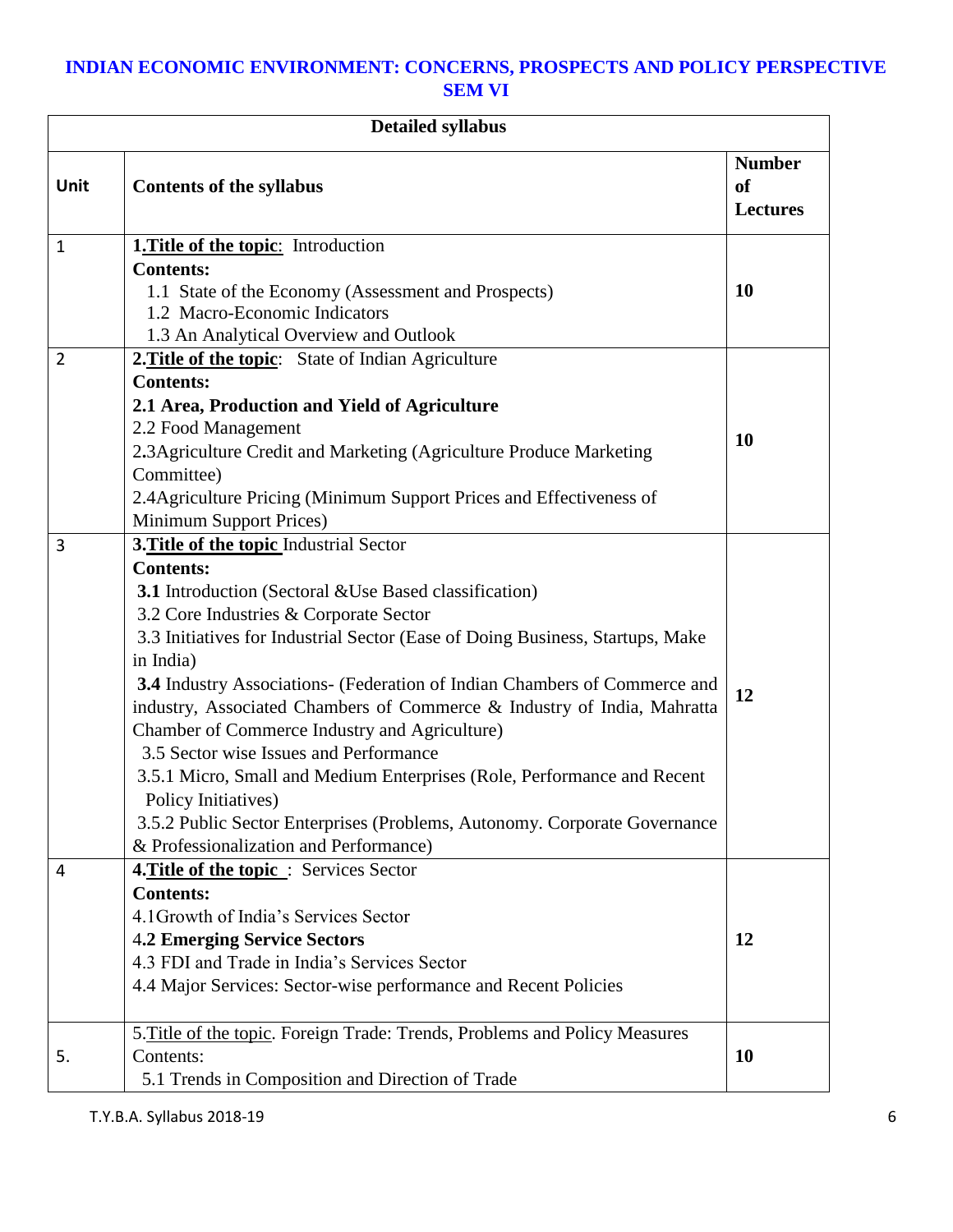|                        | 5.2 India's Trade Performance                                                                                                                                                                                 |    |
|------------------------|---------------------------------------------------------------------------------------------------------------------------------------------------------------------------------------------------------------|----|
|                        | 5.3 Dynamic Global Context                                                                                                                                                                                    |    |
|                        | 5.4 Domestic Challenges: Setting Our House in Order                                                                                                                                                           |    |
|                        | 5.4.1 Rules, Regulations and Bodies for Foreign Trade                                                                                                                                                         |    |
|                        | <b>Total Number of Lectures</b>                                                                                                                                                                               | 54 |
|                        | <b>Suggested Reference Books</b>                                                                                                                                                                              |    |
| $\bullet$<br>٠         | Prasad Chandra Shekhar (2010)Indian Economy: A Performance Review - 1947-48 to 2010-11<br>New Delhi New Century Publication.<br>Ghate Chetan (2012)Oxford handbook of the Indian economy_New York Oxford univ |    |
| ٠                      | press<br>Prakash B A (2012) Indian economy since 1991-2nded. N Delhi Pearson.                                                                                                                                 |    |
| $\bullet$              | Kapila Uma(2011) Indian Economy since Independence New Delhi Academic<br>foundation                                                                                                                           |    |
| $\bullet$              | Agrawal Meenu(2011) Economic Recession, Globalization & The Indian Economy<br>New Delhi, New Century Publication.                                                                                             |    |
|                        | Nilkeni, Nandan(2015) Rebooting India: Realizing A Billion Aspirations,<br>Penguin.                                                                                                                           |    |
| $\bullet$              | Sharma Mihir (2015) Restart : The Last Chance for Indian Economy, New<br>Delhi Random House                                                                                                                   |    |
| $\bullet$              | Banik Nilanjan. (2015) Indian Economy: a Macroeconomic Perspective,, N<br>Delhi Sage                                                                                                                          |    |
| $\bullet$              | Mitra Arup , Sharman Chandan. (2016) Corruption and Development in Indian<br>Economy, Delhi Cambridge University Press                                                                                        |    |
|                        | V.K.Srivastava, Yashwant Sinha(2017)The Future of Indian Economy: Past<br>Reforms & Challenges Ahead                                                                                                          |    |
| $\bullet$              | Agarwal A.N, Agarwal M.K(2016)Indian Economy: Problems of<br>Development & Planning, New Delhi New Age India.                                                                                                 |    |
| $\bullet$<br>$\bullet$ | Puri V.K, Misra S.K Indian Economy, (2017), Mumbai Himalaya.<br>Kapila Uma (2017) Indian Economy Performance&Policies, 18th Edition, Academic<br>Foundation.                                                  |    |
| ٠<br>$\bullet$         | Datt Gaurav, Mahajan Ashwini(2018) Indian Economy, New Delhi S.Chand& Co.<br>Government of India, Economic Survey (Various Issues)                                                                            |    |
|                        |                                                                                                                                                                                                               |    |
|                        |                                                                                                                                                                                                               |    |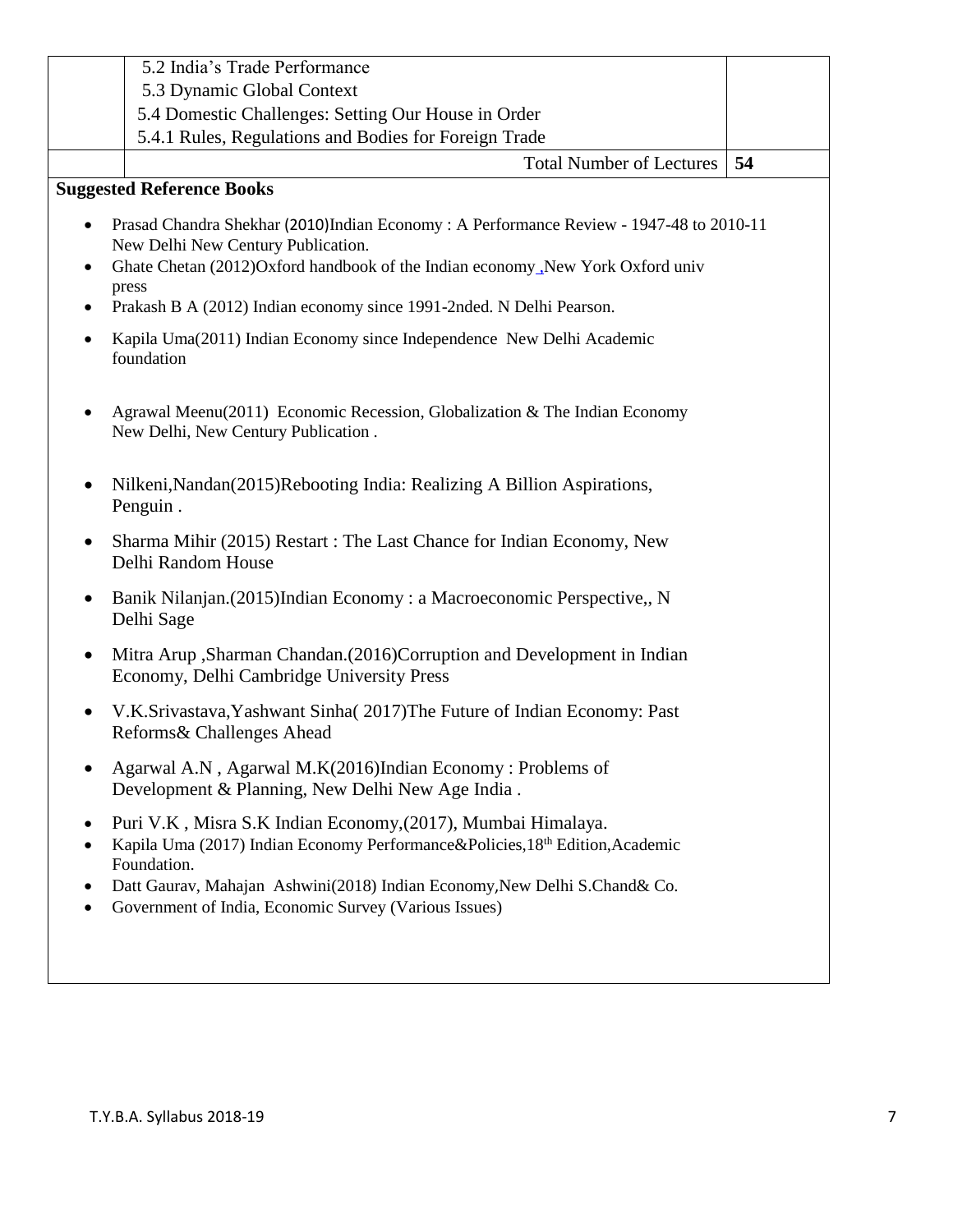## **Suggested Journals:**

CMIE Journal EIS

Economic and Political Weekly (Various Issues)

The Economists

Business and Economy

Indian Economic Journal

Indian Economic Review

Indian Journal of Agricultural Economics

ArthaVijnana

Vikalpa

Yojana

### **Web sites:**

- $\bullet$  <http://dgft.gov.in/>
- <https://commerce.gov.in/>
- <https://www.rbi.org.in/>
- <https://www.indiabudget.gov.in/>
- <http://agriculture.gov.in/>
- https://dpe.gov.in/publication/annual-reports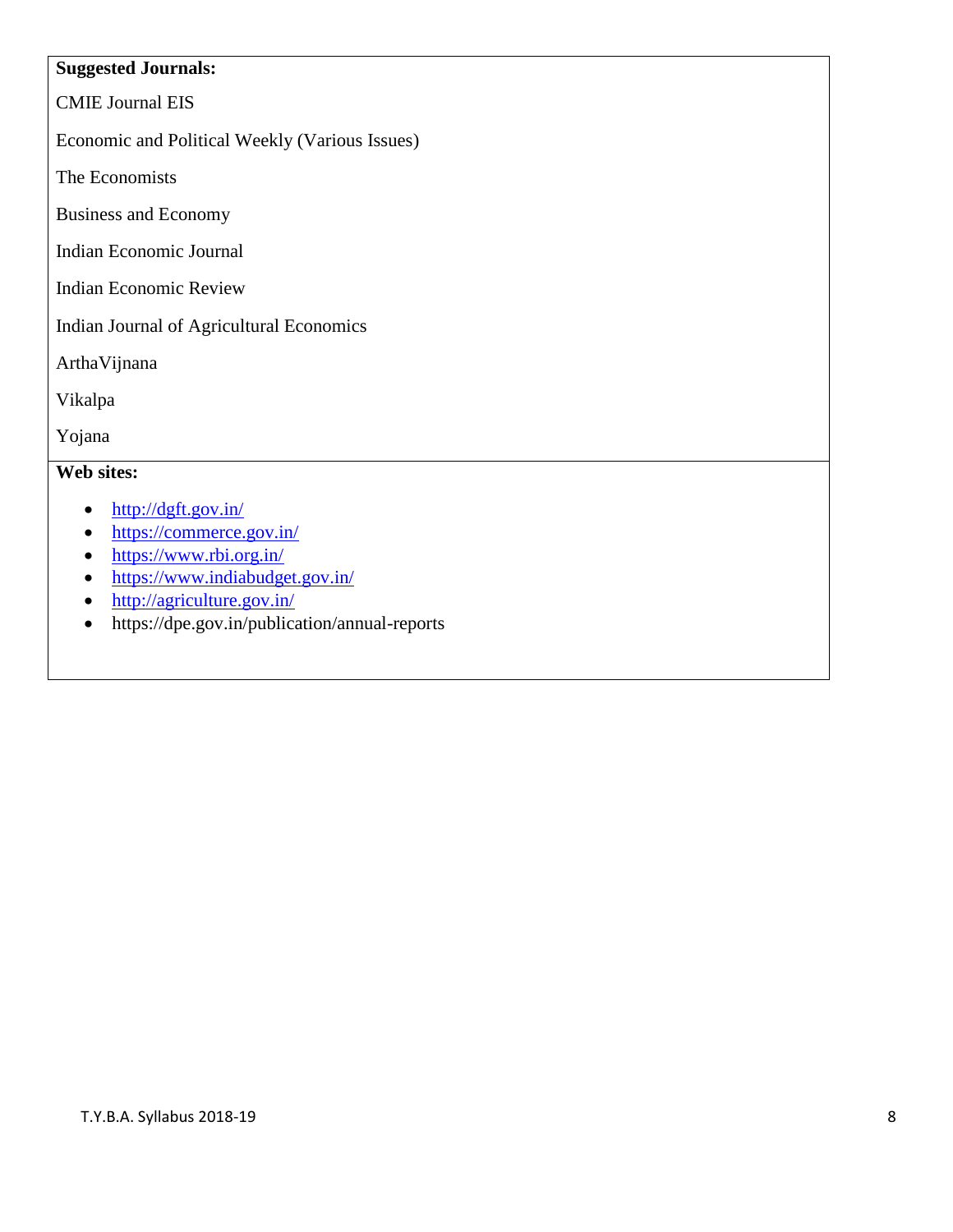### **INDIAN LITERATURE IN ENGLISH - SEM V**

| Unit           | <b>Contents</b>                                                                                                                     | <b>Number</b><br><sub>of</sub> |
|----------------|-------------------------------------------------------------------------------------------------------------------------------------|--------------------------------|
|                |                                                                                                                                     | <b>Lectures</b>                |
|                | <b>Introduction</b>                                                                                                                 |                                |
|                | Background to Indian literature                                                                                                     | $\boldsymbol{4}$               |
|                | Rise and growth of Indian literature                                                                                                |                                |
| 2              | Poetry                                                                                                                              |                                |
|                | i. Henry Derozio – The Harp of India                                                                                                |                                |
|                | ii. KeKi Daruwala -                                                                                                                 | 15                             |
|                | iii. Kamala Das – The Old Playhouse                                                                                                 |                                |
|                | iv. Jayant Mahapatra – Hunger                                                                                                       |                                |
|                | v. Imtiaz Dharkar - Purdah -1                                                                                                       |                                |
| 3              | Rabindranath Tagore – the Home and The World                                                                                        | 15                             |
| $\overline{4}$ | Ramu Ramanathan – Comrade Kumbhakarna                                                                                               | 15                             |
| 5              | Assignment                                                                                                                          | 5                              |
|                | <b>Total</b>                                                                                                                        | 54                             |
|                | $\Box$ Recommended Reading                                                                                                          |                                |
|                | $\mathbf{y}$ and $\mathbf{y}$ and $\mathbf{y}$ and $\mathbf{y}$ and $\mathbf{y}$ and $\mathbf{y}$ and $\mathbf{y}$ and $\mathbf{y}$ |                                |

Paranjape, Makarand - Indian Poetry in English, Macmillan, 1993

Tendulkar Vijay – Collected Plays, OUP, 2004

 Datta, Sandip Kumar. *Rabindranath Tagore's The Home and the World: A Critical Companion*. Anthem Press, 2005.

- Tagore, Rabindrana. *The Home and the World* Penguin Group, 2005.
- □ Gaines, Luan. "The Home & the World." 2005. curledup, Web. 25 Oct 2009.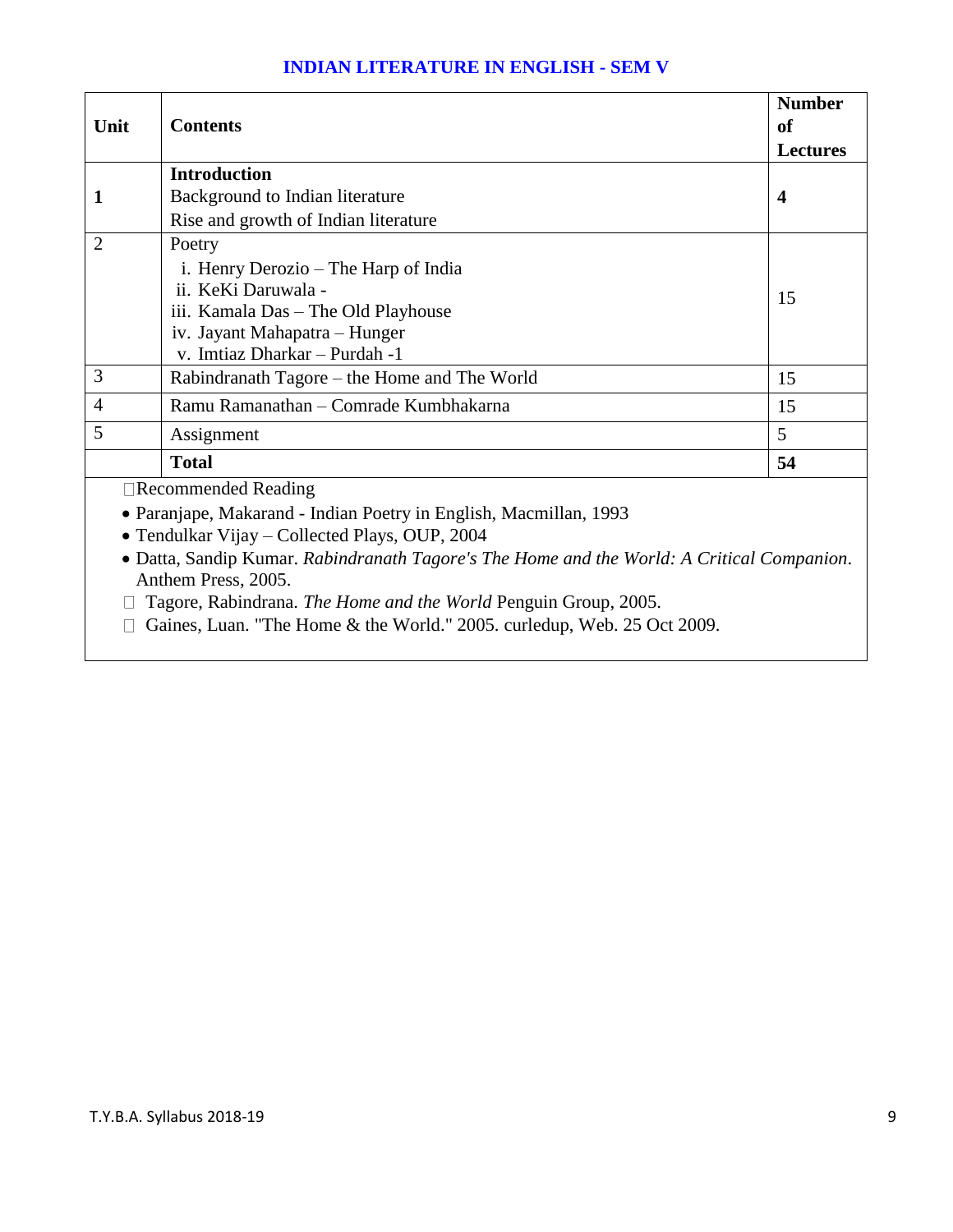## **DALIT LITERATURE IN ENGLISH TRANSLATION – SEM VI**

|                                                                         |                                                                                         | <b>Number</b>   |  |
|-------------------------------------------------------------------------|-----------------------------------------------------------------------------------------|-----------------|--|
| Unit                                                                    | <b>Contents</b>                                                                         | <sub>of</sub>   |  |
|                                                                         |                                                                                         | <b>Lectures</b> |  |
|                                                                         | <b>Introduction</b>                                                                     |                 |  |
|                                                                         | What is Dalit Literature?                                                               |                 |  |
| $\mathbf{1}$                                                            | History of Dalit Literature.                                                            | 5               |  |
|                                                                         | <b>Background to Dalit literature</b>                                                   |                 |  |
| $\overline{2}$                                                          | <b>Poetry</b>                                                                           |                 |  |
|                                                                         | Meena Kandasamy - Another Paradise Lost<br>i.                                           |                 |  |
|                                                                         | Namdeo Dhasal - Song of the Dog and the Republic<br>ii.                                 |                 |  |
|                                                                         | Jyoti Lanjewar - Caves<br>111.                                                          |                 |  |
|                                                                         | Sharankumar Limbale - White Paper<br>iv.                                                | 20              |  |
|                                                                         | Neerav Patel - Me and My Old Woman<br>V.                                                |                 |  |
|                                                                         | Arjun Dangle – Revolution<br>vi.                                                        |                 |  |
|                                                                         | vii.<br>Basudev Sunani - Coaching Center                                                |                 |  |
|                                                                         | viii.<br>M B Manoj - The Children of the Forest Talk to Yesu                            |                 |  |
| 3                                                                       | <b>Short Stories</b>                                                                    |                 |  |
|                                                                         | Baburao Bagul – Mother<br>$\mathbf{i}$ .                                                | 15              |  |
|                                                                         | ii.<br>Anna Bhau Sathe – Gold from the Grave                                            |                 |  |
| $\overline{4}$                                                          | <b>Essay</b>                                                                            |                 |  |
|                                                                         | Dr. B.R. Ambedkar – Annihilation of Caste.<br>$\mathbf{i}$ .                            | 10              |  |
|                                                                         | SharatchandraMuktibodh - What is Dalit Literature?<br>ii.                               |                 |  |
| 5.                                                                      | <b>Autobiography</b>                                                                    |                 |  |
|                                                                         | Baby Kamble - The Prison We Broke                                                       |                 |  |
|                                                                         | <b>Assignment</b>                                                                       | $\overline{4}$  |  |
| <b>Recommended Reading:</b>                                             |                                                                                         |                 |  |
| Poisoned Bread – Ed by Arjun Dangle, Orient Blackswan, Hyderabad, 2009. |                                                                                         |                 |  |
| $\bullet$                                                               | The Exercise of Freedom: An Introduction to Dalit Writing- K Satyanarayan& Susie Tharu, |                 |  |

- Navayana, New Delhi, 2013 The Oxford India Anthology of Telugu dalit Writing – ed by K. Purushotham, Gita Ramaswamy & Gogu Shyamala, OUP, New Delhi, 2016
- The Oxford India Anthology of Tamil dalit Writing ed by Ravikumar & Azhzgarasan, OUP, New Delhi, 2012
- Survival and other stories Bangala Dali Fiction in Translation Ed by Shankar Sinha  $\&$ Indranil Acharya , Orient Blackswan, New Delhi , 2012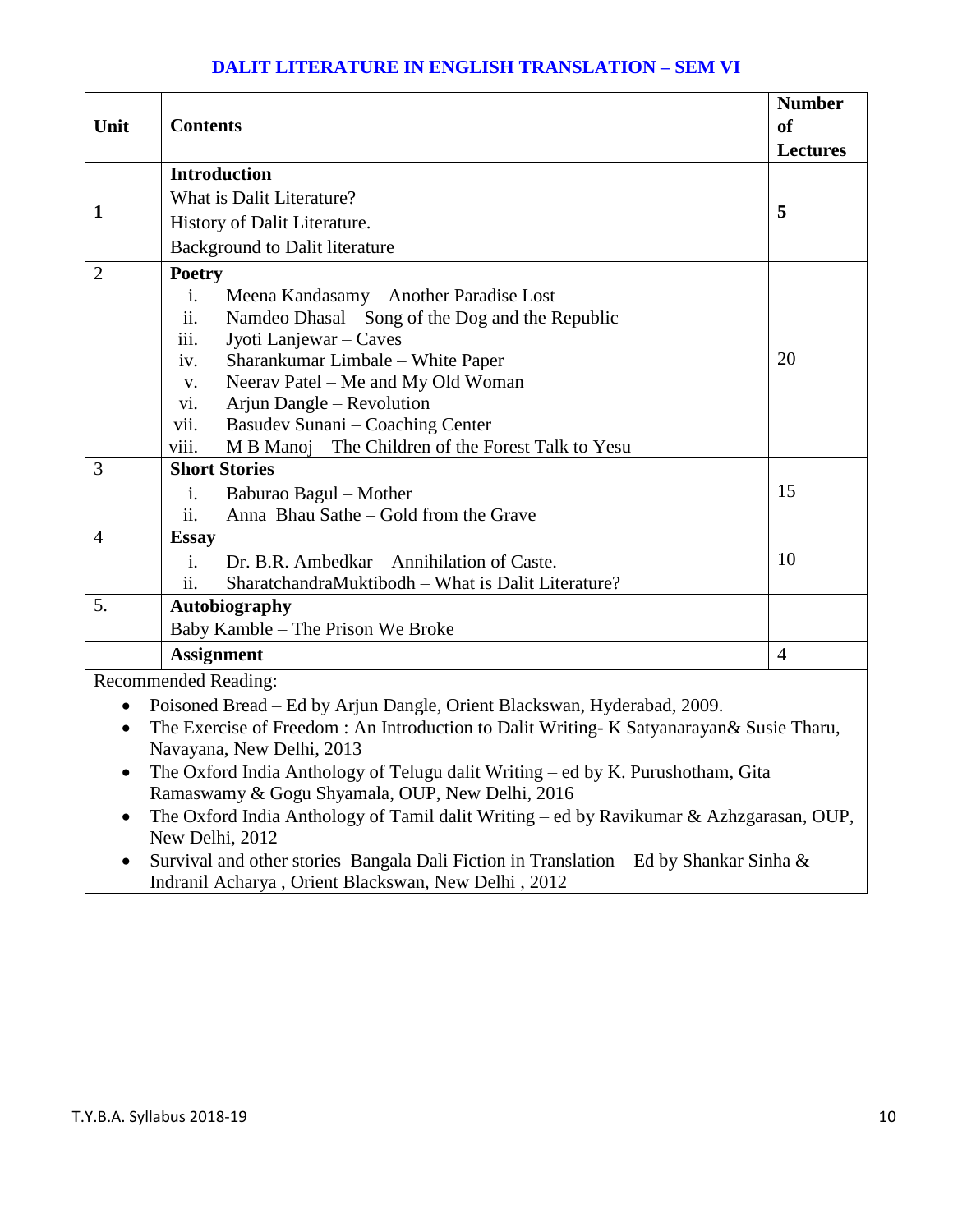## **ORGANIZATIONAL BEHAVIOUR (OB) – SEM V**

|                                                                                              |                                                                                         | <b>Number</b>   |  |
|----------------------------------------------------------------------------------------------|-----------------------------------------------------------------------------------------|-----------------|--|
| Unit                                                                                         | <b>Contents of the syllabus</b>                                                         | <b>of</b>       |  |
|                                                                                              |                                                                                         | <b>Lectures</b> |  |
| $\mathbf{1}$                                                                                 | Title of the topic : FUNDAMENTALS OF ORGANIZATIONAL                                     |                 |  |
|                                                                                              | <b>BEHAVIOUR</b>                                                                        |                 |  |
|                                                                                              | 1.1. Nature of organizational behaviour                                                 |                 |  |
|                                                                                              | 1. 2. Models of OB: Autocratic, Custodial, Supportive, Collegial, System                | 14              |  |
|                                                                                              | 1.3. Trends of OB                                                                       |                 |  |
|                                                                                              | 1.4. Organizational culture, Organizational Structure                                   |                 |  |
| $\overline{2}$                                                                               | Title of the topic: LEADERSHIP, POWER AND EMPOWERMENT                                   |                 |  |
|                                                                                              | 2.1. Behavioural approach to leadership style.                                          |                 |  |
|                                                                                              | 2. 2. Contingency approach to leadership: Fiedler's contingency model;                  |                 |  |
|                                                                                              | Hersey & Blanchard's situational leadership model; path goal model; and Vroom's         |                 |  |
|                                                                                              | decision making model.                                                                  | 14              |  |
|                                                                                              | 2. 3. Emerging approaches to leadership: Transactional leadership,                      |                 |  |
|                                                                                              | transformational leadership; substitutes and enhancers for leadership; and self &       |                 |  |
|                                                                                              | super leadership, Leadership potential                                                  |                 |  |
|                                                                                              | 2.4. Empowerment: Meaning, process, and programs for participation                      |                 |  |
| 3                                                                                            | Title of the topic : COMMUNICATION, CONFLICT AND STRESS                                 |                 |  |
|                                                                                              | 2.1 Organizational communication: Meaning, functions, directions and methods of         |                 |  |
|                                                                                              | improving communication, types (formal-informal, electronic) (Robbins).                 |                 |  |
|                                                                                              | 2. 2. Interpersonal and inter-group conflicts, work-family conflict (Schultz            |                 |  |
|                                                                                              | & Schultz), strategies for conflict resolution.                                         | 14              |  |
|                                                                                              | 2. 3. Work stress: Sources, consequences, managing stress (individual and               |                 |  |
|                                                                                              | organizational approaches)                                                              |                 |  |
|                                                                                              | 2.4. Employees counselling.                                                             |                 |  |
| $\overline{4}$                                                                               | <b>Title of the topic : MOTIVATION</b>                                                  |                 |  |
|                                                                                              | 4.1 What is work motivation?                                                            |                 |  |
|                                                                                              | 4.2. Using motivation theory at work                                                    |                 |  |
|                                                                                              | 4.3 Need theories: McClelland, Maslow's need hierarchy and Herzberg                     |                 |  |
|                                                                                              | 4.4 Cognitive theories:                                                                 | 12              |  |
|                                                                                              | Goal Setting Theory.                                                                    |                 |  |
|                                                                                              | Vroom's Theory                                                                          |                 |  |
|                                                                                              |                                                                                         |                 |  |
|                                                                                              | <b>Total Number of Lectures</b>                                                         | 54              |  |
|                                                                                              | <b>Suggested Reference Books</b>                                                        |                 |  |
| Berry, L.M. (1998), reprint 2010. Psychology at work: An introduction to Industrial and<br>٠ |                                                                                         |                 |  |
|                                                                                              | Organizational Psychology. N.Y.: McGraw-Hill International Editions.                    |                 |  |
|                                                                                              | Aamodt, M.G. (2007). Industrial and organizational psychology: An applied approach.     |                 |  |
|                                                                                              | US: Thomson & Wadsworth.                                                                |                 |  |
|                                                                                              | Schultz, D. and Schultz, S. E. (2006). Psychology and work today. 8th ed. N.D.: Pearson |                 |  |
|                                                                                              | Edu.                                                                                    |                 |  |

Robbins, S.P.; Judge, T.A.; and Sanghi, A. (2009). Organizational behaviour. N.D.: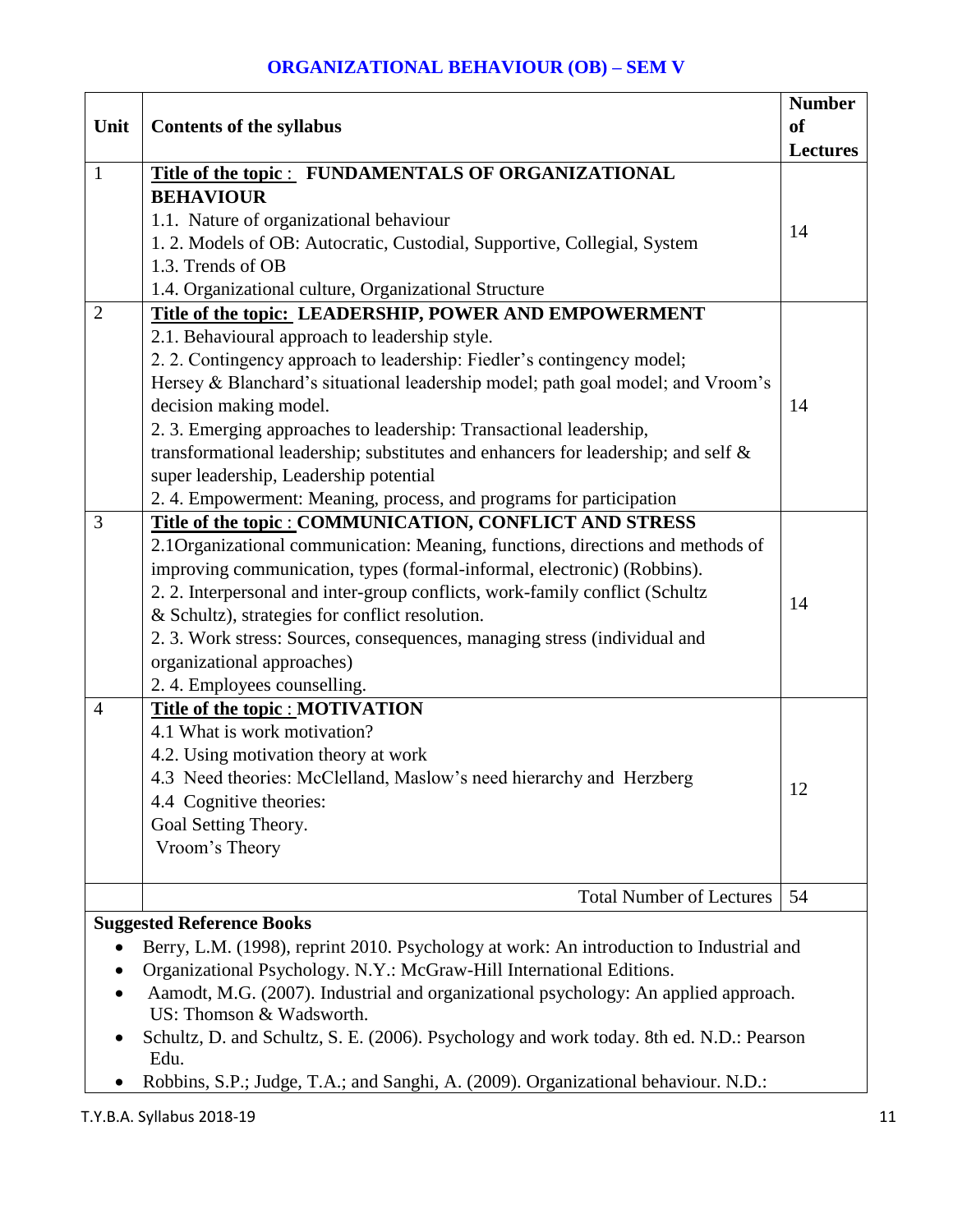Pearson Prentice Hall.

- McShane, et al. (2006). 1st reprint. Organizational behaviour. N.D.: Tata McGraw-Hill
- Miner, J.B. (1992). Industrial-Organizational Psychology. N.Y.: McGraw-Hill
- Pandit, R., Kulkarni, A.V. & Gore, C. (1999). Manasashastra: Audyogik aani vyavasayik upayojan. Nagpur: Pimpalapure & Co.
- Luthans, F. (1995). Organizational behavior (7th ed). New York: McGraw- Hill, inc.
- Robbins, S.P. & Sanghi, S. (2007). Organizational behavior (11th ed.). New Delhi: Pearson Education.

## **Suggested Journals**

- 1. .Journal of Applied Psychology
- 2. .Journal of Organizational Behaviour

### **Web sites :**

1. .www.apa.org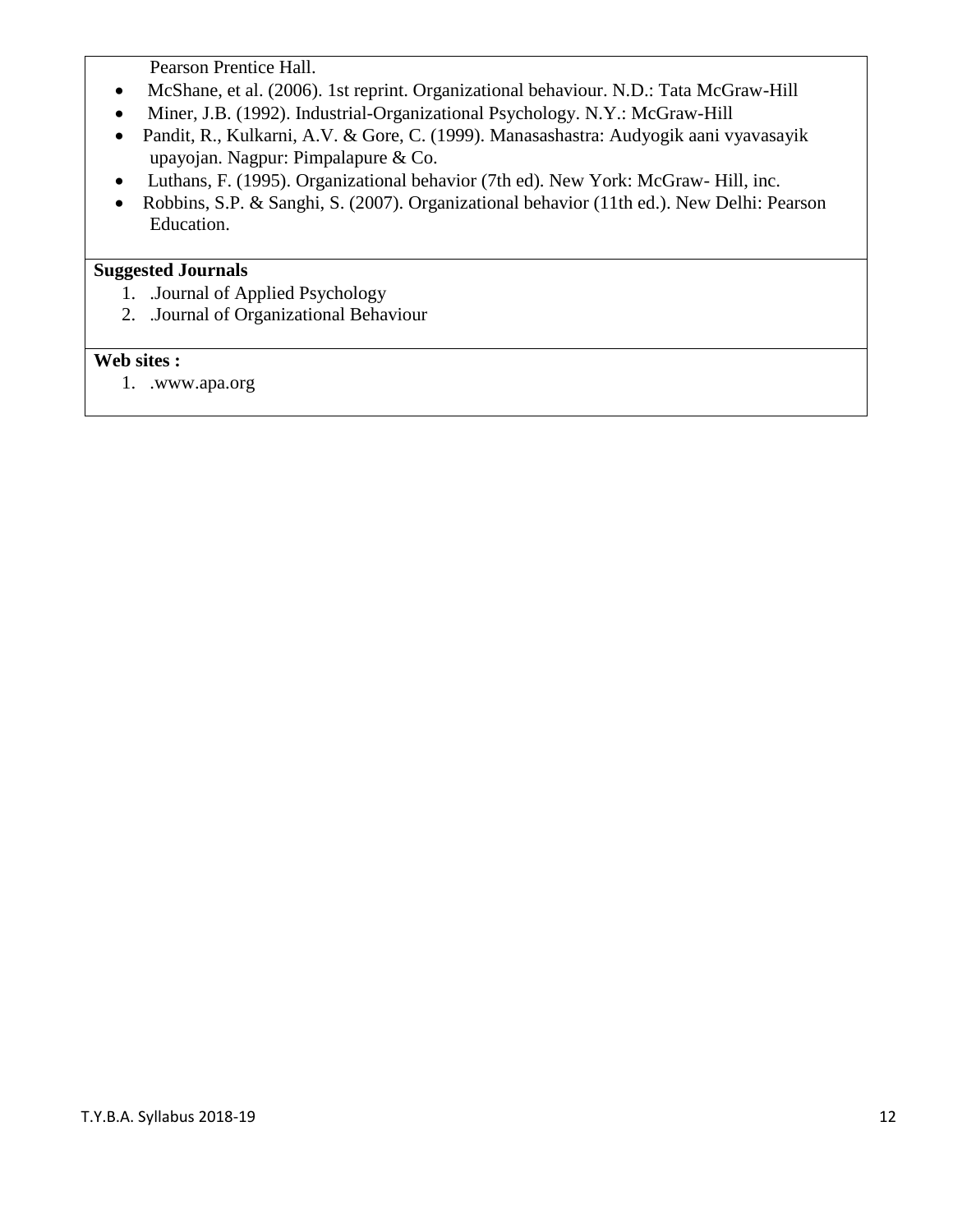### **ORGANIZATIONAL DEVELOPMENT (OD) – SEM VI**

| Unit           | <b>Detailed Syllabus</b>                                   | No. of<br><b>Lectures</b> |
|----------------|------------------------------------------------------------|---------------------------|
|                |                                                            |                           |
| 1              | Title of the topic: FOUNDATIONS OF ORGANIZATIONAL          |                           |
|                | <b>DEVELOPMENT</b>                                         |                           |
|                | 1.1. Meaning and nature of OD                              |                           |
|                | 1.2. Approaches to OD:                                     |                           |
|                | 1.2.1Laboratory training.                                  | 12                        |
|                | 1.2.2Survey research & feedback.                           |                           |
|                | 1.2.3 Action research stem.                                |                           |
|                | 1.3. Approaches to OD:                                     |                           |
|                | 1.3.1 Socio-technical                                      |                           |
|                | 1.3.2Socio-clinical stem                                   |                           |
|                | 1.4. Values, assumptions and beliefs in OD                 |                           |
| $\overline{2}$ | Title of the topic ORGANIZATIONAL CHANGE                   |                           |
|                | 2.1. Change: Meaning, forces for change, planned change    |                           |
|                | 2.2. Resistance to change, overcoming resistance to change |                           |
|                | 2.3. Approaches to managing organizational change:         | 14                        |
|                | 2.3.1Lewin's three-step model                              |                           |
|                | 2.3.2Kotter's eight-step plan                              |                           |
|                | 2.4. Organizational change in Indian Business.             |                           |
| 3              | Title of the topic : EMPLOYEE TRAINING AND DEVELOPMENT [14 |                           |
|                | periods]                                                   |                           |
|                | 3.1. Training needs assessment                             | 14                        |
|                | 3.2. Training design                                       |                           |
|                | 3.3. Techniques for training knowledge and skill           |                           |
|                | 3.4. Training programme evaluation                         |                           |
| $\overline{4}$ | 1. Title of the topic : CONFLICT MANAGEMENT                |                           |
|                | 4.1 Concept of Conflict                                    |                           |
|                | 4.2. Traditional verses Modern Conflicts                   |                           |
|                | 4.3 Types of Conflicts                                     |                           |
|                | 4.4 Conflict Management Strategies:                        | 14                        |
|                | 4.4.1 Third-party peace-making interventions.              |                           |
|                | 4.4.2Role-focused OD interventions.                        |                           |
|                | 4.4.3MBO.                                                  |                           |
|                | 4.4.4 Quality circles.                                     |                           |
|                | 4.4.5 Total quality management.                            |                           |
|                | <b>Total No. of Lectures</b>                               | 54                        |

## Suggested Reference Books

1. Berry, L.M. (1998), reprint 2010. Psychology at work: An introduction to Industrial and

T.Y.B.A. Syllabus 2018-19 13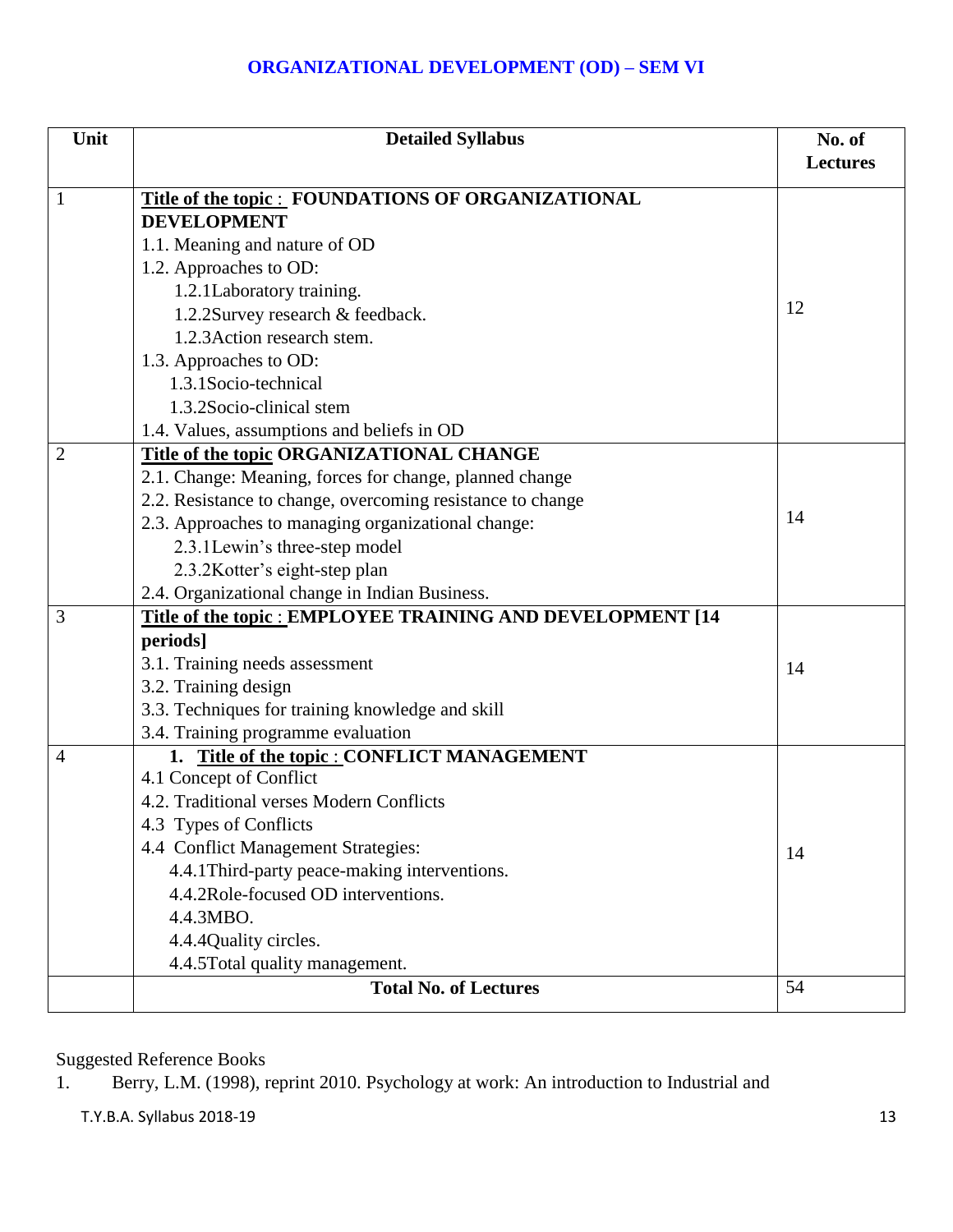Organizational Psychology. N.Y.: McGraw-Hill International Editions.

2. Aamodt, M.G. (2007). Industrial and organizational psychology: An applied approach.

US: Thomson & Wadsworth.

- 3. Schultz, D. and Schultz, S. E. (2006). Psychology and work today. 8th ed. N.D.: Pearson
- 4. Robbins, S.P.; Judge, T.A.; and Sanghi, A. (2009). Organizational behaviour. Pearson Prentice Hall.
- 5. McShane, et al. (2006). 1st reprint. Organizational behaviour. N.D.: Tata McGraw-Hill
- 6. Miner, J.B. (1992). Industrial-Organizational Psychology. N.Y.: McGraw-Hill
- 7. Pandit, R., Kulkarni, A.V. & Gore, C.Manasashastra: Audyogik aani vyavasayik upayojan..
- 8. Luthans, F. (1995). Organizational behavior (7th ed). New York: McGraw- Hill, inc.
- 9. Robbins, S.P. & Sanghi, S. (2007). Organizational behavior (11th ed.). New Delhi: Pearson Suggested Journals
- 1. .Journal of Applied Psychology
- 2. .Journal of Organizational Behaviour

Web sites :

1. .www.apa.org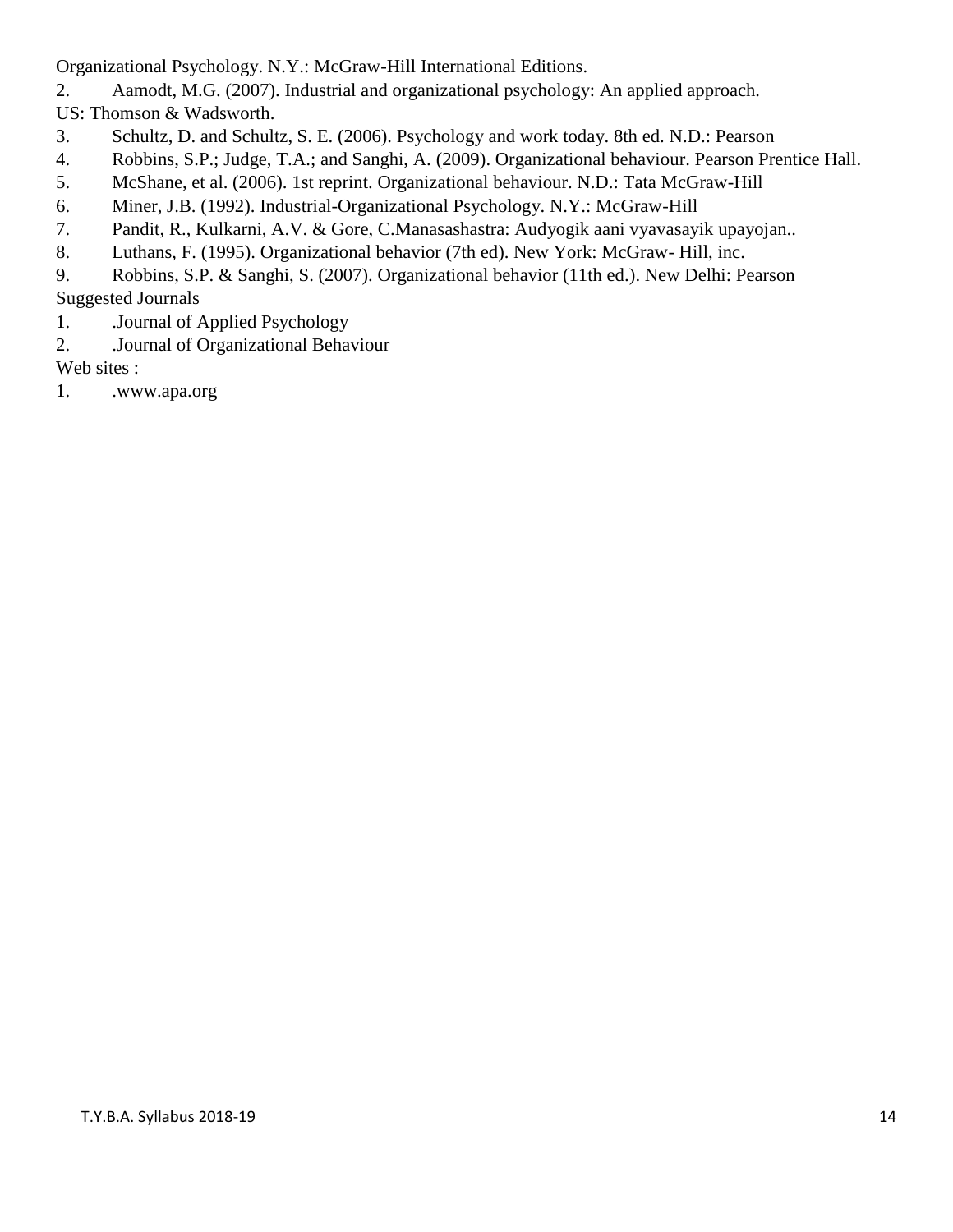## **POLITICAL THINKERS – EASTERN AND WESTERN –SEM V**

|      |                                                            | <b>Number</b>           |
|------|------------------------------------------------------------|-------------------------|
| Unit | <b>Contents Of The Syllabus</b>                            | <b>Of</b>               |
|      |                                                            | <b>Lectures</b>         |
| 1.   | Plato                                                      | $\overline{\mathbf{2}}$ |
|      | Theory of Justice                                          |                         |
|      | Scheme of Education                                        |                         |
|      | Theory of Communism                                        |                         |
|      | Philosopher King                                           |                         |
|      | Features of an Ideal State                                 |                         |
| 2.   | Aristotle:                                                 | $\overline{\mathbf{2}}$ |
|      | Theory of State                                            |                         |
|      | <b>Ideal State</b>                                         |                         |
|      | Theory of Revolution                                       |                         |
|      | Views on Slavery                                           |                         |
| 3.   | J.S. Mill:                                                 | $\underline{6}$         |
|      | Thought on Liberty                                         |                         |
|      | Views on Utilitarianism                                    |                         |
|      | <b>Views on Representative Government</b>                  |                         |
| 4.   | Rousseau: views on Social contract and General Will        | $\underline{6}$         |
| 5.   | Kautilya:                                                  | $\underline{6}$         |
|      | Elements of State.                                         |                         |
|      | The Theory Of Government: The King                         |                         |
|      | Inter-state Relations(Foreign Policy)                      |                         |
| 6.   | Confucius:                                                 | 06                      |
|      | The State and its origin                                   |                         |
|      | The Principle of Li                                        |                         |
|      | The Principle of Benevolent Government                     |                         |
|      | Doctrine of Chung Yung                                     |                         |
| 7.   | Jawaharlal Nehru                                           | 06                      |
|      | Views on Socialism, Democracy, Secularism, Nationalism and |                         |
|      | Internationalism, Science and Technology.                  |                         |
| 8.   | Dr.B.R Ambedkar                                            | $\underline{6}$         |
|      | <b>Social Justice</b>                                      |                         |
|      | Liberalism                                                 |                         |
|      | <b>Total</b>                                               | 54                      |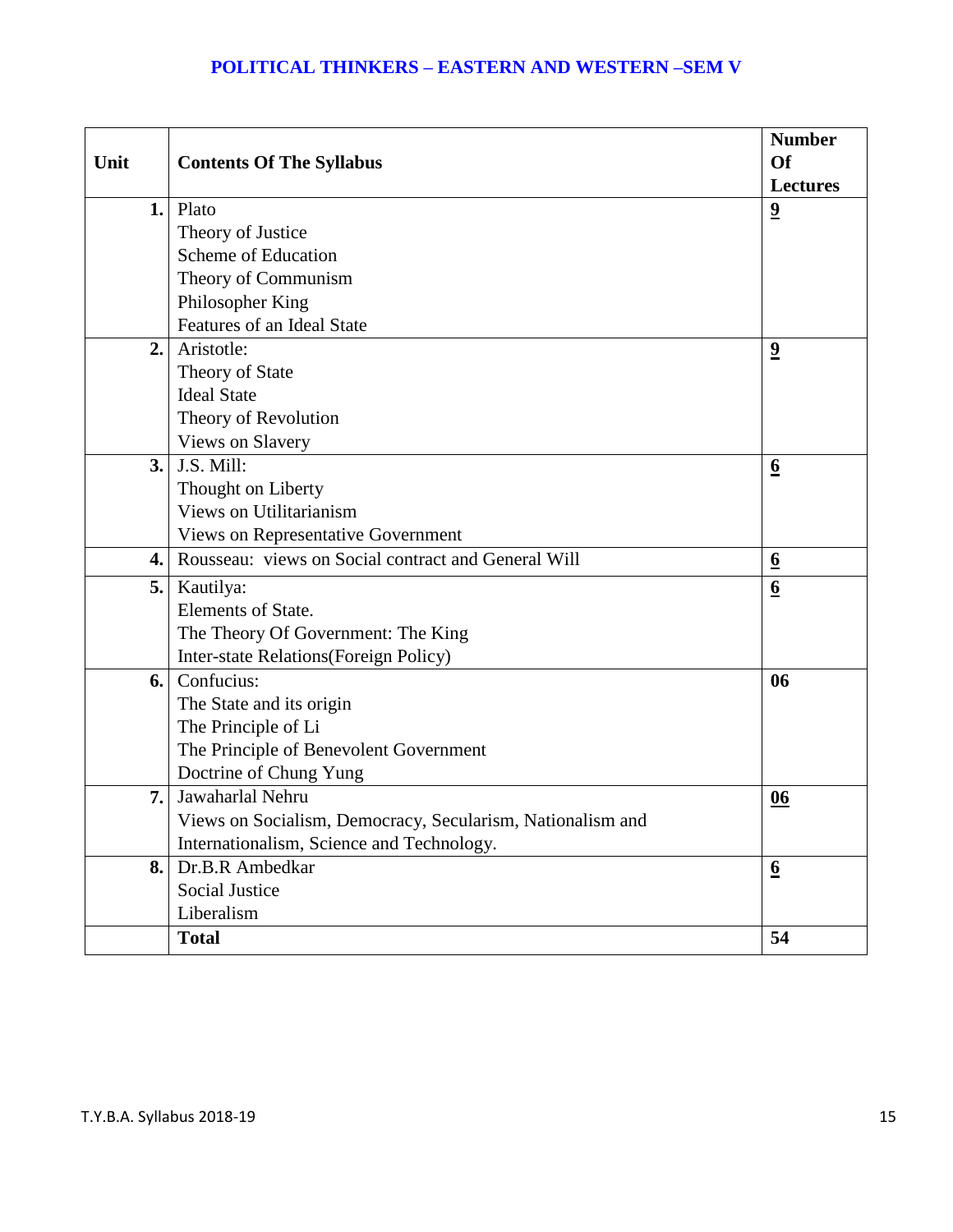### **Readings**

- a. Mukherjee Subroto and SushilaRamaswami, Modern Political Thought: Plato to Marx,
- b. Mehta V. R., 1996, Foundations of Indian Political Thought, New Delhi, Manohar
- c. Varma V P, 2002, Modern Indian Political Thought, Agra, LaxmiNarainAgrawal, New Delhi.

d. Parekh Bhikhu and Thomas Pantham, Political Discourse: Explorations in Indian and Western Political Thought,

e. Sabine G. H., 1971, A History of Political Theory, Calcutta, Oxford & I.B.H., Ceorge Co. Std.

f. Suda J P &Satish Kumar, 1982, History of Political Thought, New Delhi, Nath& Co.

g. Indian Political Thinker. N. Jayapalan. Atantic Publishers and Distributors. Indian Political Thought. K.S. Padhy. New Delhi 110001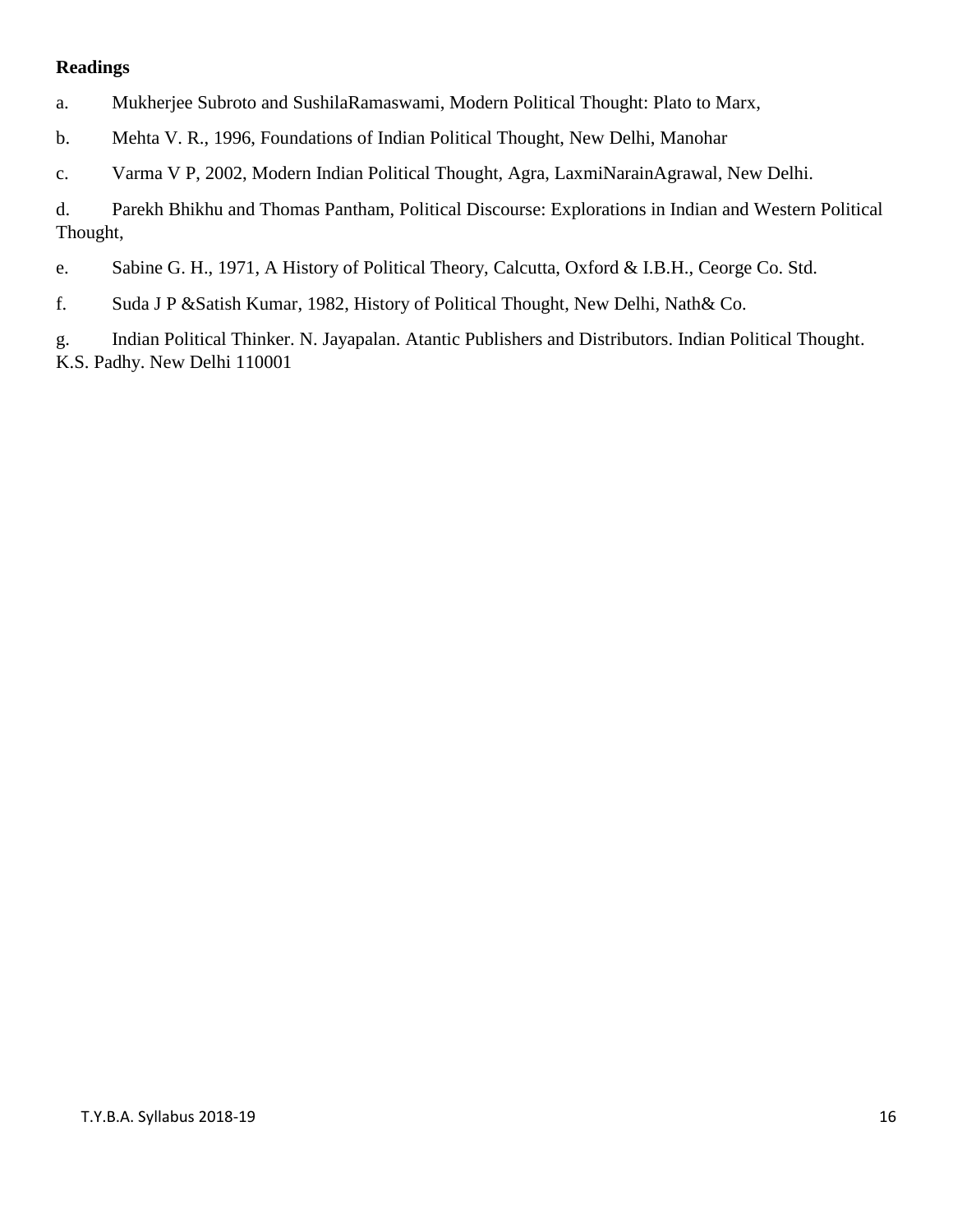### **INTERNATIONAL RELATIONS AND POLITICS – SEM VI**

| Unit | <b>Contents Of The Syllabus</b>                                                                                    | <b>Number</b><br><b>Of</b><br><b>Lectures</b> |
|------|--------------------------------------------------------------------------------------------------------------------|-----------------------------------------------|
| 1.   | <b>International Relations- meaning</b>                                                                            | $\underline{6}$                               |
|      | Key actors in International relations- State and Non-State actors                                                  |                                               |
| 2.   | National Power: Meaning, Methods for the Promotion, Limitations to<br>National Power.                              | $\overline{5}$                                |
| 3.1  | Balance of Power: Meaning, Characteristic and Utility of Balance of Power.                                         | $\overline{5}$                                |
| 4.1  | Cold War, Post-Cold War era.                                                                                       | $\underline{6}$                               |
| 5.   | International and Regional Organizations: UN, EU ASEAN and SAARC                                                   | $\underline{8}$                               |
| 6.1  | Determinants of Foreign Policy-Features of India's Foreign Policy and<br>Relations with Pakistan, China and the US | 10                                            |
| 7.   | Non-Alignment-Features and Relevance.                                                                              | $\overline{4}$                                |
| 8.   | Contemporary issues of the world – Disarmament, Terrorism, Human Rights<br>and Climate Change Politics             | <u>10</u>                                     |
|      | <b>Total</b>                                                                                                       | 54                                            |

# **Readings:**

a. International Relations. Palmer and Perkins, Ai-TBS Publishers and Distributors Krishnan New Delhi

b. International Relations. Vijay Kumar Malhotra, Anmol Publications Lvt. Ltd.

c. Essentials of International Relations, Karen A Mingst, W.W.Norton,2011

d. The Globalization of World Politics-An Introduction to International Relations, John Baylis, Steve Smith and Patricia Owens, Oxford University Press,2014

e. World Politics since 1945, Peter Calvocoressi, Pearson Publication,2001.

f. Theory of International Relations,U.R.Ghai, S.Chand Publications,2004.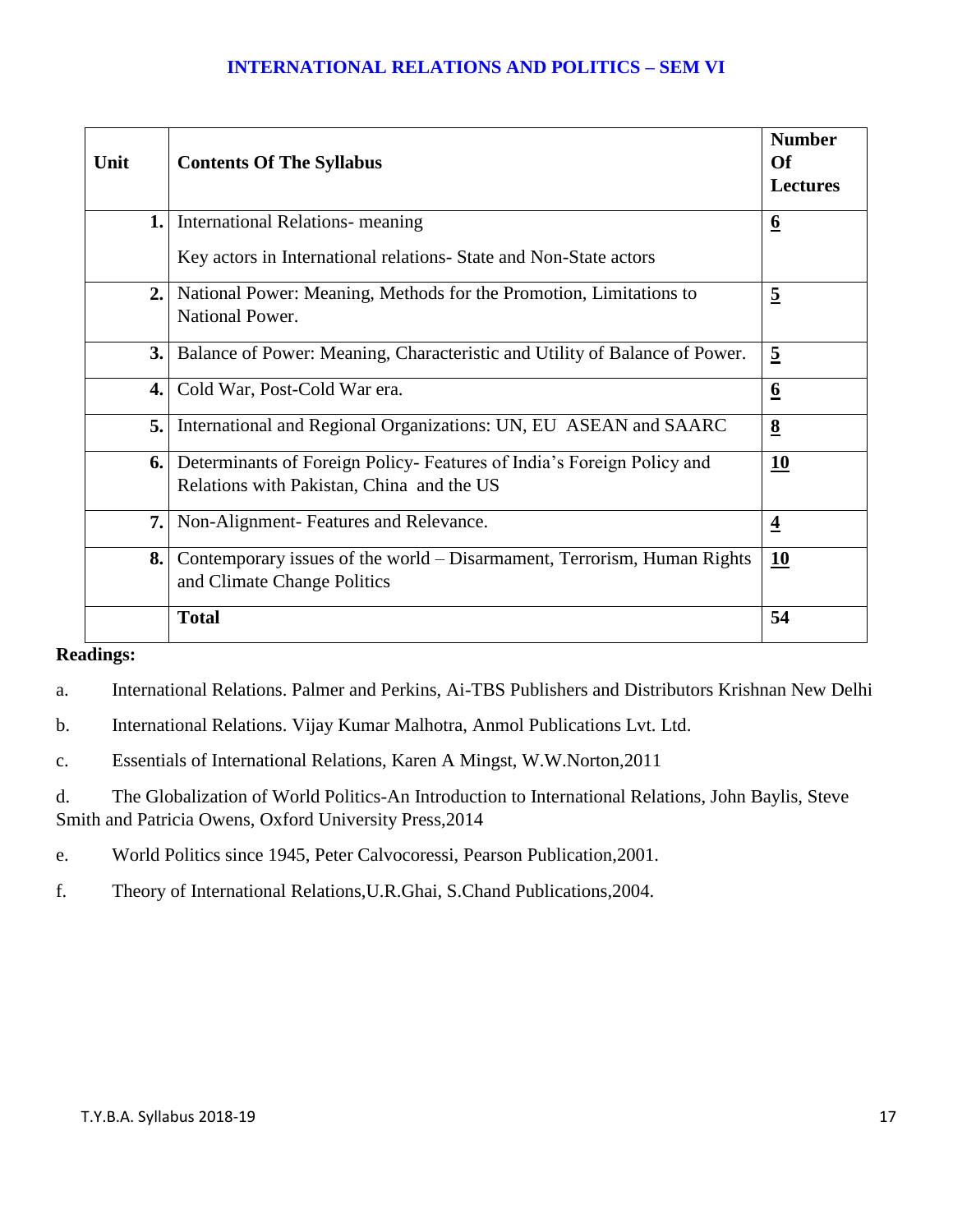## **CONTEMPORARY ISSUES IN GEOGRAPHY – 1 – SEM V**

| Unit | <b>Contents Of The Syllabus</b>                                                                                                                                                                                                                 | <b>Number Of</b><br><b>Lectures</b> |
|------|-------------------------------------------------------------------------------------------------------------------------------------------------------------------------------------------------------------------------------------------------|-------------------------------------|
| 1    | <b>Title Of The Topic:</b> Introduction to Contemporary issues and Geography<br>a. Meaning and definition of contemporary issues<br>b. Nature of contemporary issues in Geography<br>c. Importance of study of contemporary issues in Geography | 08                                  |
| 2    | <b>Title Of The Topic: Geomorphic Issues</b><br>Causes and Erratic Results of--<br>a. Landslides                                                                                                                                                | 10                                  |
|      | b. Excessive erosion<br>c. Earthquakes & Tsunamis                                                                                                                                                                                               |                                     |
| 3    | <b>Title Of The Topic: Climatic Issues</b><br>Causes and Effects of<br>a. Floods, droughts & cyclones<br>b. Global warming and Ozone depletion                                                                                                  | 10                                  |
| 4    | <b>Title Of The Topic: Oceanic Issues</b><br>Causes and Effects of<br>a. Tsunamis<br>b. El Nino and La Nina<br>c. Coastal & Marine Pollution                                                                                                    | 10                                  |
| 5    | <b>Title Of The Topic:</b> Biological Issues<br>Causes and Effects of<br>a. Deforestation<br>b. Forest Fire<br>c. Epidemics                                                                                                                     | 10                                  |
|      | Screening of audio-visuals & documentaries<br><b>Total Lectures</b>                                                                                                                                                                             | 6<br>lectures-54                    |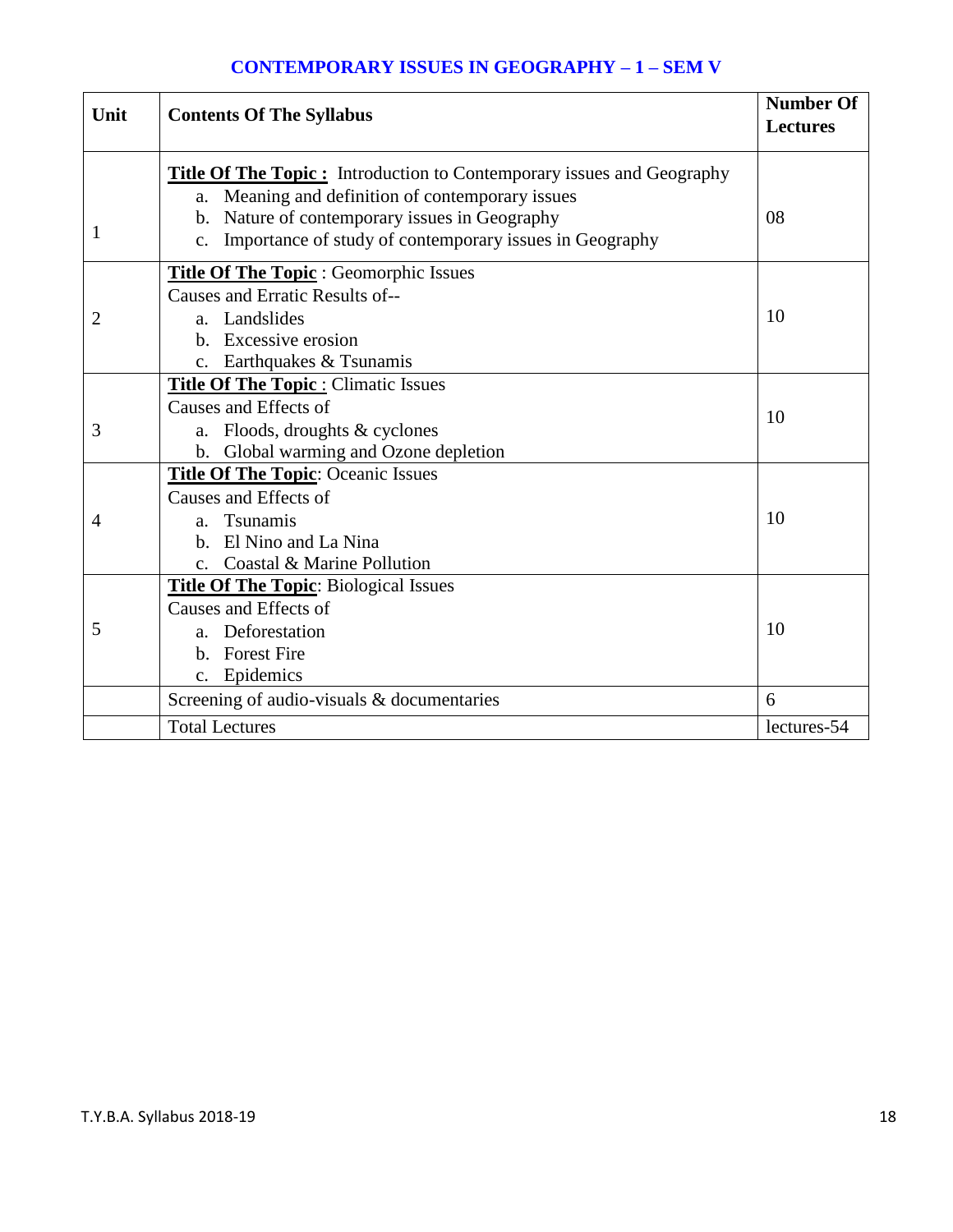| Unit           | <b>Contents Of The Syllabus</b>                               | <b>Number</b><br>Of<br><b>Lectures</b> |
|----------------|---------------------------------------------------------------|----------------------------------------|
|                | <b>Title Of The Topic: Population Issues</b>                  |                                        |
|                | Causes and Effects of                                         |                                        |
| 1              | a. Over Population                                            | 10                                     |
|                | b. Energy Crisis                                              |                                        |
|                | c. Urban Problems                                             |                                        |
|                | <b>Title Of The Topic: Economic Issues</b>                    |                                        |
|                | Causes and Effects of                                         |                                        |
| $\overline{2}$ | a. Disparity & Poverty                                        | 10                                     |
|                | b. Globalization and Liberalization                           |                                        |
|                | c. Exploitation of resources                                  |                                        |
|                | d. Indutrialization                                           |                                        |
|                | <b>Title Of The Topic: Social Issues</b>                      |                                        |
|                | Causes and Effects of                                         |                                        |
| 3              | a. Terrorism                                                  | 10                                     |
|                | b. Conflicts due to race, religion and caste                  |                                        |
|                | c. Human Trafficing                                           |                                        |
|                | <b>Title Of The Topic: Political Issues</b>                   |                                        |
|                | Causes and Effects of                                         |                                        |
| 4              | a. Wars & nuclear weapons                                     | 10                                     |
|                | b. Infiltration in India                                      |                                        |
|                | c. Resource politics                                          |                                        |
| 5              | <b>Title Of The Topic:</b> Case Studies of Cotemporary Issues |                                        |
|                | a. Urban Problems - A Case Study of Pune                      | 10                                     |
|                | b. Major Health Issues in Maharshtra                          |                                        |
|                | c. Contemporary Social Issue in Maharashtra                   |                                        |
|                | Screening of audio-visuals & Documentaries                    | $\overline{4}$                         |
|                | <b>Total Lectures</b>                                         | 54                                     |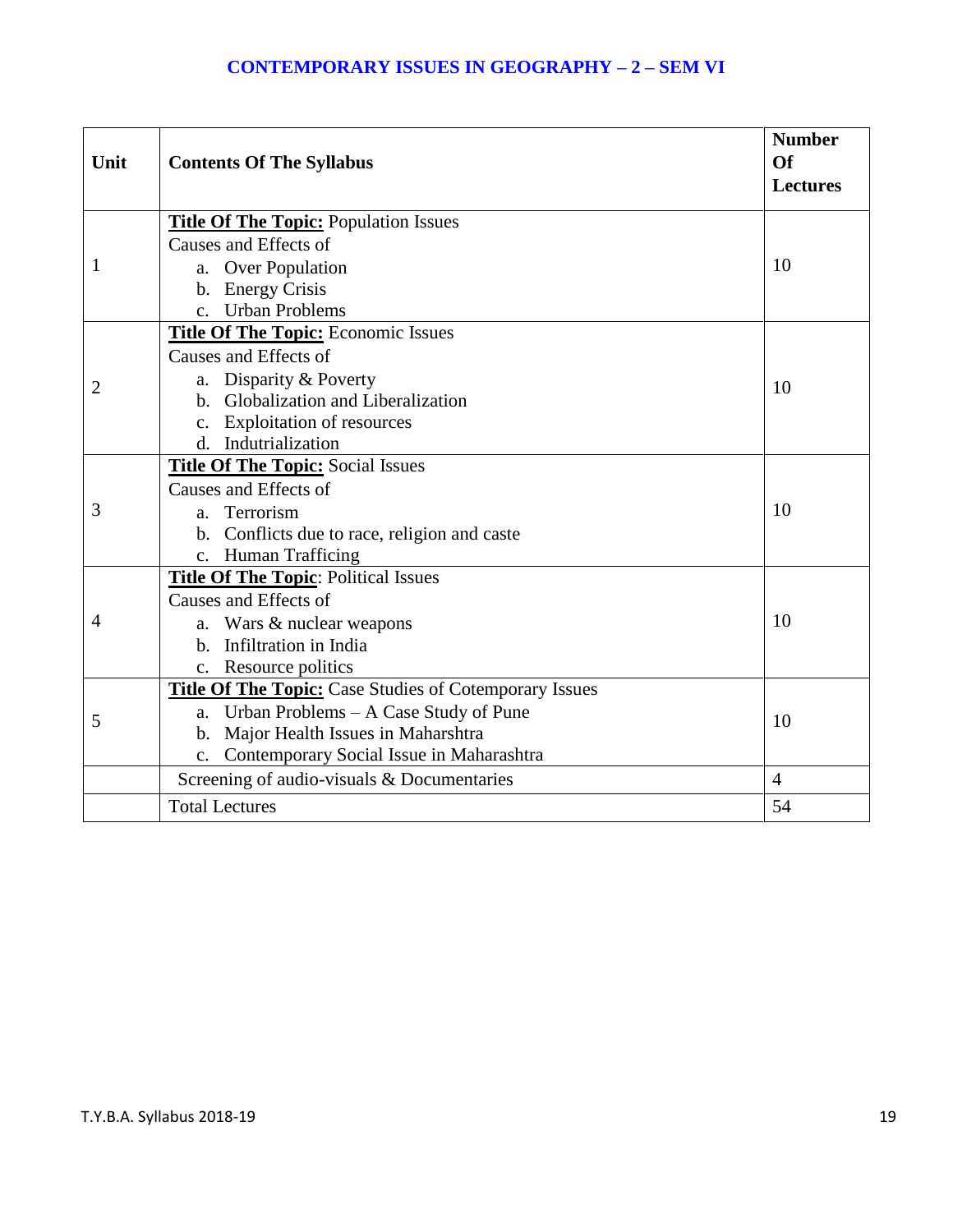### **SAHITIK NIBANDHA- SEM V**

# तृतीय वर्ष

# सत्र -  $V$

# साहित्यिक निबंध -

- १. भारत वर्ष की उन्नति कैसे हो सकती है भारतेदुं हरिश्चंद्र
- २. कुटज हजारी प्रसाद दिवेदी
- ३. क्रोध रामचंद्र शुक्ल
- ४. बैलगाडी से श्रीलाल शुक्ल
- ५. पहला सफेद बाल हरिशंकर परसाई
- ६. साहित्य और जीवन नंद दुलारे वाजपेयी
- ७. कला में व्यक्तित्व और चरित्र रामधारी सिंह दिनकर
- ८. छाता प्रभाकर माचवे
- ९. धोखा प्रतापनारायण मिश्र
- १०. साहित्य शिवपुजन सहाय

# पाठ्यपुस्तकेतर पाठ्यक्रम

- १.पारिभाषिक शब्दावली (पदनाम)
- २. समाचार पत्र के लिये समाचार लेखन
- ३. पल्लवन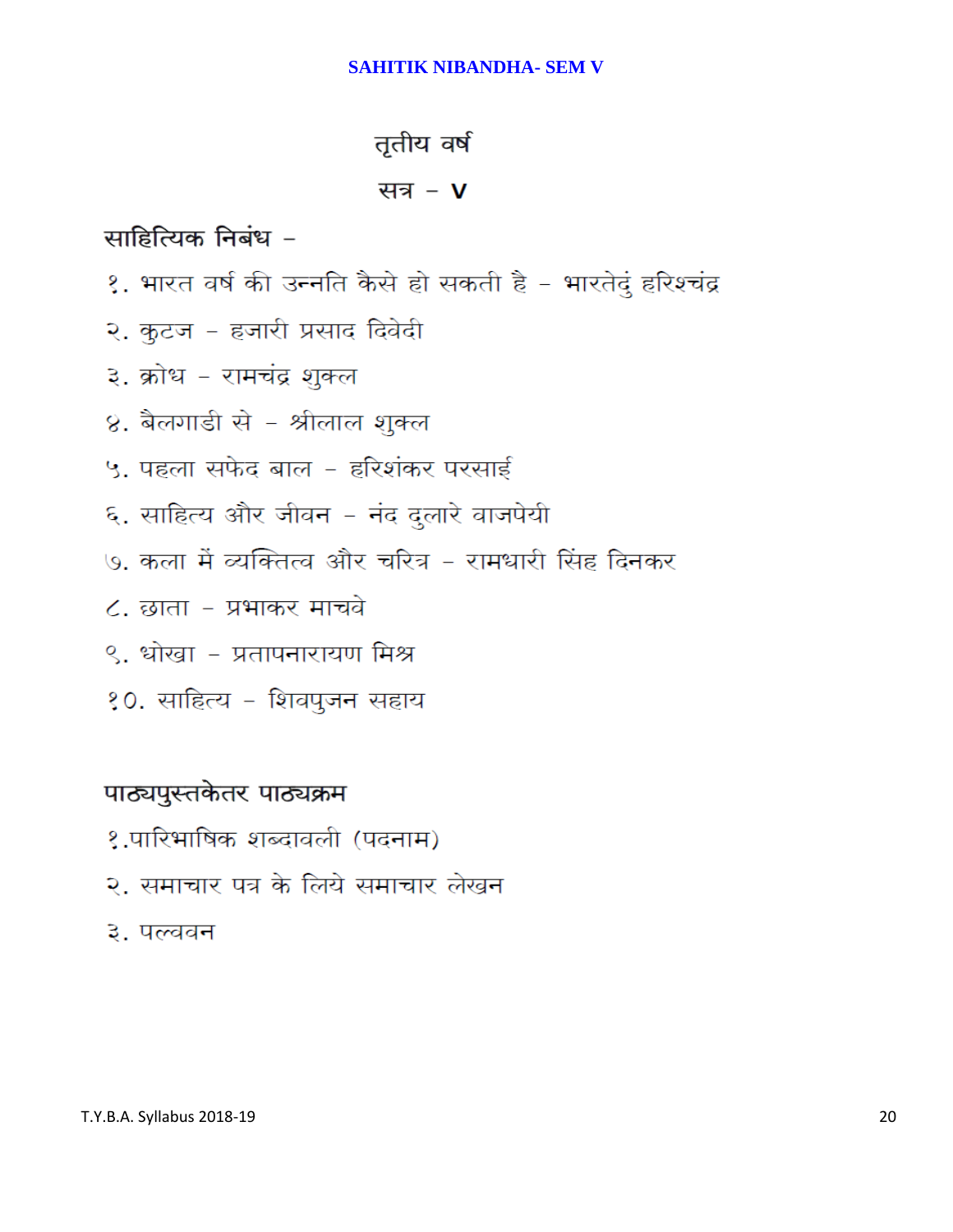### **KAVYA NATAK – SEM VI**

तृतीय वर्ष बी.ए.

सत्र - VI

१.गाथा कुरूक्षेत्र की - मनोहर श्याम जोशी

(काव्य नाटक)

पाठ्यपुस्तकेत्तर पाठ्यक्रम -

१. संक्षिप्तियाँ

२. सरकारी पत्र लेखन

- परिपत्र

- कार्यालय ज्ञापन
- अधिसूचना

- कार्यालय आदेश

- अर्धसरकारी पत्र

-प्रेस विज्ञप्ति

३. विभिन्न प्रकार के फार्म हिन्दी में भरना

(बैंक, रेल, आवेदन पत्र)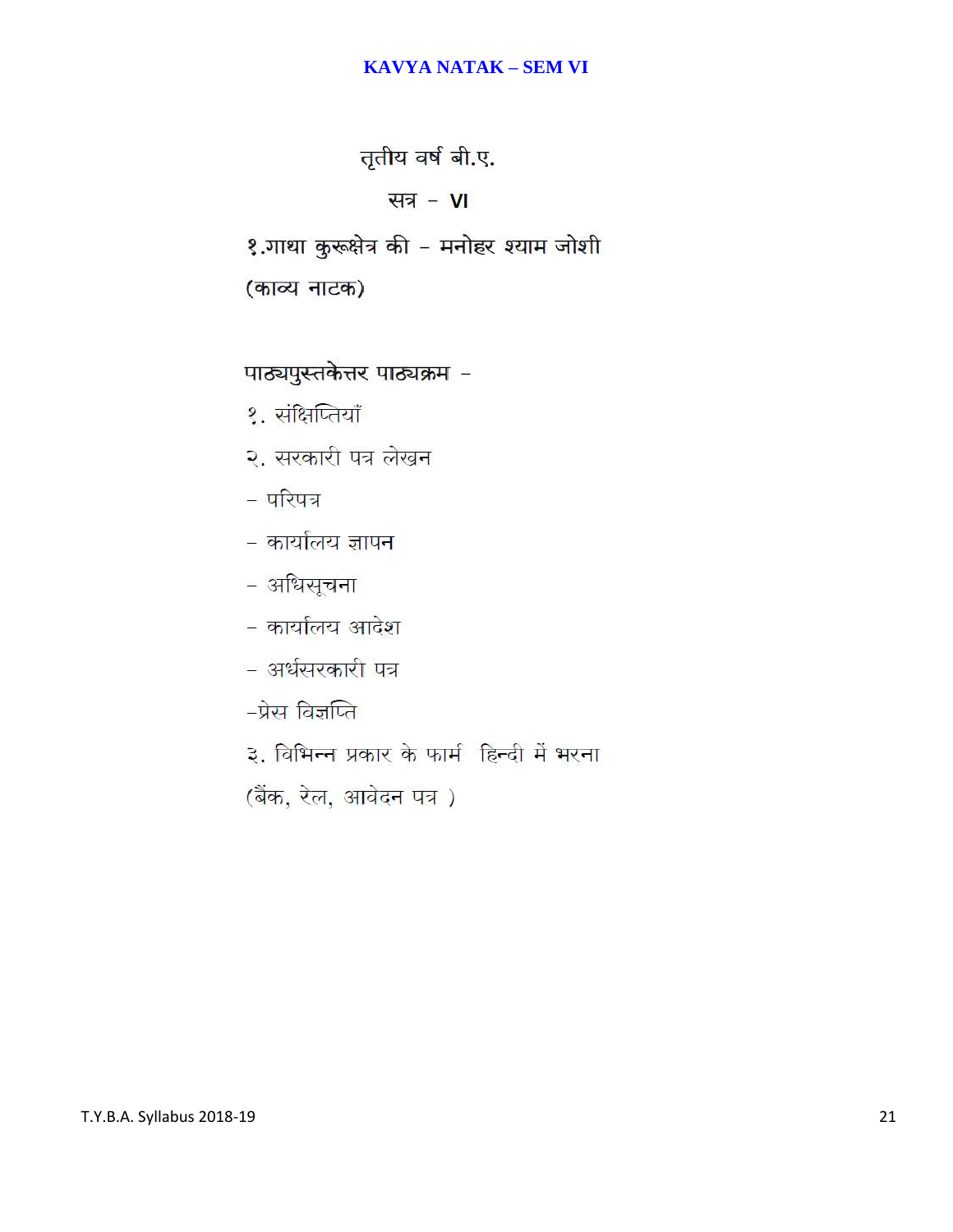|                |                                                                                                                                                         | <b>Number</b>   |
|----------------|---------------------------------------------------------------------------------------------------------------------------------------------------------|-----------------|
| Unit           | <b>Contents of the syllabus</b>                                                                                                                         | <sub>of</sub>   |
|                |                                                                                                                                                         | <b>Lectures</b> |
| $\mathbf{1}$   | <b>1. Title of the topic:</b> Theories of International Trade: An Introduction<br>1.1 The Theory of Absolute Cost Advantage & The Theory of Comparative |                 |
|                | <b>Cost Advantage</b>                                                                                                                                   |                 |
|                | 1.2 Two-by-Two-by-Two Sector Model                                                                                                                      | 06              |
|                | A critical review is carried out regarding the assumptions, principles,                                                                                 |                 |
|                | limitations and comparison of the early trade theories.                                                                                                 |                 |
| $\overline{2}$ | 2. Title of the topic : Modern Theories of International Trade                                                                                          |                 |
|                | 2.1 Product Cycle Theory                                                                                                                                |                 |
|                | 2.2 Linders Theory of Volume of Trade and Demand Pattern                                                                                                |                 |
|                | 2.3 Krugman's Alternative Theory of Trade                                                                                                               | 10              |
|                | 2.4 Gravity Model                                                                                                                                       |                 |
|                | Assumptions, theoretical aspects, limitations and application of the                                                                                    |                 |
|                | modern theories in the contemporary trade scenario are discussed.                                                                                       |                 |
| 3              | <b>3. Title of the topic:</b> Terms of Trade and Determination of Exchange Rate                                                                         |                 |
|                | 3.1 Concepts and Measurement                                                                                                                            |                 |
|                | 3.2 Factors affecting Terms of Trade of a Country                                                                                                       |                 |
|                | 3.3 Reasons for Deterioration in Terms of trade of LDCs                                                                                                 |                 |
|                | 3.4 Determination of Exchange Rates                                                                                                                     | 12              |
|                | 3.4.1 Fixed and Flexible Exchange Rates                                                                                                                 |                 |
|                | 3.4.2 BOP Theory and PPP Theory                                                                                                                         |                 |
|                | A critical review is undertaken of the Terms of Trade of Developed                                                                                      |                 |
|                | and Developing nations and the applicability of the BOP and PPP Theories.                                                                               |                 |
| $\overline{4}$ | 4. Title of the topic : Commercial Policy - Barriers to Trade                                                                                           |                 |
|                | 4.1 Free Trade vs Protection                                                                                                                            |                 |
|                | 4.2 Tariffs                                                                                                                                             |                 |
|                | 4.2.1 Carbon Tariffs                                                                                                                                    |                 |
|                | 4.3 Quotas                                                                                                                                              | 12              |
|                | 4.4 Non Tariff Barriers                                                                                                                                 |                 |
|                | 4.5 Exchange Control                                                                                                                                    |                 |
|                | Analysis of debates regarding the imposition, reduction and removal                                                                                     |                 |
|                | of trade barriers especially with reference to the Developed and Asian                                                                                  |                 |
|                | countries are reviewed.                                                                                                                                 |                 |
|                | 5. Title of the topic: Balance of Payments and Trade Distortions                                                                                        |                 |
| 5.             | 5.1 Equilibrium and Disequilibrium in BOP                                                                                                               | 14              |
|                | 5.2 Measures to correct disequilibrium                                                                                                                  |                 |
|                | 5.3 Current and Capital Account convertibility                                                                                                          |                 |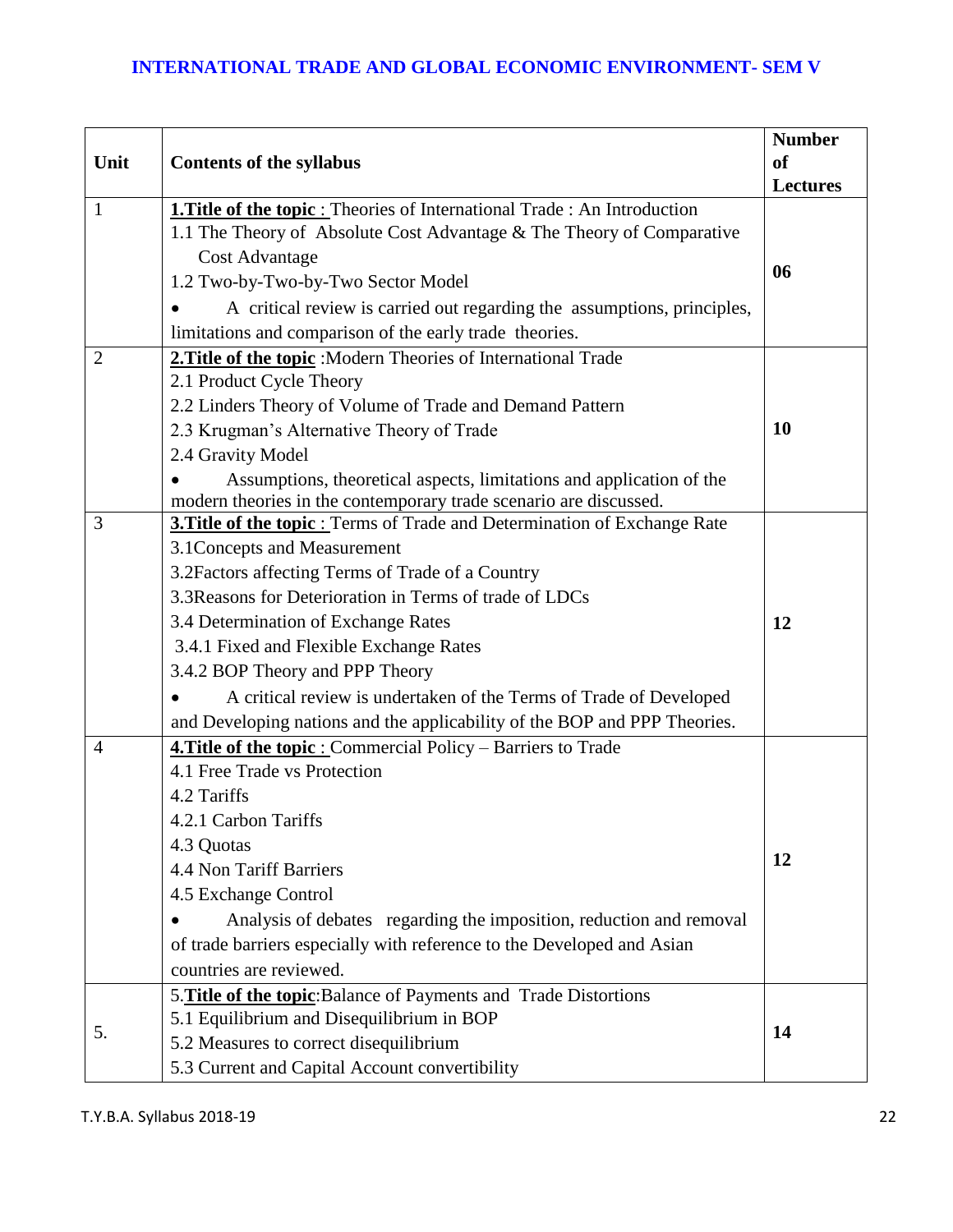|           | 5.4 Protectionism in the changing world scenario                                        |    |  |
|-----------|-----------------------------------------------------------------------------------------|----|--|
|           | 5.5 Role of GATT/WTO in reducing trade distortions                                      |    |  |
|           | Case Studies discussed on the repercussions of global events<br>$\bullet$               |    |  |
|           | (BREXIT, changing trade policy of USA)                                                  |    |  |
|           |                                                                                         |    |  |
|           | <b>Total Number of Lectures</b>                                                         | 54 |  |
|           | <b>Recommended Readings:</b>                                                            |    |  |
| $\bullet$ | Salvatore Dominick (2013), International Economics, John Wiley, Singapore               |    |  |
| $\bullet$ | Sodersten Bo. & Reed Geoffrey (1999) International Economics, 3 ed. By Macmillan London |    |  |

### **Suggested Readings:**

- Bhatia. H L (2006) [International Economics,](http://dataserver/libsuite/ca_det.asp?m_doc_no=7486) Vikas Publishing N. Delhi.
- Carbaugh Robert (2009) [International Economics,](http://dataserver/libsuite/ca_det.asp?m_doc_no=12280) J.S.W.CollegePublication.
- Cherunilam Francis (2017) [International Economics-](http://dataserver/libsuite/ca_det.asp?m_doc_no=7485)By Tata Mcgraw Hill N. Delhi.
- Gandolfo Giancarlo (2006) [Elements Of International EconomicsN](http://dataserver/libsuite/ca_det.asp?m_doc_no=48067). Delhi Abe Books Private Ltd .
- JhinganM.L(2012[\)International economics-](http://dataserver/libsuite/ca_det.asp?m_doc_no=50309)6th ed.Vrinda Publications
- Krugman Paul, Maurice Obstfeld, and Marc Melitz,( 2012).International Economics: Theory and Policy, Addison-Wesley (Pearson Education Indian Edition), 9th edition.
- Krugman R. Paul, Kindersley Dorling (2009[\)International economics-](http://dataserver/libsuite/ca_det.asp?m_doc_no=52584)6th ed.
- Salvatore Dominick ( 2011), International Economics: Trade and Finance, John Wiley International Student Edition, 10th edition.
- Suranovic Steve,(2010) International Trade: Theory and Policy, Saylor Foundation

### **Suggested Journals :**

.

Asia Pacific Business Review Economic and Political Weekly Focus WTO Foreign Trade Review International Monetary Fund Staff Papers The Journal of International Economics and Economic Policy World Bank Economic Review https://www.journals.elsevier.com/international-economics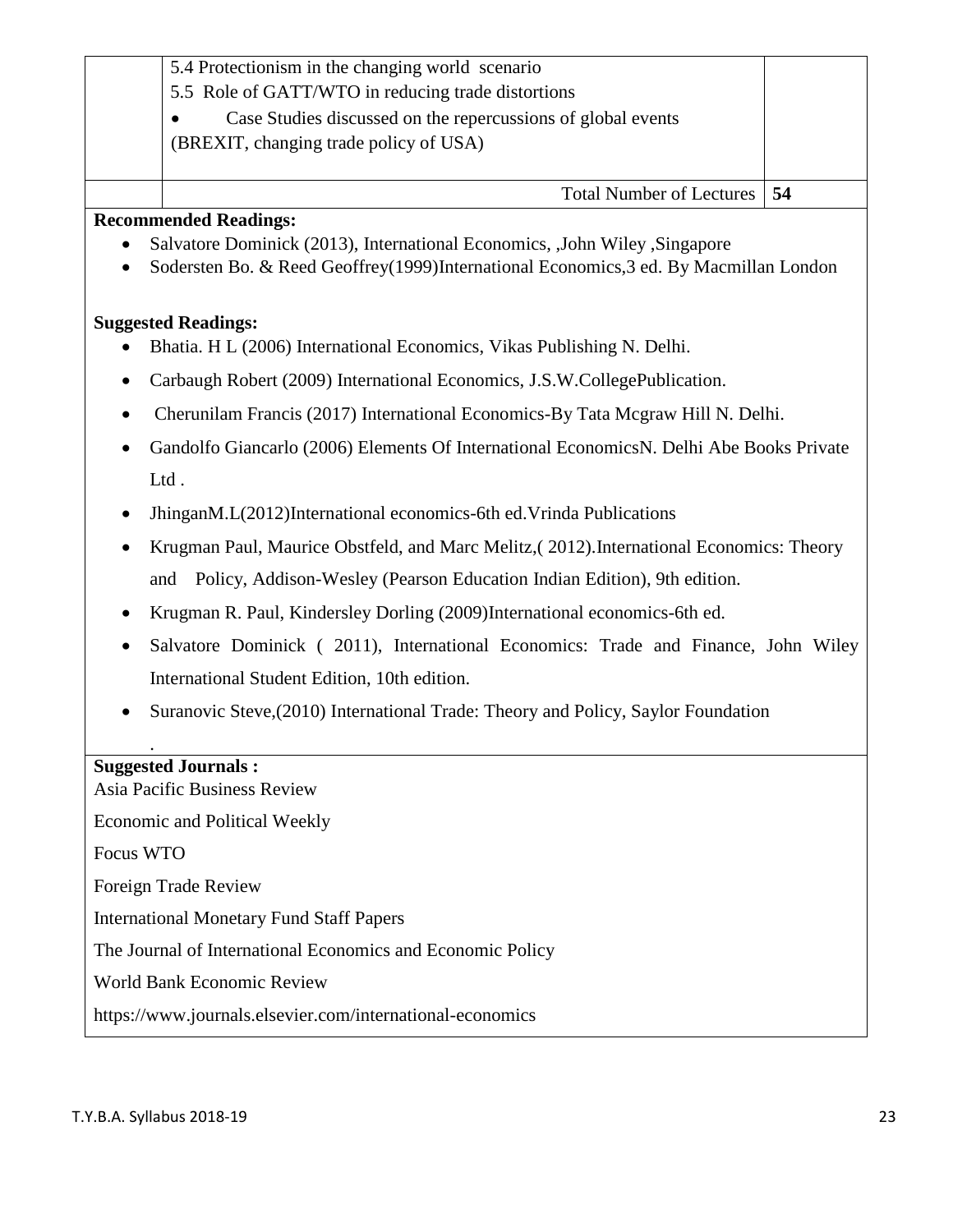### **MATHEMATICS FOR ECONOMICS: THEORY AND APPLICATIONS – SEM V**

| Unit                    | <b>Contents of the syllabus</b>                                | <b>Number of</b> |
|-------------------------|----------------------------------------------------------------|------------------|
|                         |                                                                | <b>Lectures</b>  |
| $\mathbf 1$             | 1. Functions, Limits and Continuity                            | 12               |
|                         | 1.1 Types & Graphical Representation of functions              |                  |
|                         | 1.2 Increasing and decreasing functions                        |                  |
|                         | 1.3 Minima and maxima (Absolute and Relative)                  |                  |
|                         | 1.4 Limits - Rationalization, Substitution, L'Hopital's Rule   |                  |
|                         | 1.5 Continuity                                                 |                  |
| $\overline{2}$          | 2. Derivatives                                                 | 14               |
|                         | 2.1 Derivative of a function                                   |                  |
|                         | 2.2 Rules for Differentiation                                  |                  |
|                         | 2.3 Differentiation of Implicit Functions                      |                  |
|                         | 2.4 Concepts of Average and Marginal Change                    |                  |
| 3                       | 3. Simultaneous equations                                      | 5                |
|                         | 3.1 Solving Simultaneous Equations- Substitution & Elimination |                  |
|                         | Method                                                         |                  |
|                         | 3.2 Solving Demand and Supply Functions                        |                  |
|                         | 3.3 Concept of Price controls                                  |                  |
|                         | 3.4 Calculations of Consumer & Producer Surplus                |                  |
| $\overline{\mathbf{4}}$ | 4. Fundamentals of Matrix Algebra                              | 15               |
|                         | 4.1 Types and Basic Matrix Operations                          |                  |
|                         | 4.2 Adjoint and Inverse of a Matrix                            |                  |
|                         | 4.3 Solution of Linear Equations – Cramer's Rule, Gauss        |                  |
|                         | Elimination                                                    |                  |
|                         | 4.4 Introduction to Input-Output Analysis                      |                  |
| 5                       | 5. Game Theory                                                 | 8                |
|                         | 5.1 Pure and Mixed Strategy Solutions                          |                  |
|                         | 5.2 Two person zero sum game                                   |                  |
|                         | 5.3 Prisoner's Dilemma, Nash Equilibrium                       |                  |
|                         | <b>Total No. of Lectures</b>                                   | 54               |

### **Suggested Readings/References:**

- R K Ghosh and Saha (2002), 'Business Mathematics and Statistics'.
- Chiang A.C. & Wainwright (2005), 'Fundamental Methods of Mathematical Economics'. McGraw Hill New Delhi.
- Simon and Blume, 'Mathematics for Economists', TBS.
- Maity and Ghosh (2008), 'An Introduction to Differential Calculus', New Central Book Agency Pvt. Ltd.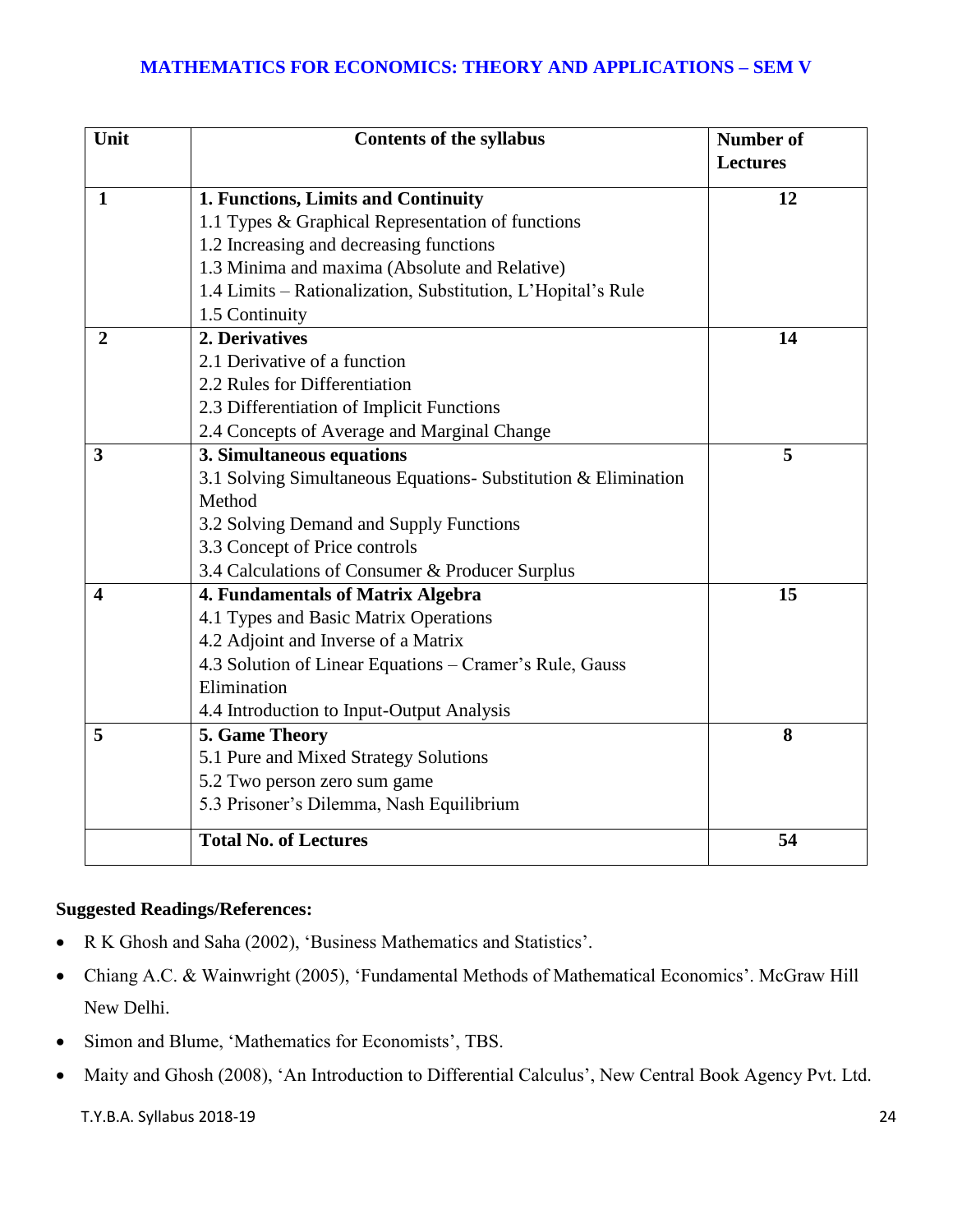- B.M Aggarwal (2009), 'Business Mathematics and Statistics', Ane Books Pvt. Ltd.
- Thomas Webster (2009), 'Introduction to Game Thoery in Business Statistics and Economics', Segment Books, New Delhi.
- Allen R.G.D (2015), 'Mathematical Analysis for Economists', Macmillan Press, London
- D. Bose (2015), 'An Introduction to Mathematical Economics', Himalya Publishing House.
- Sydaester and Hammod (2016), 'Essential Mathematics for Economic Analysis', Pearson Education Limited
- Archibald & Lipsey, 'An Introduction to a Mathematical Treatment of Economics', Littlehampton Book Services Ltd.
- Neumann and Morgenstern, 'Theory of Games and Economic Behavior', Princeton University Press.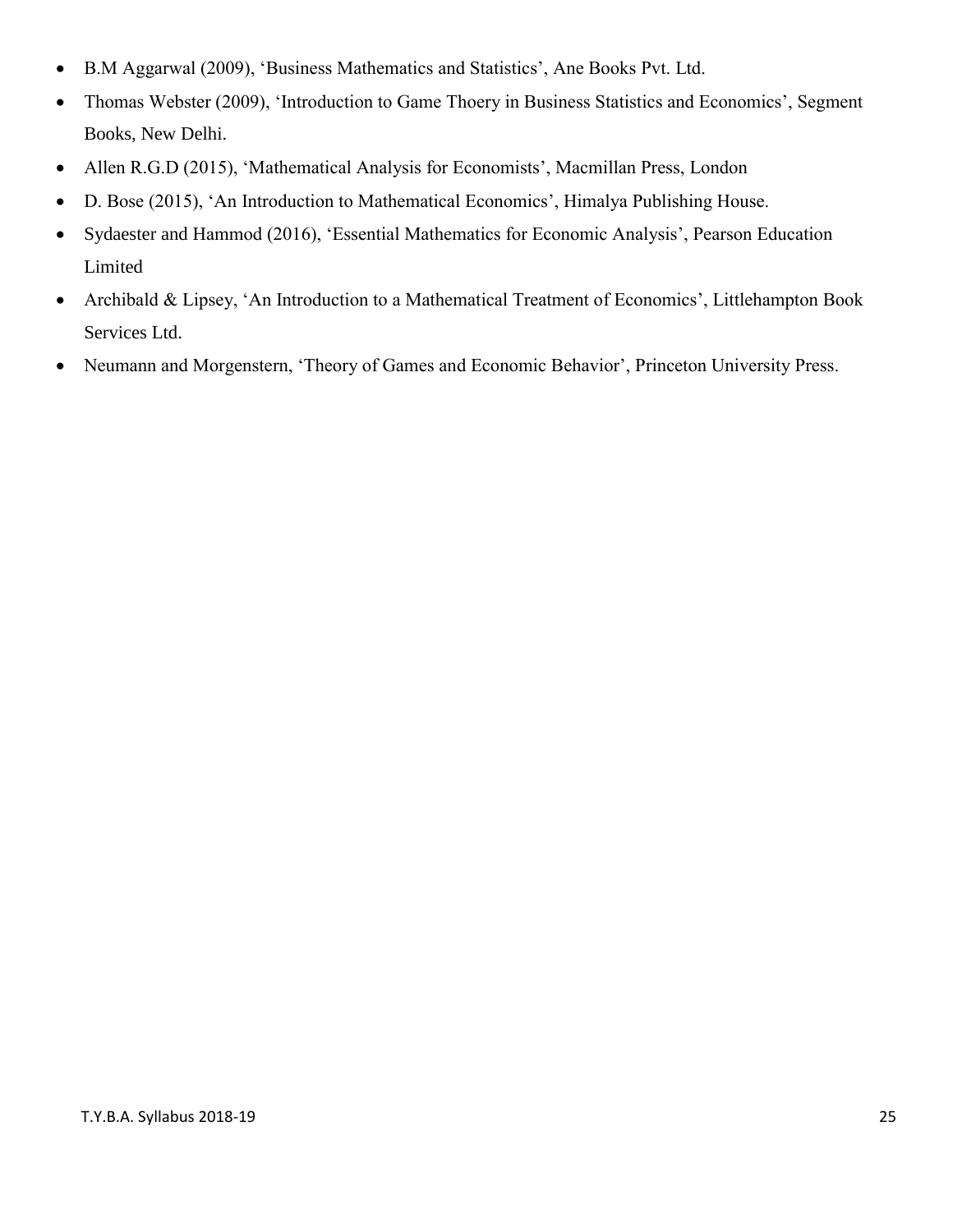|  |  | <b>EVOLVIN ECONOMIC THOUGHT - SEM VI</b> |
|--|--|------------------------------------------|
|--|--|------------------------------------------|

| <b>Detailed syllabus</b> |                                                                |                           |
|--------------------------|----------------------------------------------------------------|---------------------------|
| Unit                     | <b>Contents of the syllabus</b>                                | <b>Number of Lectures</b> |
| $\mathbf{1}$             | 1. Title Of The Topic: Introduction to Economic Thought        | 8                         |
|                          | Contents:                                                      |                           |
|                          | 1.1 Why study the History of Economic Thought                  |                           |
|                          | 1.2.1 Mercantilists - Main Principles                          |                           |
|                          | 1.3 Physiocracy                                                |                           |
|                          | 1.3.1 Natural Order                                            |                           |
|                          | 1.3.2 Primacy of Agriculture                                   |                           |
|                          | 1.3.3 Tableau Economique                                       |                           |
| $\overline{2}$           | 2. Title Of The Topic: The Classical Period                    | 12                        |
|                          | Contents:                                                      |                           |
|                          | 2.1 Adam Smith                                                 |                           |
|                          | 2.1.1 Division of Labour                                       |                           |
|                          | 2.1.2 Theory of Value                                          |                           |
|                          | 2.2 Thomas Malthus                                             |                           |
|                          | 2.2.1 Theory of Population                                     |                           |
|                          | 2.2.2Theory of Gluts                                           |                           |
|                          | 2.3 Karl Marx                                                  |                           |
|                          | 2.3.1Theory of Value                                           |                           |
|                          | 2.3.2 Surplus Value                                            |                           |
|                          | 2.3.4 Crisis of Capitalism                                     |                           |
|                          | 2.4 Economic Ideas of J.S. Mill                                |                           |
| 3.                       | 3. Title Of The Topic: The Marginalists                        | 10                        |
|                          | Contents:                                                      |                           |
|                          | 3.1 Alfred Marshall - The great synthesizer                    |                           |
|                          | 3.1.2 Ideas on Consumer Surplus                                |                           |
|                          | 3.1.3 Quasi Rent                                               |                           |
|                          | 3.2 Pigou - Welfare Economics - an outline                     |                           |
|                          | 3.3 Joseph Schumpeter - Role of an Entrepreneur and Innovation |                           |
| 4.                       | 4. Title Of The Topic: Indian Economic Thinkers                | 12                        |
|                          | Contents:                                                      |                           |
|                          | 4.1 Kautilya                                                   |                           |
|                          | 4.2 Mahatma Gandhi                                             |                           |
|                          | 4.3 Gadgil - Co-operation as a way of Life                     |                           |
|                          | 4.4 Jagdish Bhagwati                                           |                           |
| 5                        | 5. Title Of The Topic: Some Nobel Laureates                    | 12                        |
|                          | Contents:                                                      |                           |
|                          | 5.1 Amartya Sen                                                |                           |
|                          | 5.1.1 Welfare Economics - An Overview                          |                           |
|                          | 5.1.2 Gender Issues                                            |                           |
|                          | 5.1.3 Famines                                                  |                           |

T.Y.B.A. Syllabus 2018-19 26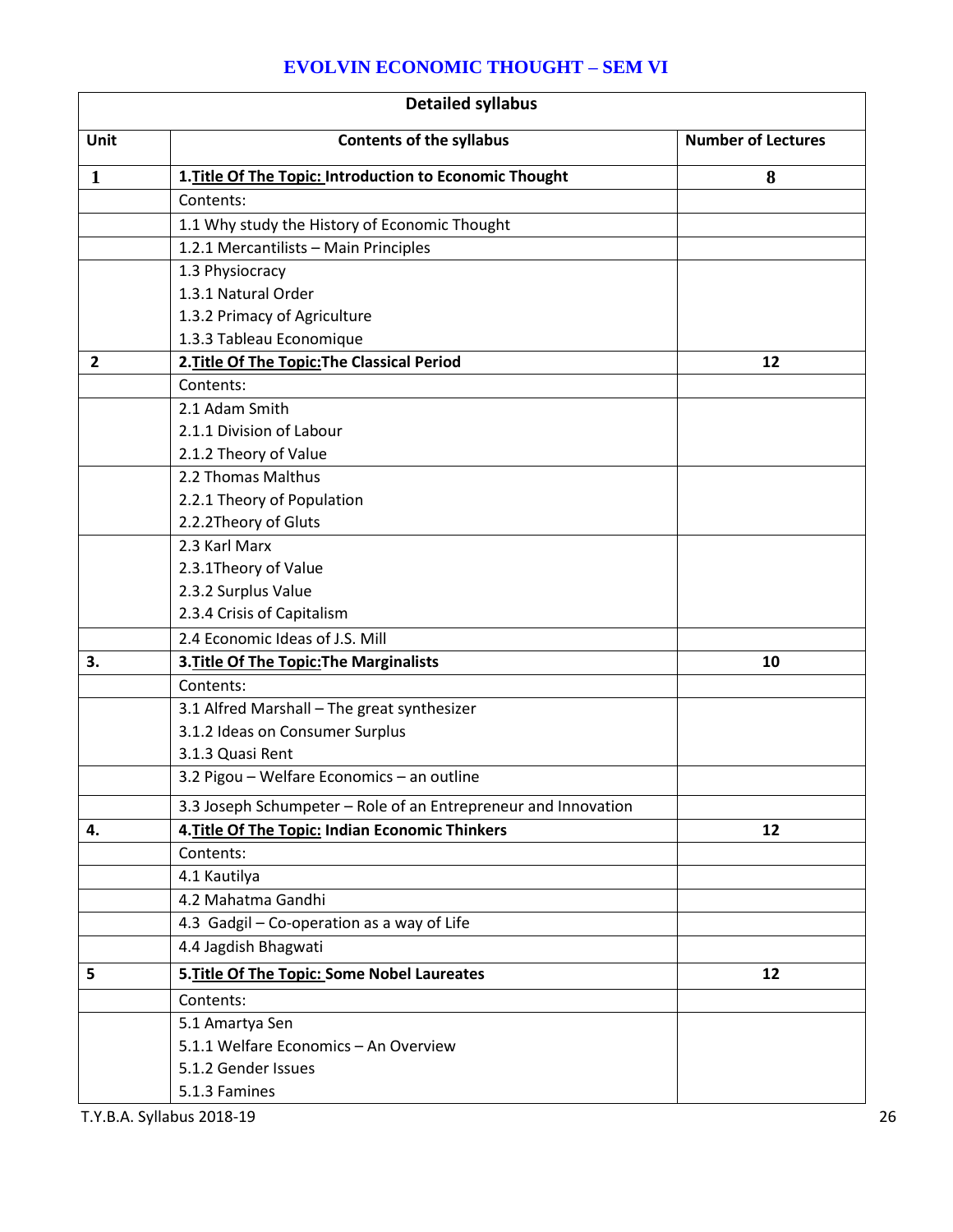| 5.2 Joseph Stiglitz                                       |    |
|-----------------------------------------------------------|----|
| 5.2.1 New Keynesian School of Economics - An introduction |    |
| 5.2.2 Economics of Information                            |    |
| 5.3 Richard Thaler                                        |    |
| 5.3.1 Nudge Theory                                        |    |
| Total No. of lectures                                     | 54 |

#### **Suggested Readings/References:**

- Bhagwati, J.N. and Srinivasan, T.N. (1983) *Lectures on International Trade*, MIT Press
- Bhagwati, J.N. (1993) *India in Transition: Freeing the Economy,* Clarendon
- Blaug, M. *'No History of Ideas Please, We're Economists'*, The Journal of Economic Perspectives*,* Vol. 15, No. 1 (Winter 2001),pp 145-164
- Blackhouse, R. (1985), *A History of Modern Economic Analysis*, Basil Blackwell, Oxford
- Dutta, B, (1978), '*Indian Economic Thought: Twentieth Century Perspectives, 1900-1950',* Tata McGraw Hill
- Ganguli, B.N. (1977), *Indian Economic Thought: A 19th Century Perspective,* TataMcGraw Hill, New Delhi
- Gide, C. and Rist, G(1958), *A History of Economic Doctrines,* (2nd Edition, George Harrop & Co., London
- Grey, A. and Thomson, A.E. (1980), *The Development of Economic Doctrine,* (2nd Edition), Longman Group, London
- Kautilya (1992), *The Arthashastra,* Edited, Rearranged, Translated and Introduced by L.N. Rangaranjan, Penguin Books, New Delhi
- Madan Gurmukh R., 1966 *'Economic Thinking in India',* S. Chand
- Pressman, S.(2014), *Fifty Major Economists*, Routledge Key Guides, London
- Rima Ingrid H., 2001, *'Development of Economic Analysis'*,Routledge, 6th Edition
- Roll, E. (1973), *A History of Economic Thought,* Faber, London
- Schumpeter, J (1954), History of Economic Analysis, ed. Elizabeth Boody Schumpeter, New York: Oxford University Press, pp 3-11, 33-47
- Seshadri, G.B. (1997), *Economic Doctrines,* B.R. Publishing Corporation, Delhi
- Simon, D. (2006), *Fifty Key Thinkers on Development,Routledge,* London
- Sunstein, C.R. Nudging*: A Very Short Guide* [http://nrs.harvard.edu/urn-3:HUL.InstRepos:dash.current.terms-of](http://nrs.harvard.edu/urn-3:HUL.InstRepos:dash.current.terms-of-use#LAA)[use#LAA](http://nrs.harvard.edu/urn-3:HUL.InstRepos:dash.current.terms-of-use#LAA)
- Thaler, R. and Sunstein, C.R. (2008) *Nudge: Improving Decisions about Health, Wealth, and Happiness*, Yale University Press

#### **Additional Readings:**

- Blaug, M. (1997), *Economic Theory in Retrospect: A History of Economic Thought form Adam Smith to J.M. Keynes,* (5<sup>th</sup> Edition), Cambridge University Press, Cambridge
- Dasgupta, A.K. (1985), *Epochs of Economic Theory,* Oxford University Press, New Delhi,
- Gandhi, M.K. (1947), *India of my Dreams*, Navajivan Publishing House, Ahmedabad
- Schumpeter, J. A. (1951), *Ten Great Economists,* Oxford University Press, New York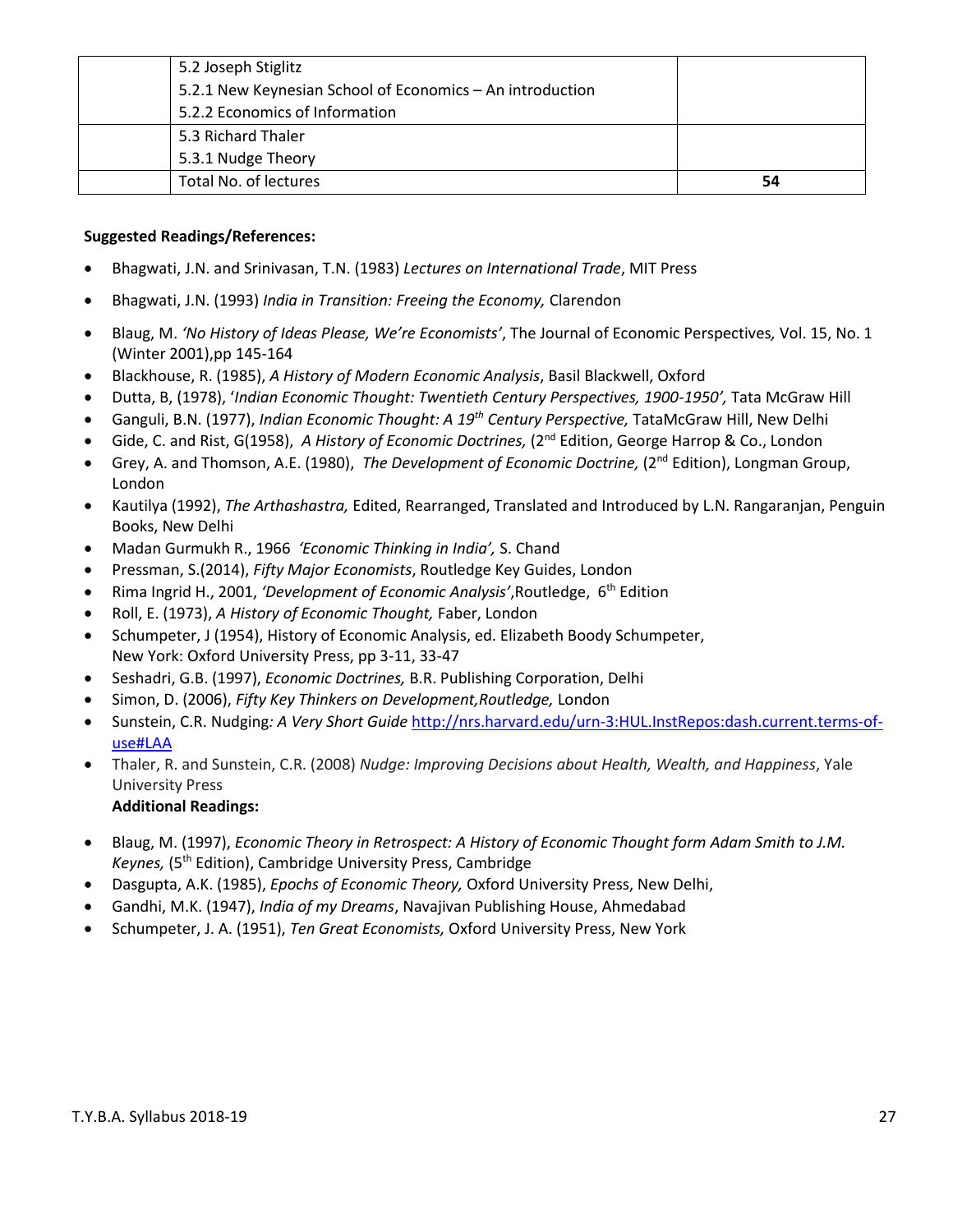## **STATISTICS FOR ECONOMICS: THEORY AND APPLICATIONS – SEM VI**

| <b>Detailed syllabus</b> |                                                            |                           |
|--------------------------|------------------------------------------------------------|---------------------------|
| Unit                     | <b>Contents of the syllabus</b>                            | <b>Number of Lectures</b> |
| 1.                       | <b>Measures of Central Tendency</b>                        | <b>10</b>                 |
|                          | 1.1 Classification and Tabulation of Data                  |                           |
|                          | 1.2 Graphical Representation of Data                       |                           |
|                          | 1.3 Computation of the three measures of Central tendency: |                           |
|                          | a) For an individual series                                |                           |
|                          | b) for discrete series                                     |                           |
|                          | c) for a continuous series                                 |                           |
|                          | 1.4 Computation of Quartiles, Deciles and Percentiles      |                           |
|                          | 1.5 Selection of a Suitable Average                        |                           |
|                          | 1.6 Practical Applications of Mean, Median and Mode        |                           |
| 2.                       | <b>Measures of Dispersion</b>                              | 10                        |
|                          | Contents:                                                  |                           |
|                          | 2.1 Absolute and relative measures of Dispersion           |                           |
|                          | 2.2 Computation of Mean Deviation, Quartile Deviation &    |                           |
|                          | <b>Standard deviation</b>                                  |                           |
|                          | 2.3 Relation between various measures of Dispersion        |                           |
|                          | 2.4 Concept of Lorenz Curve                                |                           |
|                          | 2.5 Concept of Skewness and Kurtosis                       |                           |
| 3.                       | <b>Correlation and Regression</b>                          | 16                        |
|                          | 3.1 Meaning of Correlation Analysis                        |                           |
|                          | 3.2 Computation of Correlation through:                    |                           |
|                          | a) Karl Pearson's correlation coefficient                  |                           |
|                          | b) Rank Correlation                                        |                           |
|                          | 3.3 Meaning of Regression Analysis                         |                           |
|                          | 3.4 Properties of Linear Regression                        |                           |
|                          | 3.5 Line of Best Fit                                       |                           |
|                          | 3.6 Derivation of Regression Equations                     |                           |
| 4.                       | <b>Probability Theory</b>                                  | 10                        |
|                          | 4.1 Concept of Probability                                 |                           |
|                          | 4.2 Types of Events                                        |                           |
|                          | 4.3 Theorems of Probability:                               |                           |
|                          | a) Addition Theorem                                        |                           |
|                          | b) Multiplication Theorem                                  |                           |
| 5                        | <b>Association of Attributes</b>                           | 08                        |
|                          | 5.1 Notation and Terminology                               |                           |
|                          | 5.2 Yule's coefficient of association                      |                           |
|                          | <b>Total No. of lectures</b>                               | 54                        |
|                          |                                                            |                           |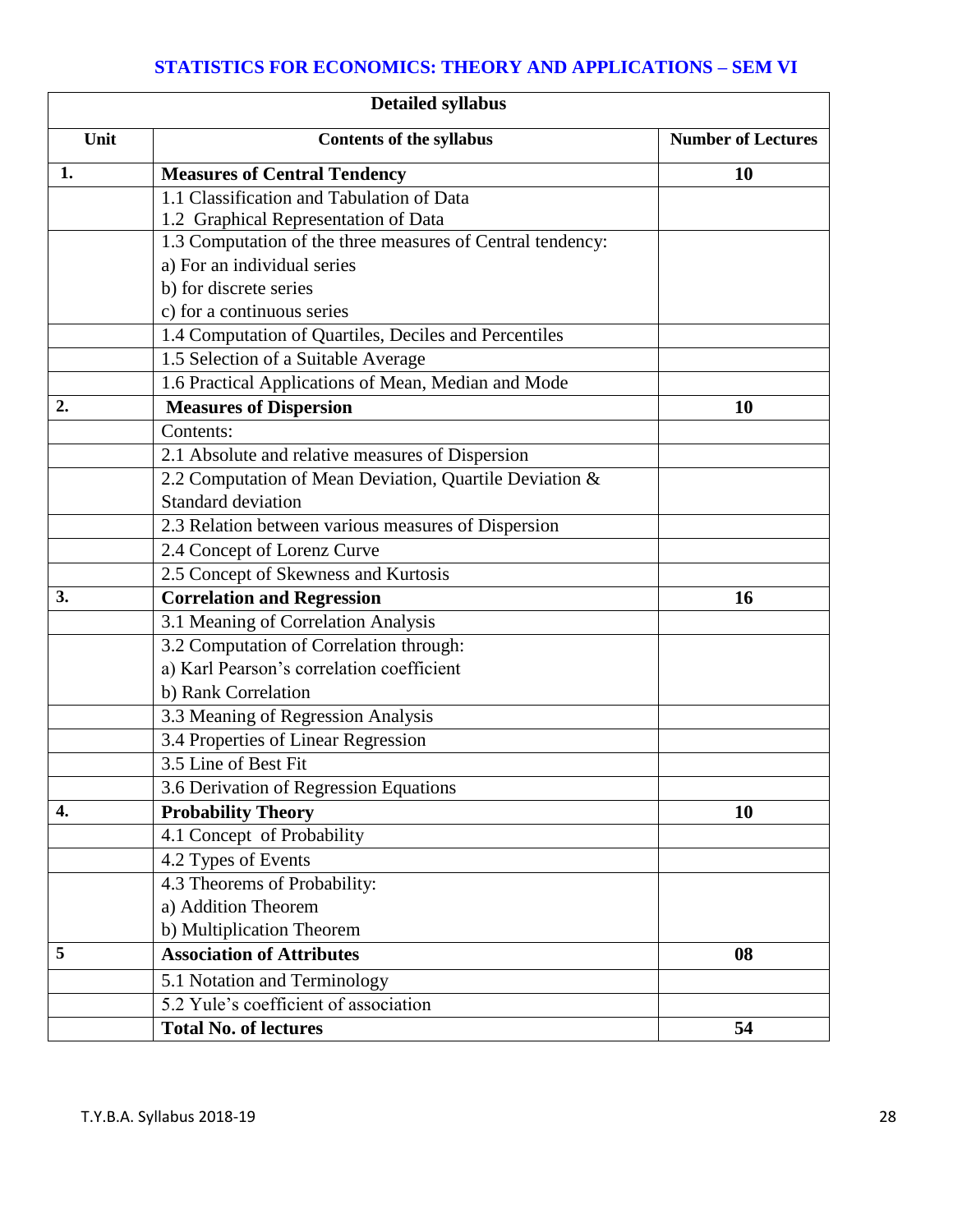#### **Suggested References:**

- S.C Gupta (2018), 'Fundamentals of Statistics', Himalaya Publishing House, Mumbai.
- S. N. Dey (2015), Business Mathematics and Statistics, Chhaya Prakashani Publishers
- S. Baruah (2011), 'Basic Mathematics and its Application in Economics', Macmillan
- S. Chand (2010), 'Business Statistics', S.Chand & Company Ltd., New Delhi.
- J. Chakrabarti (2008), 'Advanced Business Mathematics and Statistics', Dey Book Concern
- David Freedman, Robaert Pisani and Roger Purves (Fourth Edition) (2007), 'Statistics', Viva Books.
- J. Medhi (2007), 'Statistical Methods -An Introductory Text',New Age International Publishers.
- J. E. Freund and Benjamin Perles  $(12<sup>th</sup> Edition)$   $(2007)$ , 'Modern Elementary Statistics'
- Akhilesh and Balasubrahmanyam, 'Mathematics and Statistics for Management', (Vikash Publishing House

Pvt.Ltd.)

- Murray Spiegel and Larry Stephens, 'Schaum's Easy Outline of Statistics'.
- Case Studies http://www.stat.ucla.edu/cases/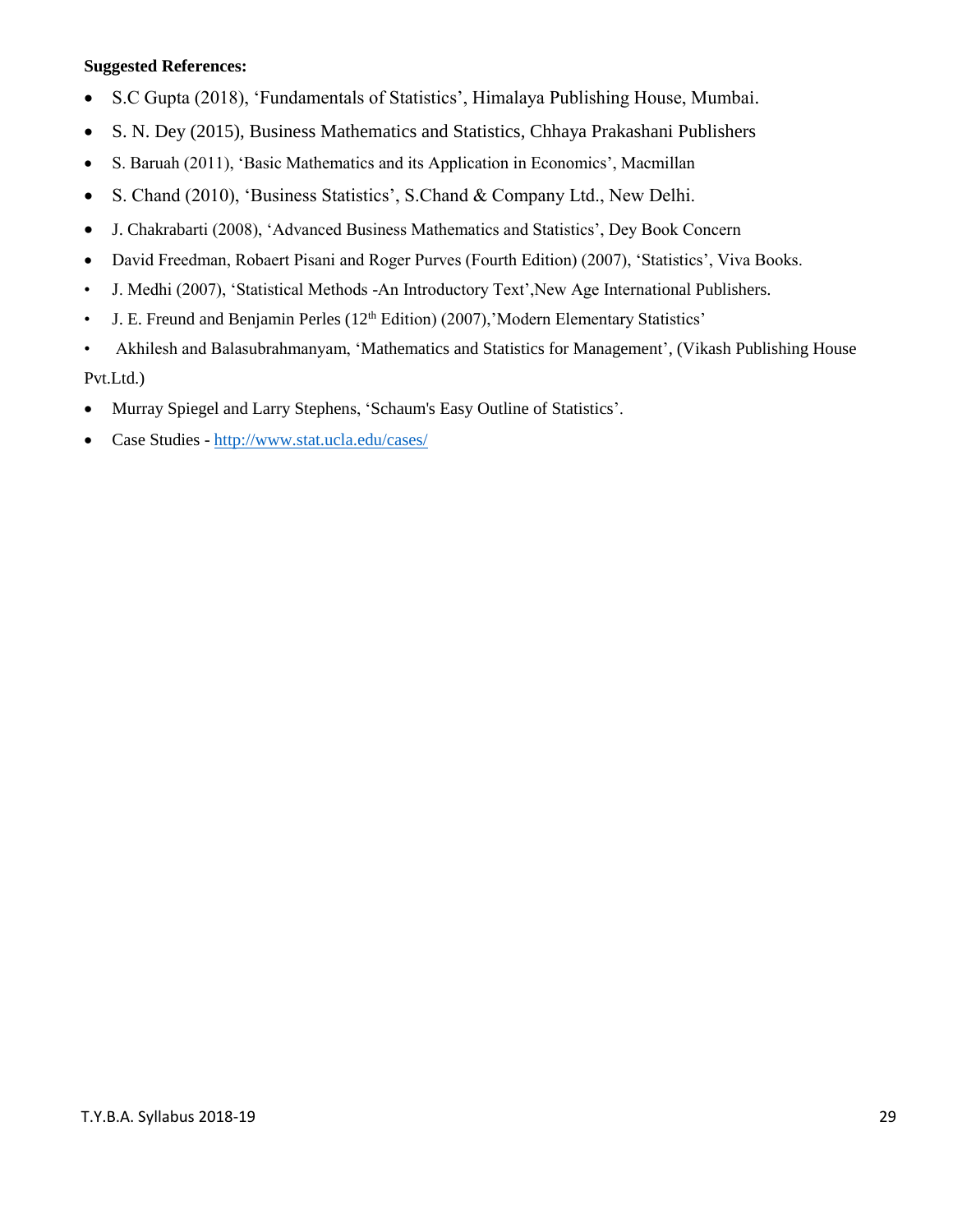### **ENGLISH LITERATURE OF THE MODERN PERIOD – SEM V**

**Areas covered :** Social/ political/ cultural context during the early twentieth century: World

Wars, Capitalism, Communism, Technology, Transformation of communication practices- Radio, telephone, television, Film, Experimentation in art forms, New language of poetry, Ennui, angst and the sense of the absurd.

| Sr. No.        | <b>Course Content</b>                                                                                                                                                                                                                                                                             | Number of<br><b>Lectures</b> |
|----------------|---------------------------------------------------------------------------------------------------------------------------------------------------------------------------------------------------------------------------------------------------------------------------------------------------|------------------------------|
| $\mathbf{1}$   | Introduction                                                                                                                                                                                                                                                                                      | $\overline{4}$               |
| 2              | Wilfred Oven - Asleep, Anthem for Doomed Youth                                                                                                                                                                                                                                                    | $\overline{4}$               |
| 3              | T.S. Eliot - The Love Song of J. Alfred Prufrock                                                                                                                                                                                                                                                  | 6                            |
| $\overline{4}$ | Ezra Pound- Girl, In a Station of a Metro, Ancient Music                                                                                                                                                                                                                                          | $\overline{4}$               |
| 5              | Hilda Doolittle – Sea Iris, Helen                                                                                                                                                                                                                                                                 | $\overline{4}$               |
| 6              | W. B Yates – Lake Isles of Innisfree, Second Coming, When you grow old<br>and grey                                                                                                                                                                                                                | $\overline{4}$               |
| $\overline{7}$ | Auden – September 1, 1939, The Dream                                                                                                                                                                                                                                                              | $\overline{4}$               |
| 8              | James Joyce – The Portrait of the Artist as a Young Man                                                                                                                                                                                                                                           | 16                           |
| 9              | Virginia Woolf – Deat of a Moth, Street haunting – a London adventure                                                                                                                                                                                                                             | 6                            |
| 10             | <b>Assignments/Presentations</b>                                                                                                                                                                                                                                                                  | $\overline{4}$               |
|                | Total                                                                                                                                                                                                                                                                                             | 54                           |
|                | <b>Suggested Reference Book</b>                                                                                                                                                                                                                                                                   |                              |
|                | $\mathbf{A}$ and $\mathbf{A}$ and $\mathbf{B}$ and $\mathbf{B}$ is the set of $\mathbf{B}$ and $\mathbf{B}$ and $\mathbf{B}$ and $\mathbf{B}$ and $\mathbf{B}$ and $\mathbf{B}$ and $\mathbf{B}$ and $\mathbf{B}$ and $\mathbf{B}$ and $\mathbf{B}$ and $\mathbf{B}$ and $\mathbf{B}$ and $\math$ |                              |

- **1)** Modern British Literature, eds. Frank Kermode & John Hollander
- 2) Cambridge Companion to Modernism, ed. Michael Levenson
- 3) Modernism by Peter Childs
- 4) Introducing Modernism, Chris Rodrigues & Chris Garratt
- 5) Modernism : A Guide to European Literature 1890- 1930 eds. Malcolm Bradbury
- 6) Modernism and Literature by Mia Cater
- 7) Modernism : A Short Introduction, David Ayers
- 8) Reading the British and Irish Modern Novel 1890- 1930, Daniel Schwarz
- 9) The Modern Novel, by Jesse Matz

<http://www.gordsellar.com/wp-content/uploads/2012/03/The-Ur-Cantos.pdf>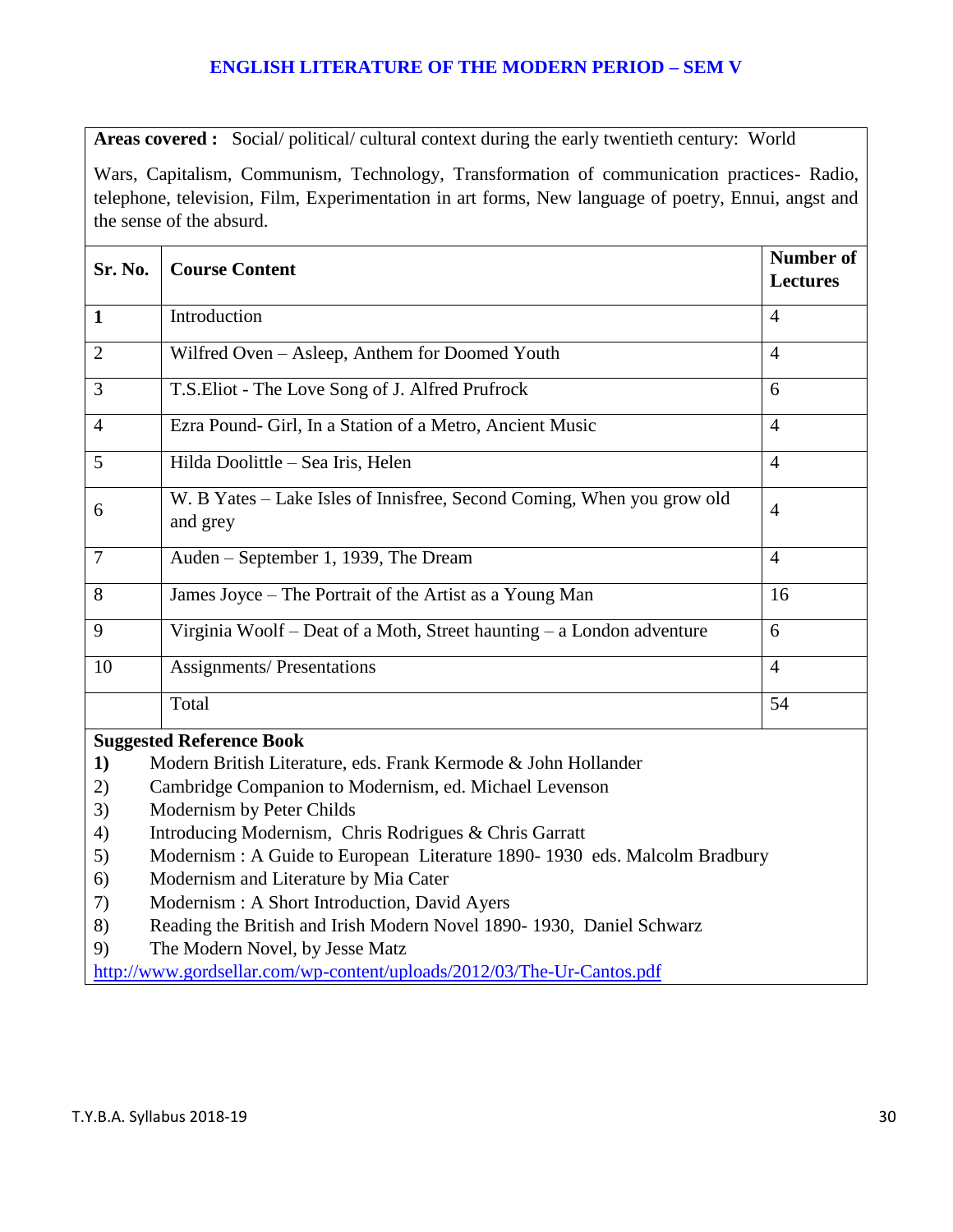## **AN INTRODUCTION TO LINGUISTICS – SEM V**

| Unit                                                                                | <b>Contents</b>                                                                | <b>Number</b><br><sub>of</sub><br><b>Lectures</b> |  |
|-------------------------------------------------------------------------------------|--------------------------------------------------------------------------------|---------------------------------------------------|--|
|                                                                                     | <b>Introduction</b>                                                            |                                                   |  |
|                                                                                     | Nature and Function of language, including the difference between human        |                                                   |  |
|                                                                                     | and animal communication                                                       |                                                   |  |
| 1                                                                                   | Origins of the English language and its place in the Indo-European literature, | <b>10</b>                                         |  |
|                                                                                     | Theories of Origins of language, What is Linguistics? The Structure of         |                                                   |  |
|                                                                                     | language – David Crystal , Langue and Parole – Ferdinand de Saussure,          |                                                   |  |
|                                                                                     | Competence and Performance - Noam Chomsky                                      |                                                   |  |
|                                                                                     | <b>Phonetics of English:</b>                                                   |                                                   |  |
|                                                                                     | Speech Sounds; Articulation of Vowels and Consonants; Classification of        |                                                   |  |
| 2                                                                                   | Vowels and Consonants; Clusters; Diphthongs; Supra-segmental: Stress,          | 15                                                |  |
|                                                                                     | length, Pitch, Intonation, International Phonetic Alphabet; Exercises on       |                                                   |  |
|                                                                                     | phonetic transcription.                                                        |                                                   |  |
|                                                                                     | <b>Morphology</b>                                                              |                                                   |  |
| 3                                                                                   | Definition of Morph - Morpheme - Allomorph; Classification of morphemes:       |                                                   |  |
|                                                                                     | Free-Bound, Root, Stem, Affixes, Inflectional, Derivational, Morphological     | 10                                                |  |
|                                                                                     | processes: Affixation, Reduplication, Exercises on morphological problems.     |                                                   |  |
| 4                                                                                   | <b>World Englishes</b>                                                         | 10                                                |  |
|                                                                                     | British English, American English, Indian English                              |                                                   |  |
|                                                                                     | <b>Language Contact and Language Variation</b>                                 |                                                   |  |
| 5                                                                                   | Nativization of English, Bilingualism and Multi-lingualism, Dialect, Register  | 9                                                 |  |
|                                                                                     | and Style, Code Switching and code mixing, Pidgin and Creole, CP and           |                                                   |  |
|                                                                                     | PP, Speech Act Theory.                                                         |                                                   |  |
|                                                                                     | Total                                                                          | 54                                                |  |
|                                                                                     | <b>Recommended Readings</b>                                                    |                                                   |  |
| 1.                                                                                  | Balasubramaniam, T. (1981, rpt 1995), A Textbook of English Phonetics for      |                                                   |  |
| Indian Students (Macmillan)<br>2.                                                   |                                                                                |                                                   |  |
| Bansal, R. K. and J. B. Harrison (1972), Spoken English for India, New Delhi:<br>3. |                                                                                |                                                   |  |
| Orient Longman                                                                      |                                                                                |                                                   |  |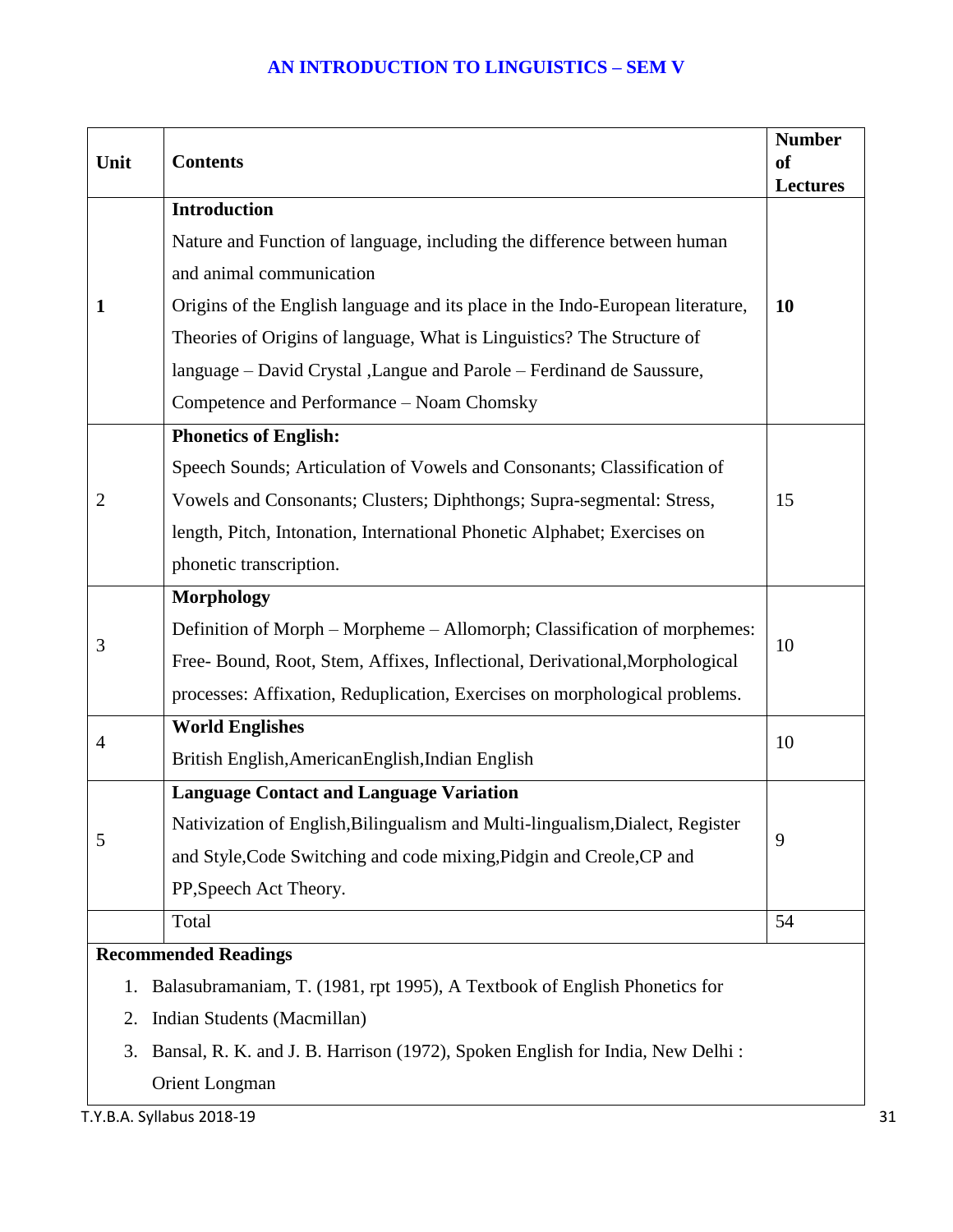- 4. Kachru, Braj B. (1986), The Alchemy of English, OUP
- 5. Kachru, Braj B. (1983), The Indianisation of English, OUP
- 6. Ford & Others (-- ), Linguistics: An Introduction, CUP
- 7. Hudson, R.A. (2003), Sociolinguistics, CUP
- 8. Jones, Daniel (5th Indian reprint 1992), The Pronunciation of English, Universal Book Stall, New Delhi
- 9. 11. Moody, H. L. B. (1970), Varieties of English, London: Longman
- 10. Nihalani, p., Tongue, R. K., and Hosali, P. (1979), Indian and British English: A Handbook of Usage and Pronunciation, OUP
- 11. O'Connor, J. D. (1980, rpt. 1992), Better English Pronunciation (New Edition), Universal Book Stall, New Delhi
- 12. Quirk, et al (1985), The Comprehensive Grammar of the English Language,
- 13. Richards, Pratt, Weber (ed.), Longman Dictionary of Applied Linguistics
- 14. Robins, R. H. (1996, 3rd edn.),General Linguistics, Longman
- 15. Sethi&Dhamija (1989), A Course in Phonetics & Spoken English, Prentice Hall of India
- 16. Strevens, Peter (1992), 'English as an International Language' in Braj B. Kachru, ed. (1992), The Other Tongue, OUP
- 17. Thorat Ashok (2008), Discourse Analysis (FCS)
- 18. Yule, George (1985), The Study of Language: An Introduction (CUP)
- 19. Yule, George (2000), Pragmatics (OUP)
- **20.** Trudgil, Peter Sociolinguistics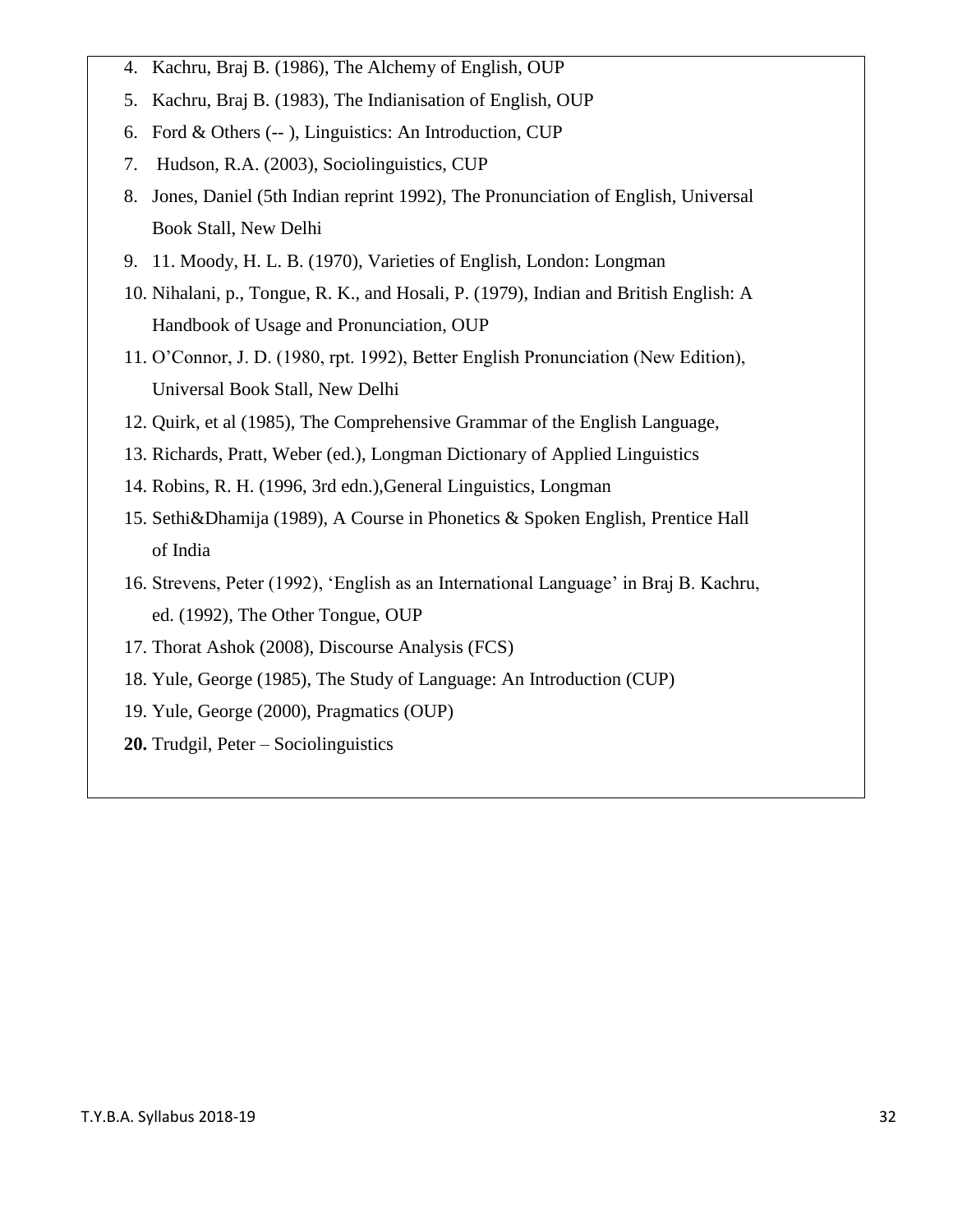## **LITERARY CRITICISM – 2 – SEM VI**

| Sr. No.        | <b>Course Content</b>                                                                 |                 |
|----------------|---------------------------------------------------------------------------------------|-----------------|
|                |                                                                                       | <b>Lectures</b> |
| $\mathbf{1}$   | Introduction                                                                          | $\overline{2}$  |
| $\overline{2}$ | Selections from the following texts –                                                 |                 |
|                | a) Pierre Macherey - A theory of literary Production                                  |                 |
|                | b) E. D. Hirsh, jr- Validity and Interpretations                                      | 14              |
|                | c) Roland Barthes: Death of the Author,                                               |                 |
|                | d) Michel Foucault: What is an Author                                                 |                 |
| 3              | Selections from the following texts -                                                 |                 |
|                | a) Virginia Woolf: A Room of one's own                                                |                 |
|                | b) Simone de Beauvoir - The Second Sex                                                | 14              |
|                | c) Sandra Gilbert & Susan Gubar - Shakespeare's Sisters : feminist                    |                 |
|                | essays on                                                                             |                 |
|                | d) Toni Morrison – The Ancestor as Foundation                                         |                 |
| 5              | Selections from the following texts                                                   |                 |
|                | a) Karl Marx: German Ideology and Grundrisse                                          |                 |
|                | b) Antonio Gramsci – Prison Notebooks (Intellectuals)                                 | 14              |
|                | c) Bertolt Brecht: A short Organum for the Theater                                    |                 |
|                | d) Raymond William: Long Revolution                                                   |                 |
|                | Selections from the following texts –                                                 |                 |
|                | a) Edward Said - Orientalism                                                          |                 |
|                | b) Aijaz Ahmad - 'Indian Literature' notes towards a definition from In               |                 |
| 6              | Theory: Classes, Literatures, Nations                                                 | 14              |
|                | c) Gauri Vishwanathan,- The Beginning of English Literary Study in<br>British India.' |                 |
|                |                                                                                       |                 |
|                | d) Chinua Achebe: Hopes and Impediments (Colonialist Criticism)                       |                 |
| 7              | Assignments/ presentations                                                            | $\overline{2}$  |
|                | Total                                                                                 | 60              |
|                | <b>Suggested Reference Books:</b>                                                     |                 |
| 1.             | Literary Criticism: Plato to Dryden - Allen Gilbert                                   |                 |
| 2              | The Norton Anthology of Theory and Criticism                                          |                 |
| 3.             | Modern Criticism and Theory- David Lodge.                                             |                 |
| 4.             | Doing literary Criticism - Tim Gillespie                                              |                 |
| 5.             | Glossary of literary Terms - M.H. Abrams                                              |                 |
| 6.             | A History of Literary Criticism - M.A. R. Habib                                       |                 |
| 7.             | The Theory of Criticism - Raman Selden                                                |                 |
| 8.             | Literature in the modern World : Critical essays $\&$ documents – Dennis Walder       |                 |
| 9.             | Literary theory & Criticism- Patricia Waugh                                           |                 |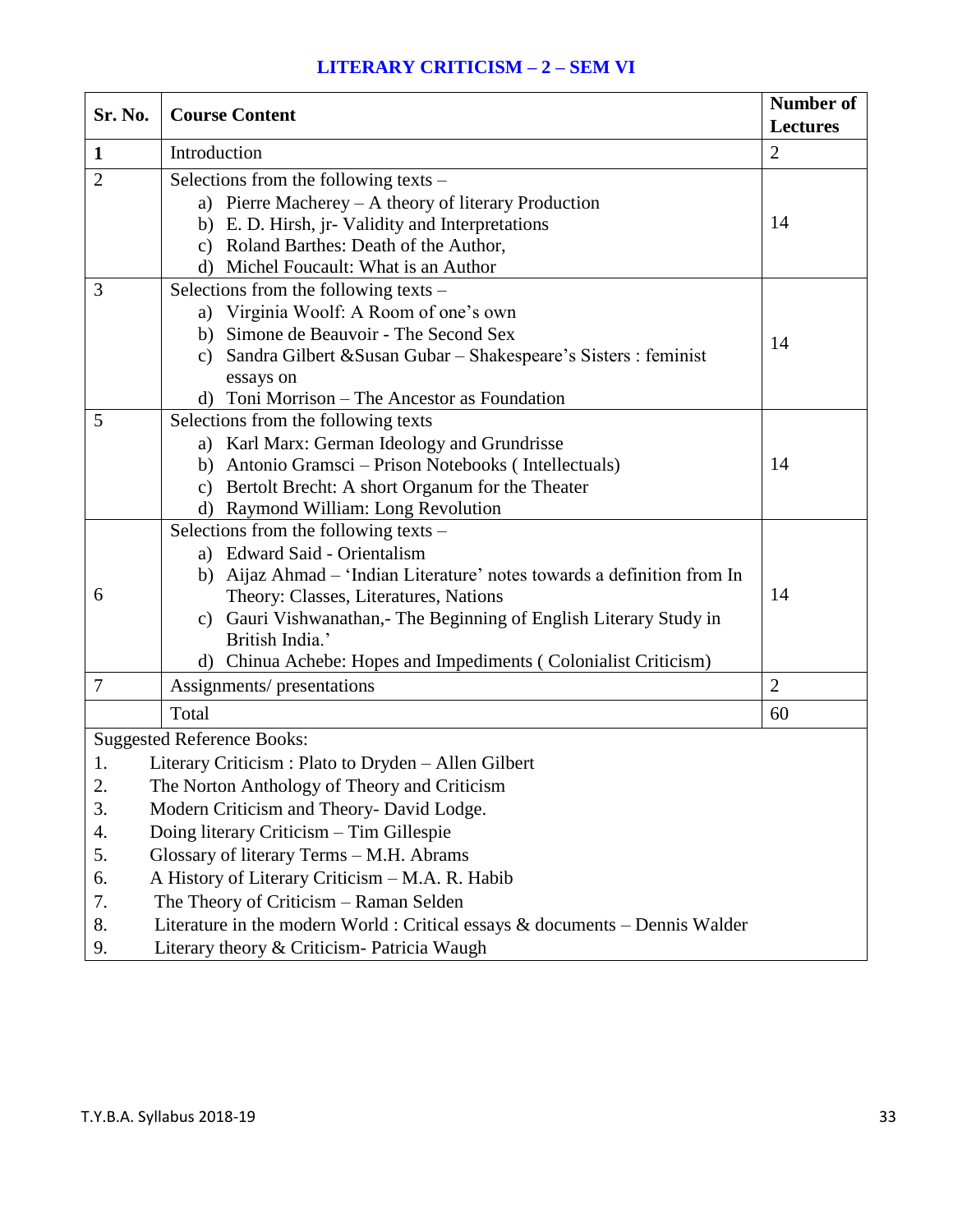### **THE STUDY OF GRAMMAR – SEM VI**

| Unit           | <b>Contents</b>                                                                                                                                                                                                                                                                                                                                                   | <b>Number</b><br>of<br><b>Lectures</b> |
|----------------|-------------------------------------------------------------------------------------------------------------------------------------------------------------------------------------------------------------------------------------------------------------------------------------------------------------------------------------------------------------------|----------------------------------------|
|                |                                                                                                                                                                                                                                                                                                                                                                   |                                        |
|                | <b>Grammar</b> is and is not                                                                                                                                                                                                                                                                                                                                      |                                        |
| 1              | 1.1 Grammar and its role in language<br>1.2 "Good" and "Bad" grammar<br>1.3 Variation in language<br>1.4 English and other languages<br>1.5 Grammar and effective communications<br>1.6 Grammar in prose style<br>1.7 Grammar in prose style                                                                                                                      | 8                                      |
|                | 1.8 Grammar in poetry                                                                                                                                                                                                                                                                                                                                             |                                        |
|                | 1.9 Conclusion                                                                                                                                                                                                                                                                                                                                                    |                                        |
| $\overline{2}$ | Sentences and their parts<br>2.<br>2.1 Prologue: parts of speech<br>2.2 The hierarchy of units<br>2.3 Grammatical notations<br>2.4 Using tests<br>2.5 Form and functions<br>2.6 Summary                                                                                                                                                                           | 10                                     |
| 3              | 3. Words<br>3.1 Open and closed classes<br>3.2 The open classes<br>3.3 Closed word classes<br>3.4 Summary and conclusions                                                                                                                                                                                                                                         | 10                                     |
| $\overline{4}$ | 4. Phrases<br>4.1 Classes of phrases<br>4.2 Main and subordinate phrases<br>4.3 Noun phrases and related phrase classes<br>4.4 The adjective phrase and the adverb phrase<br>4.5 The verb phrase<br>4.6 Summary                                                                                                                                                   | 10                                     |
| 5              | 5.<br><b>Clauses</b><br>5.1 Elements of the clause<br>5.2 Complex sentences<br>5.3 Finite and non-finite clauses<br>5.4 Declarative, interrogative and imperative clauses<br>5.5 Active and passive clauses<br>5.6 More on clause structure<br>5.7 Clause patterns<br>5.8 The structure of non-finite clauses<br>5.9 Parsing a simple sentence<br>5.10<br>Summary | 10                                     |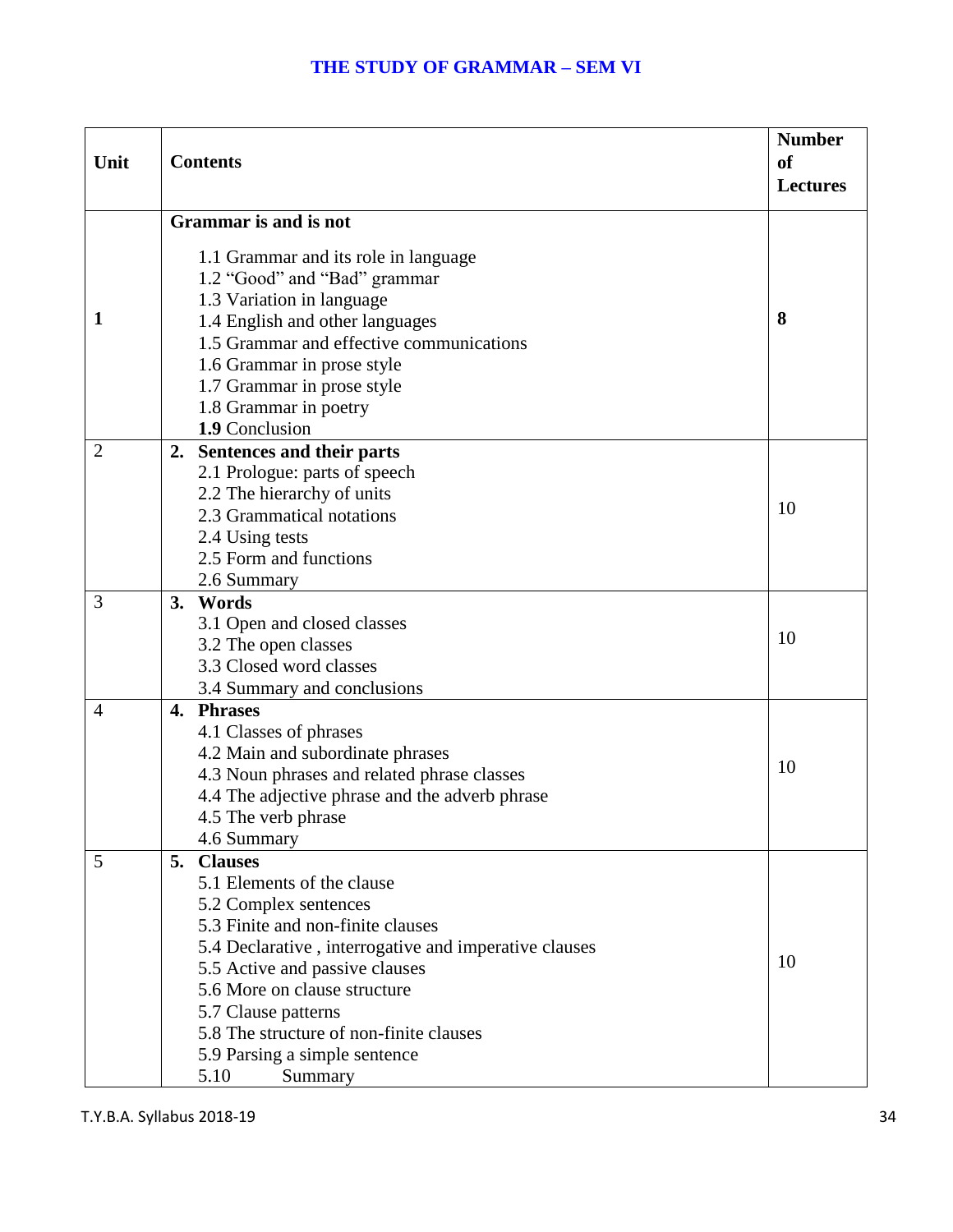| 6. Analysis of literary discourse<br>Practical analysis of Prose and Poetry based on grammar |  |
|----------------------------------------------------------------------------------------------|--|
| Total                                                                                        |  |

Recommended Reading :

- 1. Essential English Grammar: A Self-Study Reference and Practice Book for Elementary Students of English with Answers 2nd Edition (Paperback) Raymond Murphy, Cambridge University Press (2012)
- 2. Intermediate English Grammar 2nd Edition(Paperback): Murphy: Cambridge University Press (2007)
- 3. Advanced English Grammar: A Self Study Reference and Practice Book for Advanced South Asian Students with Answers 1st Edition(Paperback) Martin Hewings, Cambridge University Press (2012)
- 4. Essential Grammar In Use 3 Edition (Paperback): Murphy: Cambridge University Press (2010)
- 5. A Practical English Grammar 4th Edition (Paperback) : THOMSON: Oxford University Press (1986)
- 6. Linguistic Guide to English Poetry Geoffrey Leech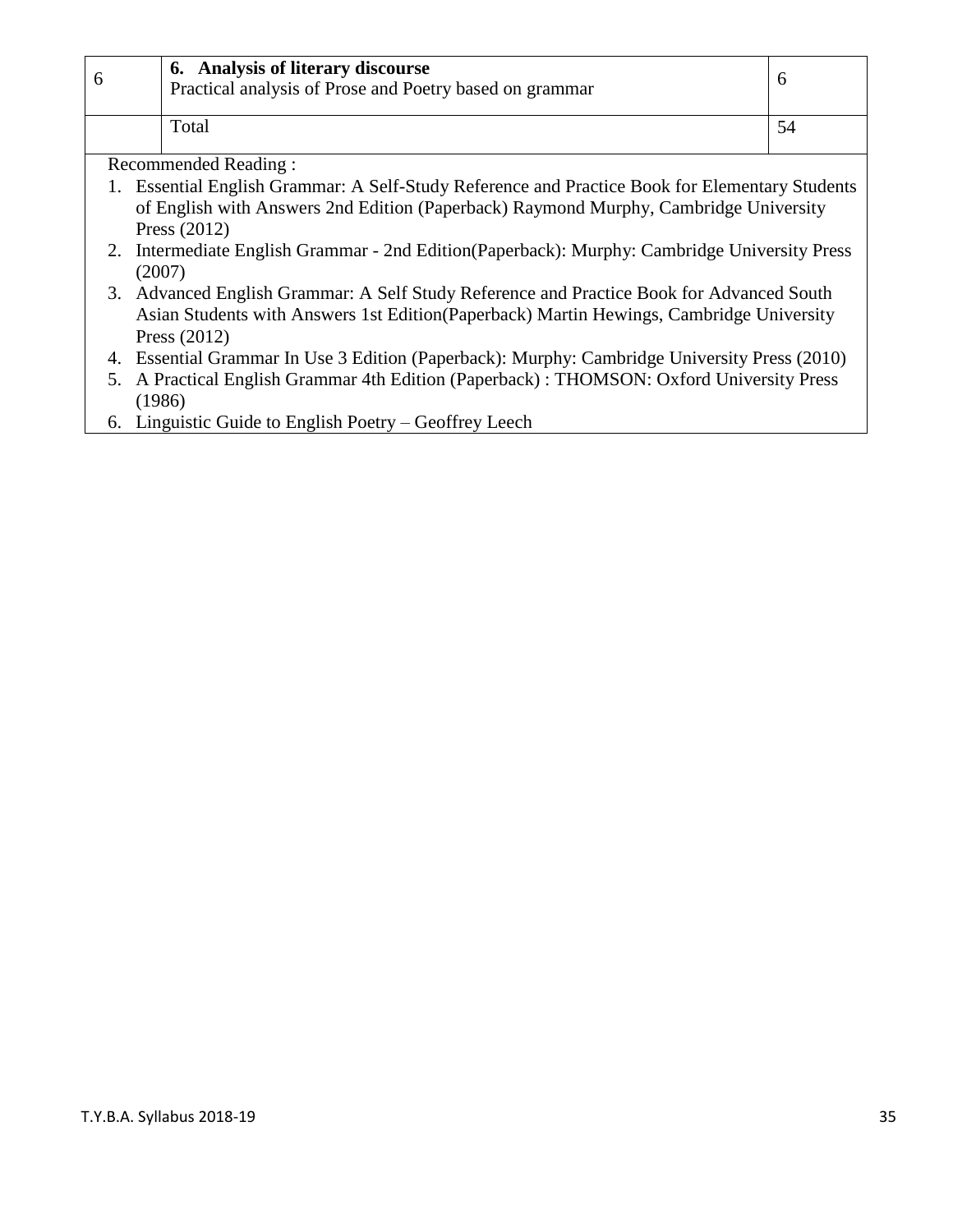### **EXPERIMENTAL PSYCHOLOGY & PSYCHOLOGICAL TESTING – SEM V**

|                                                                                                    |                                                                          | <b>Number</b>   |
|----------------------------------------------------------------------------------------------------|--------------------------------------------------------------------------|-----------------|
| Unit                                                                                               | <b>Contents of the syllabus</b>                                          | <b>of</b>       |
|                                                                                                    |                                                                          | <b>Lectures</b> |
| $\mathbf{1}$                                                                                       | <b>Title of the topic: Attention</b>                                     |                 |
|                                                                                                    | 1.1. Nature & Definition of Attention                                    |                 |
|                                                                                                    | 1.2. Determinants of Attention                                           |                 |
|                                                                                                    | 1.3. Kinds of Attention:                                                 |                 |
|                                                                                                    | 1.3.1. Voluntary & Involuntary                                           |                 |
|                                                                                                    | 1.3.2. Habitual & Selective                                              | 14              |
|                                                                                                    | 1.3.3. Divided & Sustained                                               |                 |
|                                                                                                    | 1.4. Theories of Attention:                                              |                 |
|                                                                                                    | 1.4.1. Automatic vs Controlled Processing                                |                 |
|                                                                                                    | 1.4.2. Feature Integration                                               |                 |
|                                                                                                    | 1.4.3. Supervisory Attentional Systems Model                             |                 |
| $\overline{2}$                                                                                     | <b>Title of the topic: Thinking</b>                                      |                 |
|                                                                                                    | 2.1. Thinking: Nature, Definition and kinds                              |                 |
|                                                                                                    | 2.2. Tools of Thinking: Images, cognitive map and language               |                 |
|                                                                                                    | 2.3. Trial and error and insight in thinking                             |                 |
|                                                                                                    | 2.4. Theories of thinking:                                               | 12              |
|                                                                                                    | 2.4.1. Central theory.<br>2.4.2. Peripheral central theory               |                 |
|                                                                                                    | 2.5. Creative thinking: nature and stages.                               |                 |
|                                                                                                    |                                                                          |                 |
| 3                                                                                                  | <b>Title of the topic: Learning &amp; Memory</b>                         |                 |
|                                                                                                    | 3.1. Learning: definition and types                                      |                 |
|                                                                                                    | 3.2. Memory: definition and types (include retrospective and prospective |                 |
|                                                                                                    | memory in addition to others)                                            | 14              |
|                                                                                                    | 3.3. Models of memory: Atkinson and Shiffrin, Information Processing     |                 |
|                                                                                                    | 3.4. Determinants of memory: Eye witness memory                          |                 |
|                                                                                                    | 3.5. Theories of forgetting                                              |                 |
| 4                                                                                                  | <b>Title of the topic: Psychological Testing</b>                         |                 |
|                                                                                                    | 4.1. Introduction to Psychological Testing                               |                 |
|                                                                                                    | 4.2. Types of Psychological Tests                                        | 14              |
|                                                                                                    | 4.3. Psychometric Test Construction                                      |                 |
|                                                                                                    | 4.4. Challenges & Ethical Issues in Psychological Testing                |                 |
|                                                                                                    | <b>Total Number of Lectures</b>                                          | 54              |
|                                                                                                    | <b>Suggested Reference Books:</b>                                        |                 |
| Mishra, B.K. (2008). <i>Psychology: The study of human behavior</i> . N.D.: PHI Learning.          |                                                                          |                 |
| Singh, A.K. (2006). Tests, Measurements and research methods in behavioural sciences. Patna:<br>2. |                                                                          |                 |
|                                                                                                    | Bharati Bhavan.                                                          |                 |

<sup>3.</sup> Postman, L. & Egan, J.P. (1949), reprint 2009. *Experimental psychology: An introduction.* ND: Kalyani Publication.

4. D'Amato, M.R. (2009). *Experimental psychology: Methodology, psychophysics and*

T.Y.B.A. Syllabus 2018-19 36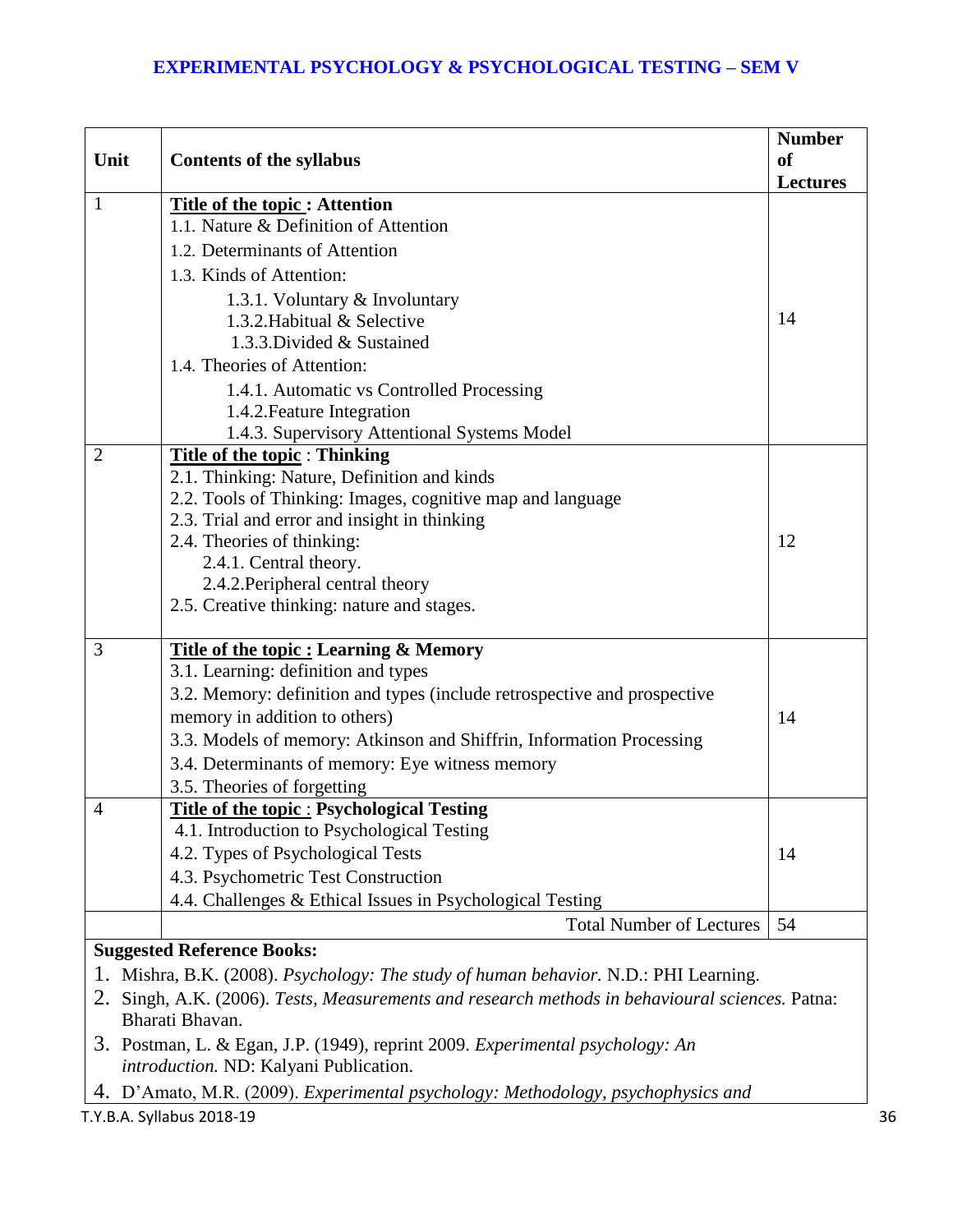*learning.* N.D.: Tata McGraw-Hill.

- 5. Woodworth, R.S. & Schlosberg, H. (reprint 2008, 6th ed.), *Experimental Psychology.* ND: Oxford & IBH Publishing Co. Pvt. Ltd.
- 6. Kerlinger, F.N. (1995). *Foundations of behavioral research.* New York: Rinehart Winston. Inc. Surjeet Publications.
- 7. McBurney, D.H. and White, T.L. (2007). *Research methods.* US: Cengage
- 8. Anastasi, A. & Urbina, S. (2009). *Psychological testing*. N.D.: Pearson Education.
- 9. Myers, A. and Hansen, C. (2002). *Experimental Psychology*. U.S.: Thomson Wadsworth.
- 10.Chadha N.K.(2009),*Applied Psychometry*, Sage Publication Pvt. Ltd. New Delhi.
- 11.KaplanR.M.&Saccuzzo D.P.(2005) *Psychological Testing, Principles ,Applications an Issues*.Sixth Ed. Cengage Learning India, Pvt Ltd.
- 12. Rajamanickam, M. (2005). *Experimental Psychology: with Advanced Experiments,* Volume 1 & 2. New Delhi: Concept Publishing Company.Rajamanikam Vol.2

### **Suggested Journals**

- 1. .Psychological Studies
- 2. .Journal of Applied Psychology

### **Web sites :**

- 1. Jstor.com
- 2. science direct.com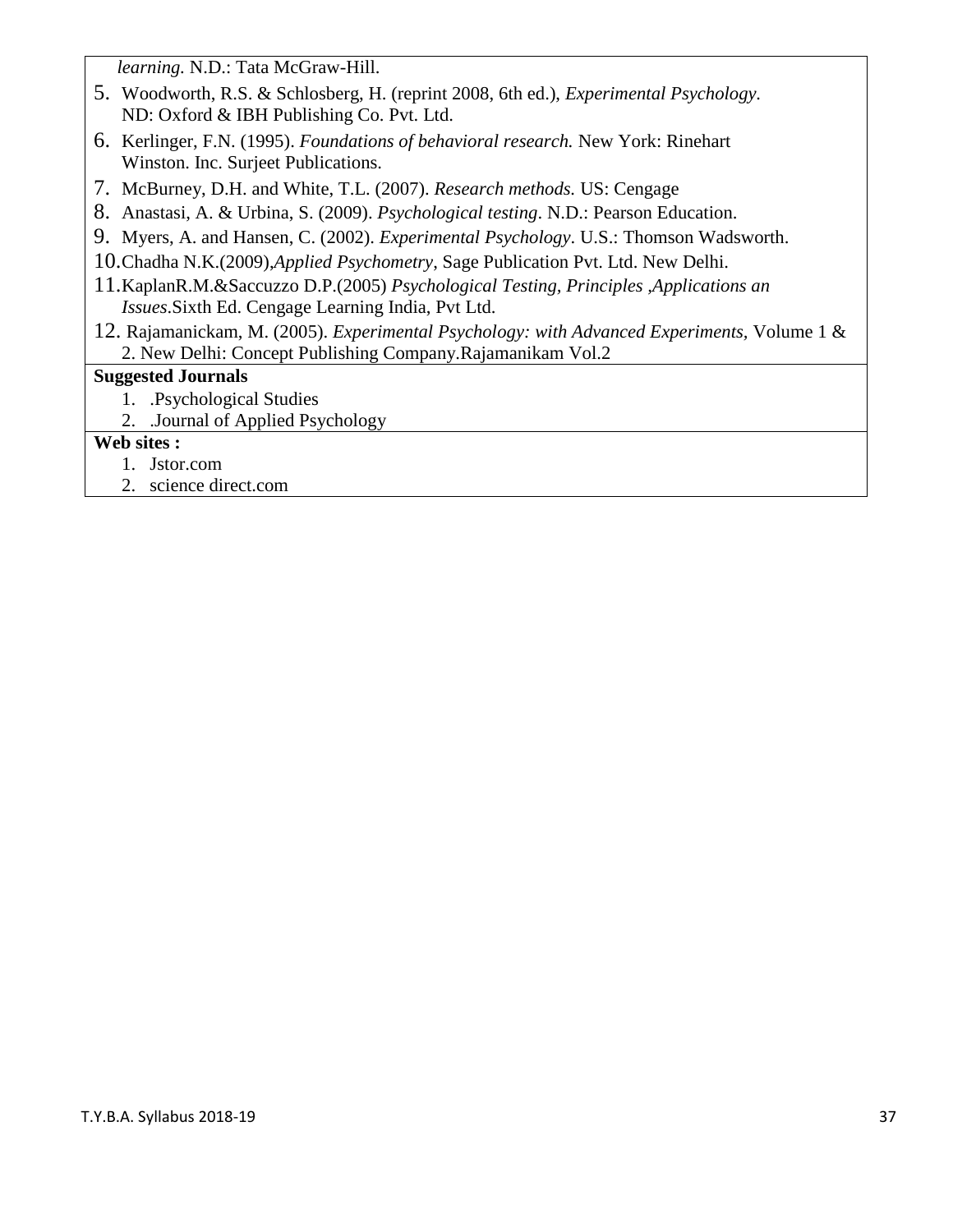## **EXPERIMENTAL PSYCHOLOGY - PRACTICAL - SEM V**

| Unit           | <b>Contents of the syllabus</b>                                     | <b>Number</b><br>of<br><b>Lectures</b> |
|----------------|---------------------------------------------------------------------|----------------------------------------|
| $\mathbf{1}$   | Title of the topic : ATTENTION (any one)                            |                                        |
|                | 1.1 Divided attention                                               |                                        |
|                | 1.2 Span of attention                                               |                                        |
|                | 1.3 Stroop effect                                                   |                                        |
| $\overline{2}$ | Title of the topic: PERCEPTUAL PROCESSSES (any two)                 |                                        |
|                | 2.1. Illusion                                                       |                                        |
|                | 2.2 Depth perception                                                |                                        |
|                | 2.3 Size constancy                                                  |                                        |
|                | 2.4. Retinal color zones                                            |                                        |
|                | 2.5 Reaction time                                                   |                                        |
| 3              | Title of the topic : THINKING AND PROBLEM SOLVING (any one)         |                                        |
|                | 3.1 Effect of mental set on problem solving                         |                                        |
|                | 3.2 Maze learning                                                   |                                        |
|                | 3.3 Problems solving-Pyramid puzzle / Wiggly Blocks / Heart-and-Bow |                                        |
|                | puzzle                                                              |                                        |
| $\overline{4}$ | Title of the topic : LEARNING (any two)                             |                                        |
|                | 4.1 Bilateral transfer                                              |                                        |
|                | 4.2 Effect of knowledge of results                                  |                                        |
|                | 4.3 Habit interference                                              |                                        |
|                | 4.4 Serial learning                                                 |                                        |
|                | 4.5 Concept Formation                                               |                                        |
|                | Title of the topic : MEMORY (any two)                               |                                        |
|                | 5.1 Recall and recognition                                          |                                        |
| 5              | 5.2. Retroactive inhibition                                         |                                        |
|                | 5.3 Proactive inhibition                                            |                                        |
|                | 5.3. Short Term Memory                                              |                                        |
|                | 5.5 Immediate Memory Span                                           |                                        |
|                | <b>Total Number of Lectures</b>                                     |                                        |
|                | <b>Suggested Reference Books</b>                                    |                                        |

- Rajamanickam, M. (2005). Experimental Psychology: with Advanced Experiments, Volume 1 & 2. New Delhi: Concept Publishing Company.
- Mohsin, S. M. (1975). Experiments in psychology. Orient Longman.
- Mohanthy. Experiments in psychology.
- Parameshwaran, E. G. & Rao, B. T. (1968). Manual of experimental psychology. Bombay: Lalvani Publishing House.
- Tinker, M.A. & Russell, W.A. Introduction to methods in experimental psychology. Appleton – Century Crofts.
- Jalota, S. (1962). Experiments in psychology. Asia Publishing House.
- Galloti, K. M. (2004). Cognitive psychology in and out of the laboratory. USA: Thomson

T.Y.B.A. Syllabus 2018-19 38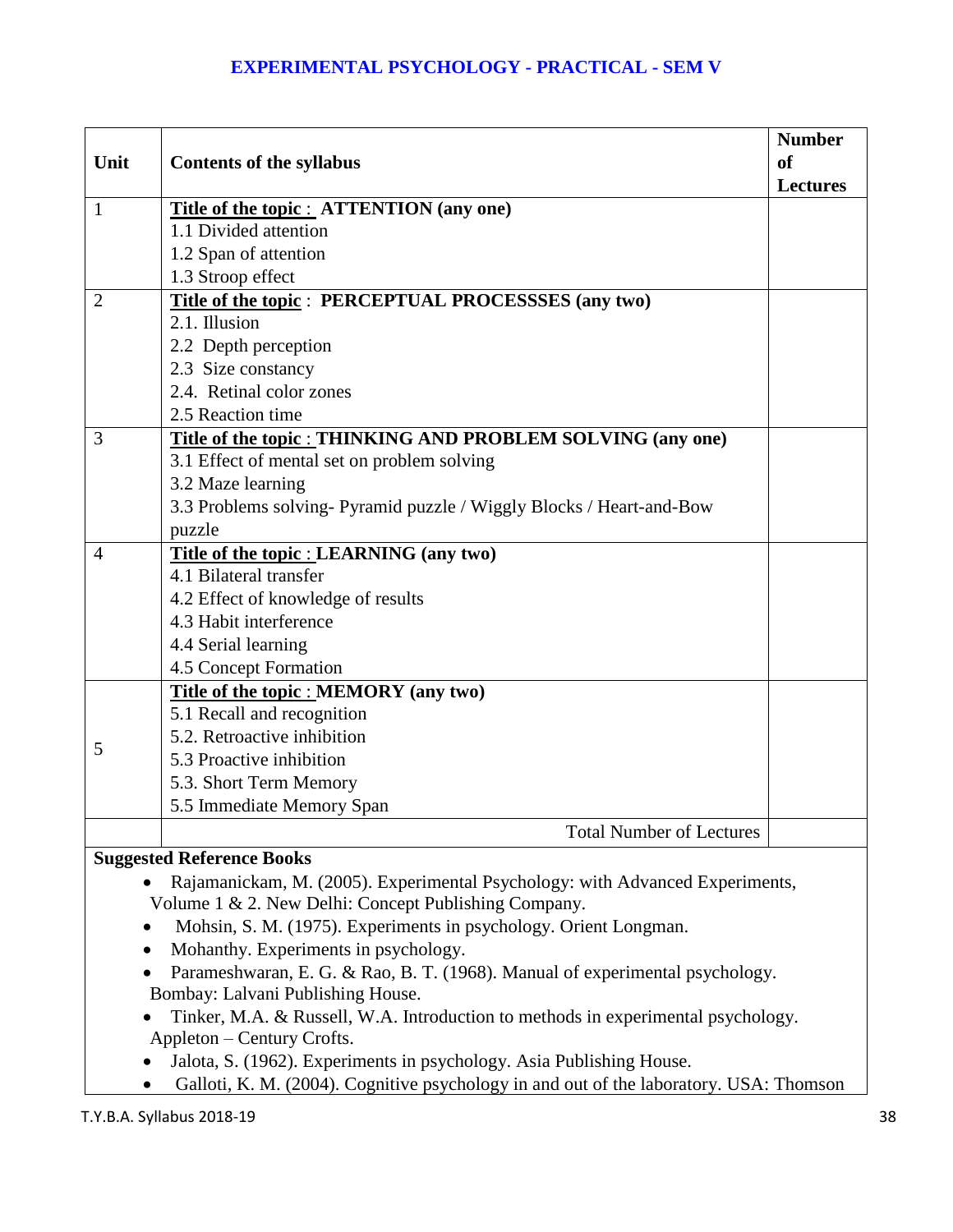Wadsworth.

- Postman, L. & Egan, J.P. (1949), reprint 2009. Experimental psychology: An introduction. ND: Kalyani Publication.
- D'Amato, M.R. (2009). Experimental psychology: Methodology, psychophysics and learning. N.D.: Tata McGraw-Hill.
- Woodworth, R.S. & Schlosberg, H. (reprint 2008, 6th ed.), Experimental Psychology. ND: Oxford & IBH Publishing Co. Pvt. Ltd.
- Desai, B. and Abhyankar, S.C. (2001). Prayogik Manasashastra ani Samshodhan Paddhati. Pune: Narendra Prakashan.
- Anastasi, A. & Urbina, S. (2009). Psychological testing. N.D.: Pearson Education.
- Chadha N.K.(2009),Applied Psychometry,Sage Publication Pvt Ltd.New Delhi.

## **Suggested Journals**

3. .Psychological Studies

## **Web sites :**

- 3. . www.apa.com
- 4. .www.sciencedirect.com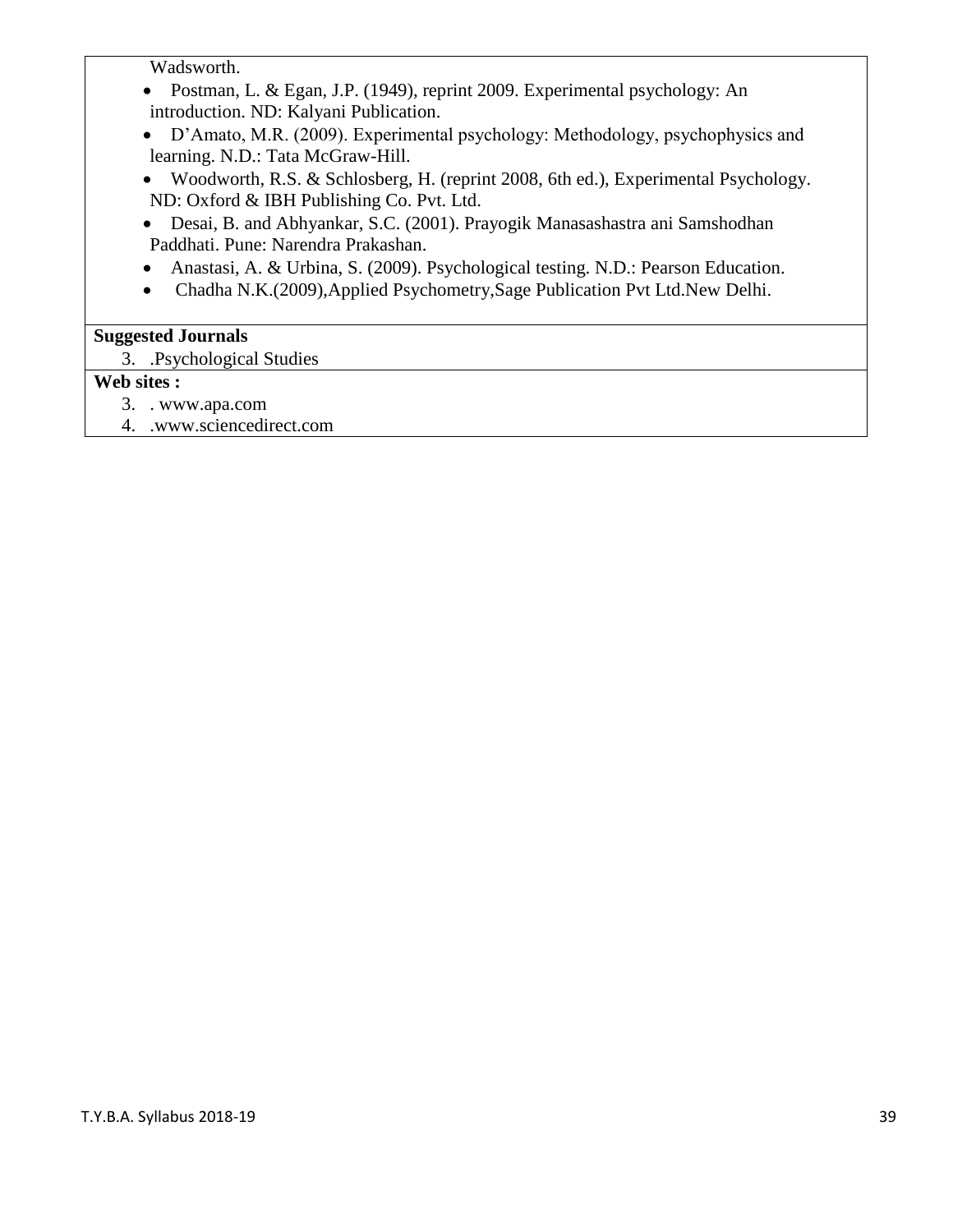|                |                                                                                       | <b>Number</b>   |
|----------------|---------------------------------------------------------------------------------------|-----------------|
| Unit           | <b>Contents of the syllabus</b>                                                       | <sub>of</sub>   |
|                |                                                                                       | <b>Lectures</b> |
| $\mathbf{1}$   | <b>Title of the topic: SCIENTIFIC RESEARCH</b>                                        |                 |
|                | Developing ideas for research:                                                        |                 |
|                | 1.1.1 Cultural context,                                                               |                 |
|                | 1.1.2 Personal experience,                                                            |                 |
|                | 1.1.3 Literature: Theory and Research Review                                          |                 |
|                | 1.1.4 Internet.                                                                       |                 |
|                | 1.2. Characteristics of the scientific method                                         | 14              |
|                | 1.3. Goals of research                                                                |                 |
|                | 1.4. Types of scientific research:                                                    |                 |
|                | 1.4.1. Pure vs. applied,                                                              |                 |
|                | 1.4.2. descriptive vs. analytical,                                                    |                 |
|                | 1.4.3. quantitative vs. qualitative,                                                  |                 |
|                | 1.4.4.conceptual vs. empirical                                                        |                 |
| $\overline{2}$ | 1.5. Research approaches: Experimental, inferential, and simulation.                  |                 |
|                | Title of the topic : VARIABLES, CONSTRUCTS, RESEARCH PROBLEM<br><b>AND HYPOTHESIS</b> |                 |
|                |                                                                                       |                 |
|                | 2.1. Variables: Meaning, types.                                                       |                 |
|                | 2.2. Construct vs. concept                                                            | 14              |
|                | 2.3. Operational and constitutive definition of variables<br>2.4. Research Problem:   |                 |
|                |                                                                                       |                 |
|                | 2.4.1. Sources and types.                                                             |                 |
|                | 2.4.2. Criteria of a good problem                                                     |                 |
|                | 2.5. Hypothesis: Meaning, types, and criteria.                                        |                 |
| 3              | Title of the topic: SAMPLING TECHNIQUES & RESEARCH DESIGNS                            |                 |
|                | 3.1. Basic concepts: Universe, sample and sampling                                    |                 |
|                | 3.2. Sampling methods: Requisites and advantages                                      | 12              |
|                | 3.3. Types of probability & non-probability sampling                                  |                 |
|                | 3.4. Sampling: Distribution and error                                                 |                 |
|                | 3.5. Introduction to research designs                                                 |                 |
| $\overline{4}$ | <b>Title of the topic: Doing Qualitative Research</b>                                 |                 |
|                | 4.1. Conceptual Foundations of qualitative Psychology                                 |                 |
|                | 4.2. Qualitative Research Design                                                      |                 |
|                | 4.3. Introduction to Methods                                                          |                 |
|                | 4.3.1. Grounded Theory                                                                | 14              |
|                | 4.3.2 Interpretive Phenomenology                                                      |                 |
|                | 4.3.3 Case Study                                                                      |                 |
|                | 4.3.4 Discursive Psychology                                                           |                 |
|                | 4.4. Quality in qualitative Research                                                  |                 |
|                | <b>Total Number of Lectures</b>                                                       | 54              |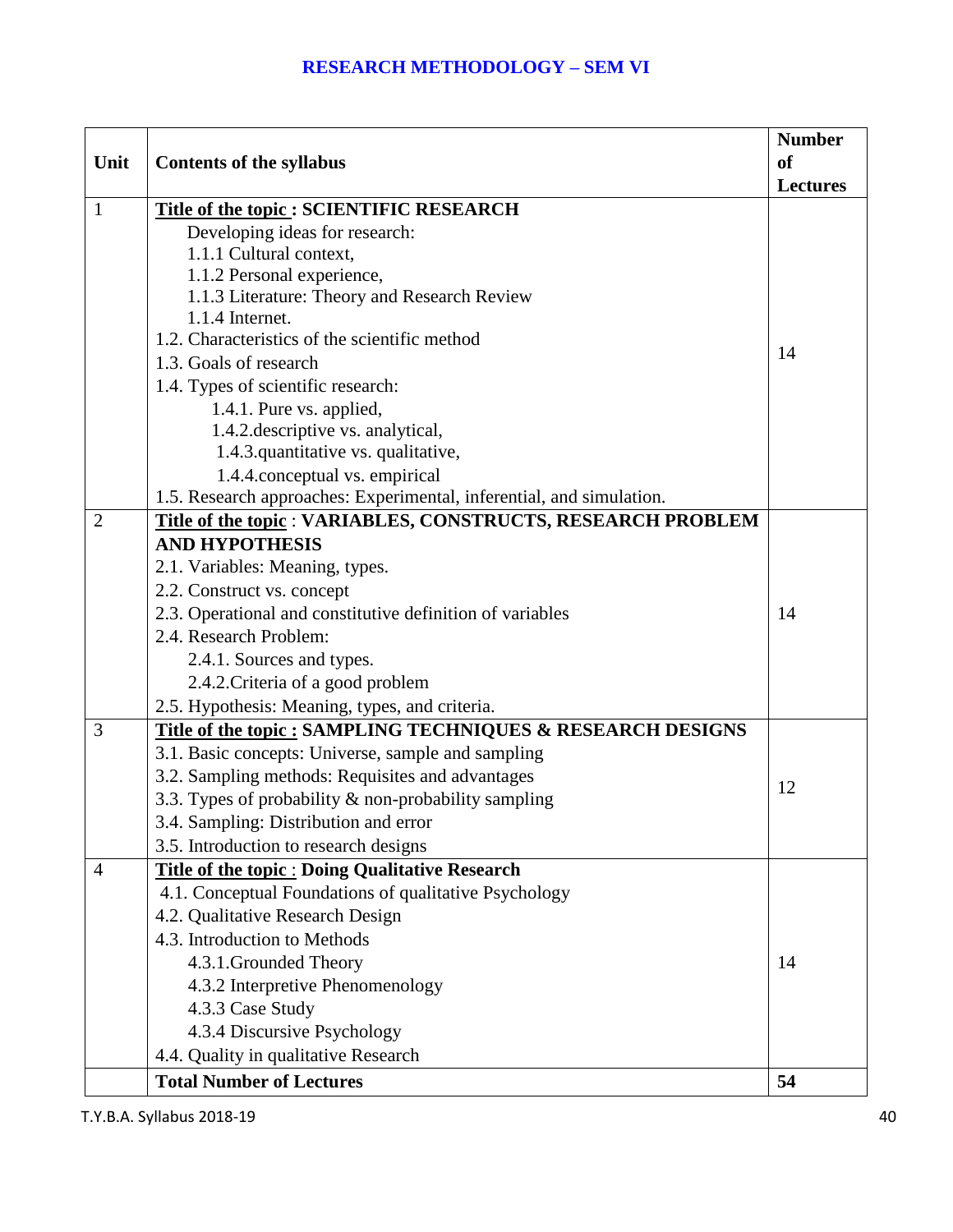### **Suggested Reference Books:**

- 13.Zachmeister, J.E., Zachmeister, E.B., and Shaughnessy, J.J. (2009). *Essentials of research methods in psychology.* N.D.: Tata McGraw-Hill.
- 14.Mishra, B.K. (2008). *Psychology: The study of human behavior.* N.D.: PHI Learning.
- 15.Singh, A.K. (2006). *Tests, Measurements and research methods in behavioural sciences.*Patna: Bharati Bhavan.
- 16.Kerlinger, F.N. (1995). *Foundations of behavioral research.* New York: Rinehart Winston. Inc. Surjeet Publications.
- 17.McBurney, D.H. and White, T.L. (2007). *Research methods.* US: Cengage
- 18.Kothari, C.R. (reprint 2009). *Research methodology: Methods and techniques*. New Delhi: Wiley Eastrn Ltd.
- 19.Chadha N.K.(2009),*Applied Psychometry*,Sage Publication Pvt Ltd.New Delhi.
- 20.Smith J.A.(2007), *Qualitative Psychology: A Practical Guide to Research Methods*, Sage Publication Pvt Ltd.New Delhi.
- 21.Willig C. (2001), *Introducing Qualitative Research in Psychology: Adventures in theory and method*, Open University Press, Great Britain.

### **Suggested Journals**

- 3. Psychological studies
- 4. Journal of Applied psychology

### **Web sites :**

- 5. Jstor.com
- 6. science direct.com